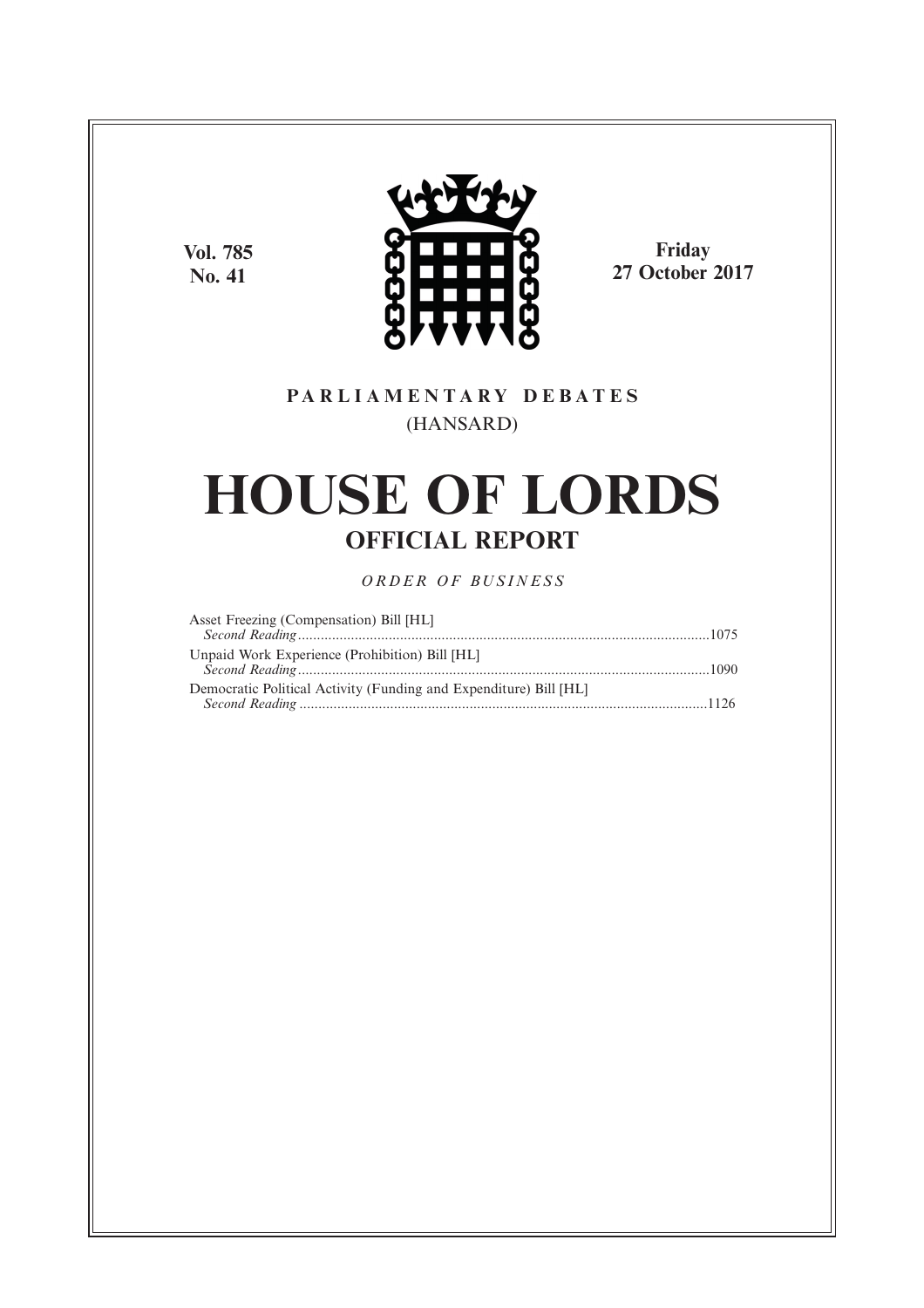Lords wishing to be supplied with these Daily Reports should give notice to this effect to the Printed Paper Office.

No proofs of Daily Reports are provided. Corrections for the bound volume which Lords wish to suggest to the report of their speeches should be clearly indicated in a copy of the Daily Report, which, with the column numbers concerned shown on the front cover, should be sent to the Editor of Debates, House of Lords, within 14 days of the date of the Daily Report.

> *This issue of the Official Report is also available on the Internet at* https://hansard.parliament.uk/lords/2017-10-27

The first time a Member speaks to a new piece of parliamentary business, the following abbreviations are used to show their party affiliation:

| <b>Abbreviation</b> | <b>Party/Group</b>                  |
|---------------------|-------------------------------------|
| CB.                 | Cross Bench                         |
| Con                 | Conservative                        |
| <b>DUP</b>          | Democratic Unionist Party           |
| GP                  | Green Party                         |
| Ind Lab             | <b>Independent Labour</b>           |
| Ind LD              | <b>Independent Liberal Democrat</b> |
| Ind SD              | <b>Independent Social Democrat</b>  |
| Ind UU              | Independent Ulster Unionist         |
| Lab                 | Labour                              |
| LD                  | Liberal Democrat                    |
| LD Ind              | Liberal Democrat Independent        |
| Non-afl             | Non-affiliated                      |
| PC                  | Plaid Cymru                         |
| <b>UKIP</b>         | UK Independence Party               |
| UUP                 | <b>Ulster Unionist Party</b>        |

No party affiliation is given for Members serving the House in a formal capacity, the Lords spiritual, Members on leave of absence or Members who are otherwise disqualified from sitting in the House.

© Parliamentary Copyright House of Lords 2017,

*this publication may be reproduced under the terms of the Open Parliament licence, which is published at www.parliament.uk/site-information/copyright/.*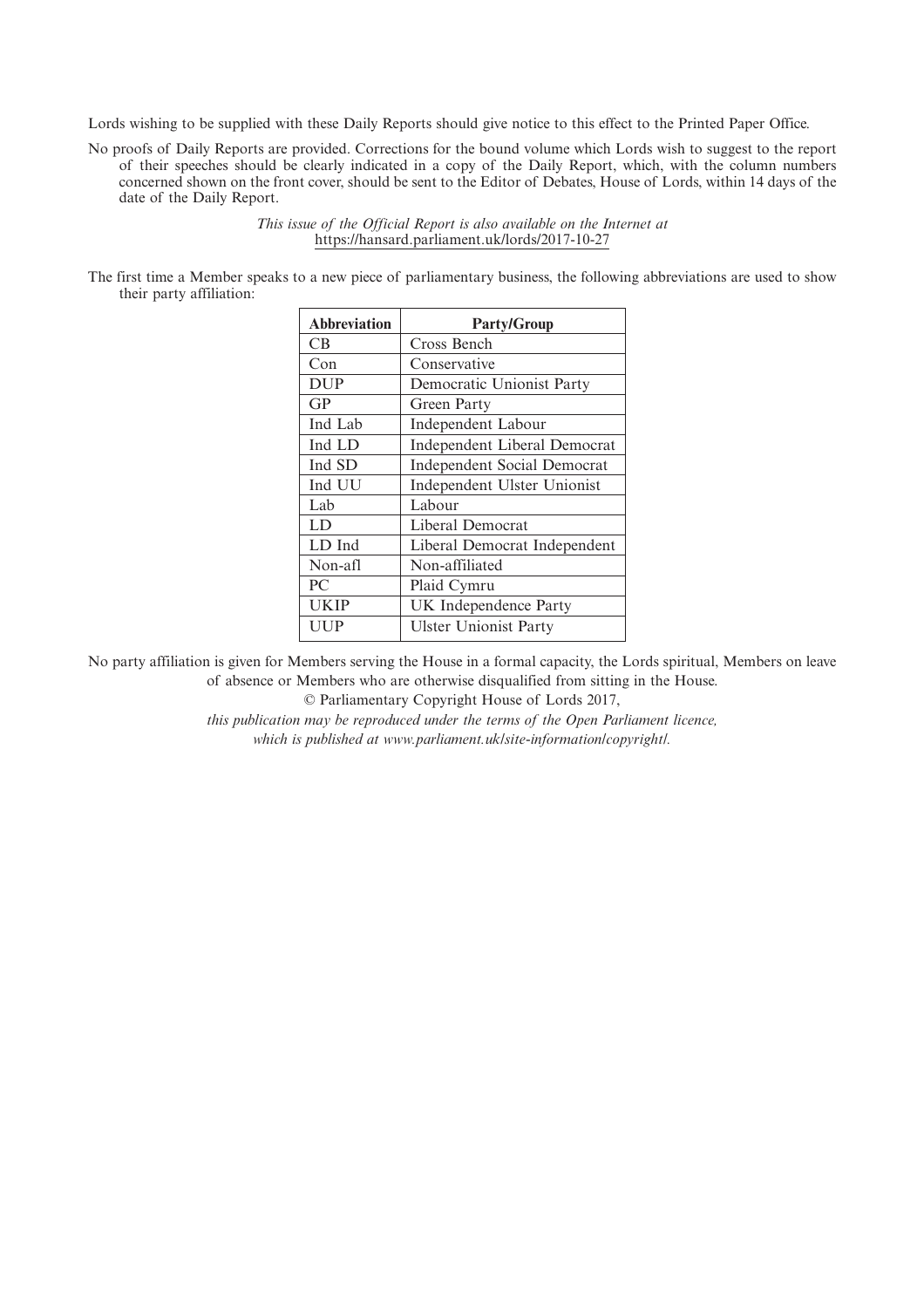# House of Lords

*Friday 27 October 2017*

*10 am*

*Prayers—read by the Lord Bishop of Salisbury.*

# **Asset Freezing (Compensation) Bill [HL]** *Second Reading*

*10.07 am*

*Moved by Lord Empey*

That the Bill be now read a second time.

**Lord Empey (UUP):** My Lords, during the last Session of Parliament I introduced a similar Bill into your Lordships' House. While the Bill was passed by your Lordships and sent to the other place, a combination of obstruction and a lack of time brought about by the snap general election earlier this year resulted in it being lost.

The Bill is put forward on behalf of an all-party parliamentary support group that is trying to help the many victims of terrorism in this country, whether sponsored by Gaddafi or others. Many of your Lordships will be familiar with the circumstances that have led to today's proceedings, but it is worth reminding ourselves of the background to this case. The Libyan dictator was a long-term supporter of violent groups in many countries from the 1970s, but nowhere was his support to terrorism more apparent than with his unprecedented support for the Provisional IRA. Gaddafi provided training on his territory, finance and a massive amount of weaponry over many years. Literally shiploads were sent to the IRA in the 1980s. It is estimated that four or five major shipments were made, with only one being intercepted—the "MV Eksund", intercepted by the French Navy in the Bay of Biscay on 1 November 1987.

Large quantities of the explosive Semtex were included in these shipments. The explosive, which is hard to detect and has a long shelf life, was the IRA's weapon of choice for many years. It was following the bombing of Libya, authorised by President Reagan in 1986 and using UK airbases, that Gaddafi intensified his weapons smuggling. Some of the victims who suffered as a result of the use of this explosive link the US bombing of Libya to the supply of Semtex. They argue that as a result of the UK Government's action in permitting the raid, retaliation was made against them and their families. Gaddafi was looking for a spectacular response made on his behalf, and arguably it came at Enniskillen, nearly 30 years ago next month. These victims believe that Her Majesty's Government therefore have a responsibility to them—yet, unlike in the case of US citizens, the Government did not pursue the Libyan authorities in the courts or diplomatically by bringing that country to the attention of the Security Council. Any objective observer would conclude that, had the IRA not had access to Semtex in particular, its campaign would have fizzled out much earlier than it did and many lives would have been saved as a result.

The finger of guilt for sustaining the IRA in its campaign of terror within and without this country points directly to the Gaddafi regime. The regime waged a proxy war on this country, and any new Government of Libya have a legal duty under international law to take responsibility for the actions of their former head of state. There has been a perception that Gaddafi-sponsored terrorism was primarily a Northern Ireland issue, but that is not the case. Victims are located all around our nation. The number of GB-based soldiers who were killed and injured is substantial, and there has been a significant number of high-profile attacks. For example, we had the Harrods bombing, the Canary Wharf bombing, the Baltic Exchange bombing and the notorious Hyde Park bombing.

The last example I mentioned is notorious because insult was added to injury by the disclosure that when a suspect was arrested and brought to court charged with four counts of murder relating to the incident on 20 July 1982, he was able to wave a piece of paper at the judge on 24 February 2014 and claim that he was promised he could come to the UK as he was not wanted in connection with any ongoing police inquiry. This on-the-run letter for the suspect John Downey remains a toxic example of a double standard in the way in which a potential terrorist was treated and the way in which former members of the security forces are treated.

Successive Governments have failed to resolve the issue of compensation for victims. There has been no sustained attempt by Her Majesty's Government to secure compensation from the Libyans, either from frozen assets or by agreement with the Libyan Government when one was functioning—hence the need to look again at the legislative options open to us to resolve this matter.

Before referring to the clauses of the Bill, perhaps I may illustrate what I mean by an inconsistent approach by the Government. Although I have been writing to Governments since 2002 on these matters, I wish to draw the House's attention to a few more recent interventions.

I wrote to the former Prime Minister David Cameron on 30 August 2011 asking if it was possible to withhold some of the frozen assets for the benefit of victims of Libyan-sponsored terror. The then Prime Minister replied on 15 November 2011, repeating what he had said in the other place in September of that year in the following terms. He said that,

"the issue of compensation for UK victims of IRA terrorism will be an important priority for a revitalised relationship between Britain and the new Libyan authorities".

That response filled me with hope that things were indeed moving in the right direction—but fast forward to 21 January 2014, when I received an answer to a Written Question from the then Foreign Office Minister, the noble Baroness, Lady Warsi. I asked her whether the Government were continuing to negotiate with the Libyan Government regarding possible compensation for UK citizens killed or injured by weapons supplied by the former Gaddafi regime. Her response was as follows: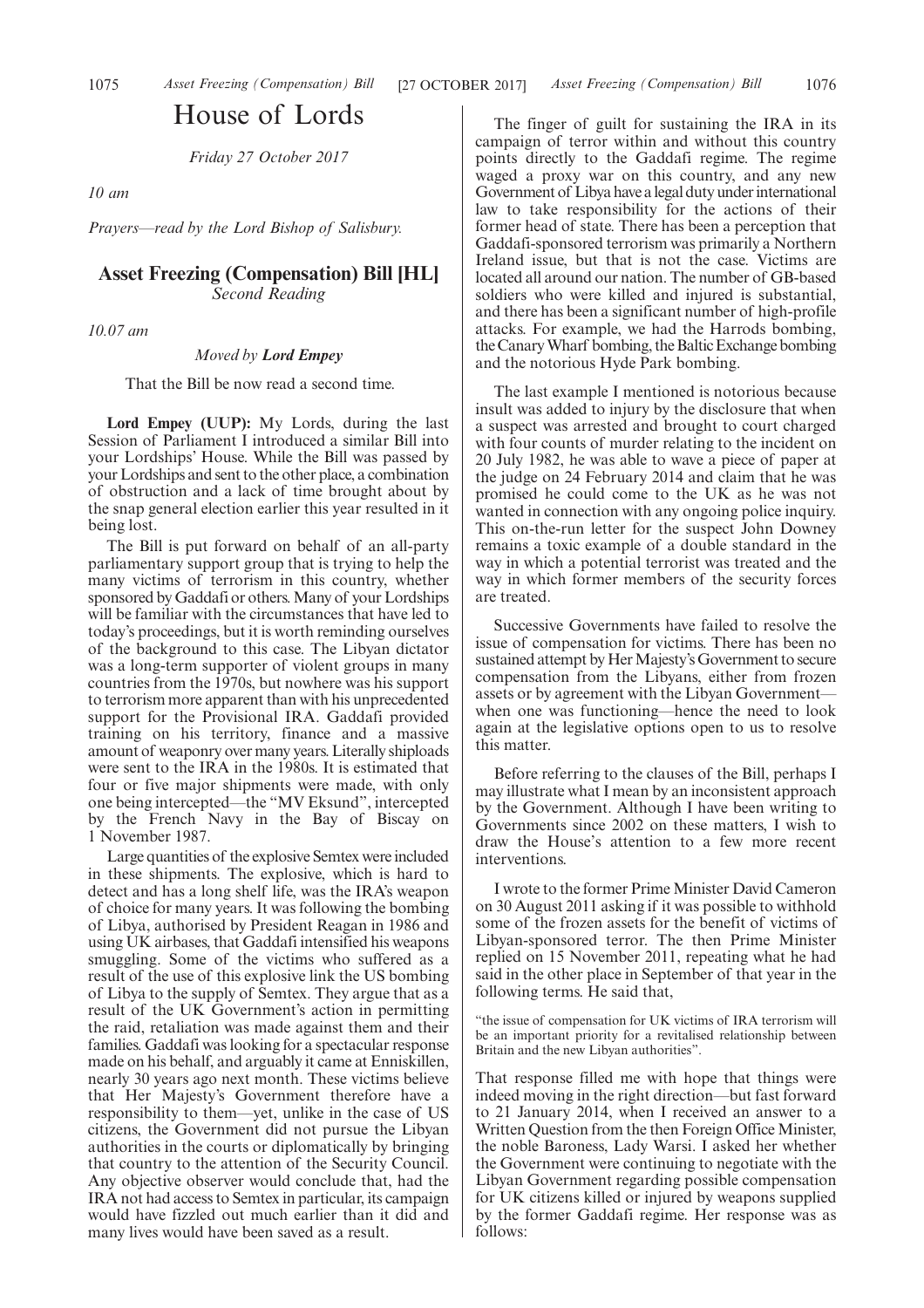[LORD EMPEY]

The Government is not involved in any negotiations with the Libyan government on securing compensation payments for the British victims of Qadhafi sponsored…IRA…terrorism".—[*Official Report*, 22/11/14; col. *WA 136*.]

The reply went on to say that the Government considered such claims to be a private matter between the victims and the Libyan Government.

I was horrified by this reply, which was completely at odds with the response of David Cameron on 15 November 2011. Naturally, I got in touch with Ministers again to find out what was going on. Despite a flurry of letters in 2014 involving David Cameron and other Ministers, the introduction of a similar Bill to Parliament last year, meetings with officials in the FCO and Treasury, and an inquiry by the Northern Ireland Affairs Select Committee in the other place, the present Government indicated recently in response to that committee that the issue of claims for compensation by victims was still, in their view, a private matter for individuals. This is not exclusively a private matter and never was. This country was attacked by proxy for more than 20 years, with thousands killed and injured. It is the duty of Her Majesty's Government to protect their citizens and ensure that justice is done.

The Bill has a straightforward aim. While provoked by the Libyan situation, it is not confined to it and would make provision for the imposing of restrictions on assets owned by persons involved in conduct that gives support and assistance to terrorist organisations in the United Kingdom for the purpose of securing compensation for citizens of the United Kingdom affected by such conduct.

Clause 1(1) states that Her Majesty's Treasury must "take all actions necessary" to prevent the release of particular assets which have been frozen under European Union Council regulations until circumstances described in subsection (5) have been met. Subsection (2) states that these actions may include imposing domestic asset-freezing measures under the Terrorist Asset-Freezing etc. Act 2010. Subsection (3) sets out the people with assets who are covered by this Act. It states that the assets are owned by persons,

"including but not limited to state parties, who are or have been involved in conduct that gives support and assistance to terrorist organisations in the United Kingdom".

Subsection (4) sets out when a person would be considered to have been involved in conduct which supported terrorist organisations in the UK. These include a United Nations Security Council resolution or that Her Majesty's Treasury,

"reasonably believes that the person is or has been involved in conduct to that effect".

Subsection (5) describes the circumstances referred to in subsection (1). Under this provision, the frozen assets could be released only if a settlement to compensate UK victims of terrorism was reached. Subsection (6) outlines the definitions used by the Bill. It defines terrorist organisations in the UK and organisations which are,

"based in the United Kingdom, and that the Treasury reasonably believes are or have been involved in terrorist activity, within the meaning of the Terrorist Asset-Freezing etc Act 2010".

In addition, it states that "UK citizen" has the same meaning as in the British Nationality Act 1981.

I think it is clear that the support group which I am representing today is fully aware of our commitments to the United Nations and the European Union that govern and control the Libyan frozen assets here in London. They consist of approximately £9.5 billion. However, we as a country have never asked the United Nations or our EU colleagues for help with this. Under EU regulations there is provision for humanitarian help for the owners of these assets to get access to them—so why can this not be extended to the victims?

The UK has one ace card to play, should that become necessary and if negotiations fail. If a new Government of Libya seeks access to these and other frozen assets around the world, a decision will have to be taken to unfreeze them at the UN Security Council. As a permanent member of that council, the UK has a veto on all decisions. We have seen Russia and China using their veto in their national interest recently concerning Syria and North Korea. Although I hope it can be avoided, the UK may have to follow suit if no agreement can be reached over Libyan assets.

I hope that the Minister, when replying, will assure the House that the idea that these matters are exclusively private is no longer the core of government policy. Private cases can always continue, but there is a national interest here and the Government must pursue it aggressively. At a recent meeting with the Foreign Secretary, the support group was encouraged by his willingness to consider seriously what could be done. I look forward to what the Minister will say in reply. I beg to move.

## *10.18 am*

**Lord Browne of Belmont (DUP):** My Lords, the Bill of the noble Lord, Lord Empey, continues to have my full support. Its objective is to ensure that compensation is available for the victims of a truly terrible period in our nation's history. It gives this House the opportunity to exercise one of its primary responsibilities: to ensure that justice is available to all.

As noble Lords have highlighted in various debates, terrorism has no place in our society. Terror and violence are not and were never justified in Northern Ireland or in any other part of the United Kingdom. Each innocent victim of terror, be they from Northern Ireland or the mainland, appreciates the support and attendance of noble Lords from different parties across this House, as well as the support of those in another place, including some of my colleagues who have long supported this campaign.

This Bill is also one about fairness and transparency. It would be easy to assume that this is just a debate about compensation for the victims of IRA terrorism and believe instantly that this is solely a Northern Ireland issue. I assure noble Lords that that is certainly not the case. No one should doubt the long-term pain and suffering that have been caused to so many people across the United Kingdom by IRA terrorism, sponsored by Gaddafi's Libya. Over the years, it has become abundantly clear that much of the arsenal used during the period of maximum IRA activity and damage, including the guns and deadly Semtex used to murder many, was made available as a direct result of the IRA's links with Gaddafi's Libya. We can never bring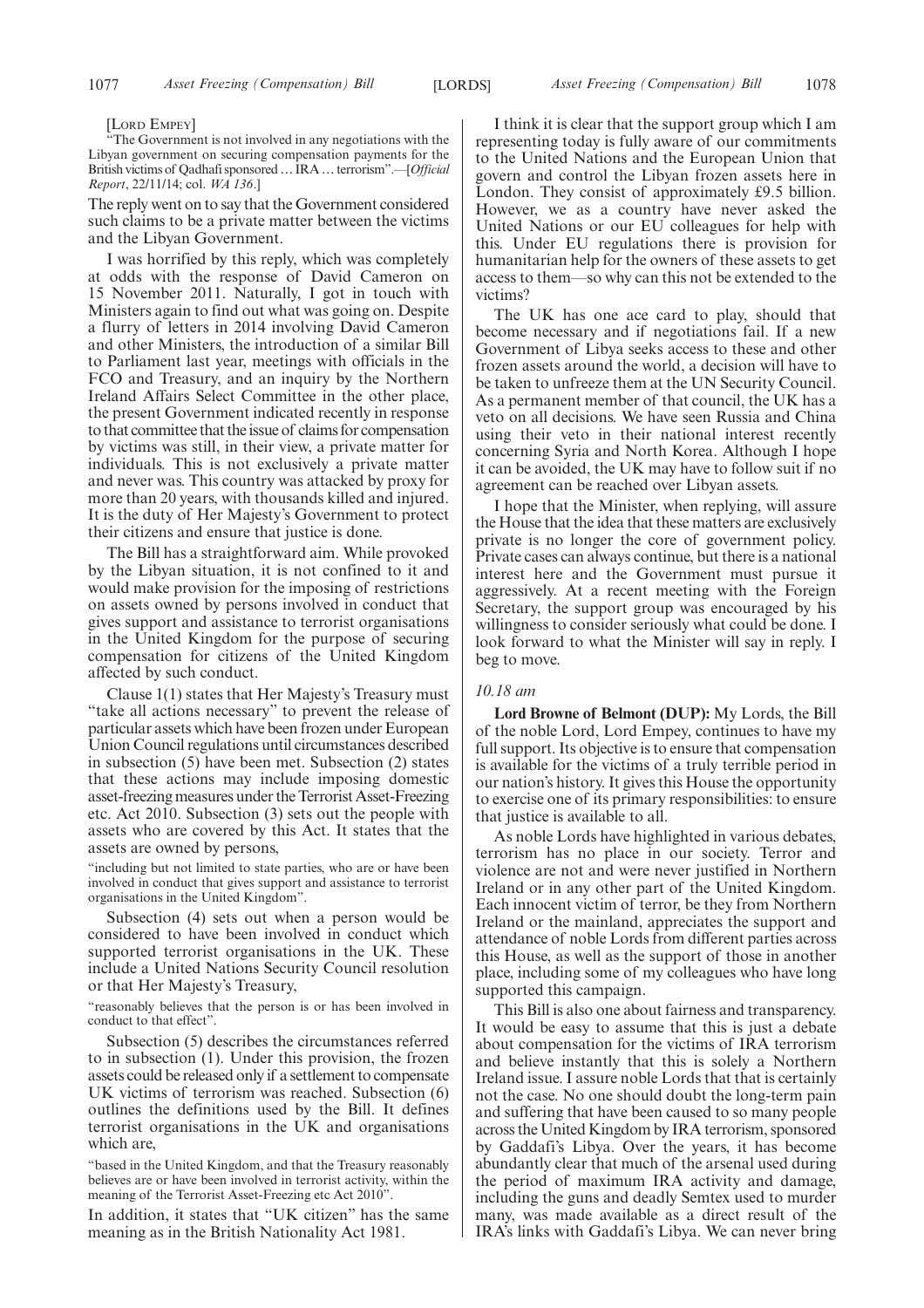the victims of this terror back but, as an initial step, we have a duty to do our bit to try to recognise the pain of their loved ones and then endeavour to secure some meaningful compensation for them.

Today we owe it to the relatives of those killed and injured as a result of Irish republican violence to deal with this matter in the appropriate manner. The message should be sent loud and clear from your Lordships' House that this issue is a priority. The United Kingdom Government should continue negotiations to bring about a compensation package for the victims. This Bill outlines the possible way forward and deserves careful consideration, especially when it reaches Committee. I am pleased to support the Bill.

#### *10.21 am*

**Lord Lexden (Con):** My Lords, it is always a great personal pleasure to speak in the same debate with my noble friend Lord Empey, particularly in one that he has initiated. We came into the House at the same point, nearly seven years ago. I strongly share his view that Northern Ireland should be involved as fully as possible in the national affairs of the country of which it is part. We are at one in believing that this Parliament must keep the province firmly within its sphere of work. We are united in detesting the dread phrase, "devolve and forget".

For me personally, this is a particularly poignant year. It was exactly 40 years ago that I left my job in Queen's University Belfast to come and assist Airey Neave, then Conservative spokesman on Northern Ireland. I saw him almost daily until his murder at the end of March 1979. His murderers remain at large.

It was largely thanks to Colonel Gaddafi and his regime of terror that the IRA was able to continue its campaign of murder and destruction in Northern Ireland and Great Britain until the mid-1990s. Victims of that campaign have been seeking compensation from Gaddafi's frozen assets, amounting to some £9.5 billion—no modest sum—in this country since 2002, 15 long years ago. Many of them are growing old; all of them despair of ever receiving compensation. A huge sense of frustration exists among them understandably so, when they see that those who suffered as a result of Libyan terrorism in Germany, in France, and above all in the United States, have gained the compensation that they deserve. The final indignity is that their own Government here in the UK seem to give little priority to assisting them in their plight. As my noble friend Lord Empey explained so clearly, the Government seem unwilling to go beyond offering to help their own private efforts to reach agreement of some kind with the Libyan authorities. How can private individuals be expected to do that, in a country in the grip of grave instability? It is a task for government. A proxy war was waged by the Libyan dictator against the United Kingdom and its citizens. Would tough-minded British Governments in the past, Labour or Conservative, have left our fellow countrymen and women to their own devices in such circumstances? I remind the Government of a passage in this year's Conservative and Unionist election manifesto. Interestingly, the party made use of its full name for the first time since 1959. The section of the manifesto in question has a heading that refers to, "standing up for victims". Here is a group of victims for whom the government should surely be standing up.

My noble friend Lord Empey has long been prominent in the campaign to secure redress for those who have suffered. He is a man of great tenacity. His very important Bill, which he has reintroduced in this Session, was passed by this House before the election and attracted widespread support in the Commons before the Government blocked it. There can be little doubt that it is the wish of Parliament that this Bill should become law. The Government assert that to dip into the ill-gotten Gaddafi billions would be in breach of UN Security Council resolutions, EU sanctions regulations and the European Convention on Human Rights. How strange that organisations and agreements that exist to promote justice, international order and human well-being should, in this case, frustrate them. Should a Government committed to standing up for victims tamely accept that state of affairs?

Since my noble friend's last Bill was extinguished, there has been an important development. The Northern Ireland Affairs Select Committee in the Commons has published a report on this very subject, following a detailed two-year inquiry. Six months on, the Government have yet to respond, which comes as no surprise, since prompt government responses are as rare as amicable agreements over Brexit issues. The Commons report states that if nothing has been achieved for the IRA's victims by the end of this year—and we will soon be there—the Government should set up a fund of their own to finance community projects and provide individuals with compensation. What is the Government's view of this recommendation?

In these deeply unsatisfactory circumstances, we must surely show our support for my noble friend's commitment to ending a long-standing injustice by giving his Bill a Second Reading.

#### *10.26 am*

**Lord Rogan (UUP):** My Lords, I support my noble friend Lord Empey and his Bill, which seeks to release these frozen assets. As has been said, the Gaddafi regime supplied the IRA with weaponry in the early 1970s and in the mid-1980s. The quantities were vast and, as a result, the IRA was able to escalate its campaign of violence. As part of these shipments, in the early 1980s the IRA acquired supplies of Czech-made Semtex from Libya. According to the journalist Toby Harnden, from late 1986 to 2011,

"virtually every bomb constructed by the Provisional IRA",

and splinter groups such as the Real IRA,

"has contained Semtex from a Libyan shipment unloaded at an Irish pier in 1986".

As someone who lived in Northern Ireland through that period, it is sobering to think that so much of the death and destruction unleashed on our streets came from one source—Libya. The biggest arms shipment arrived on a beach in County Wicklow in late 1986 and consisted of 80 tonnes of weaponry, including seven rocket-propelled grenades, 10 surface-to-air missiles and a tonne of Semtex plastic explosive. That shipment was the fourth landed in a 14-month period and would transform the IRA's ability to conduct its terrorist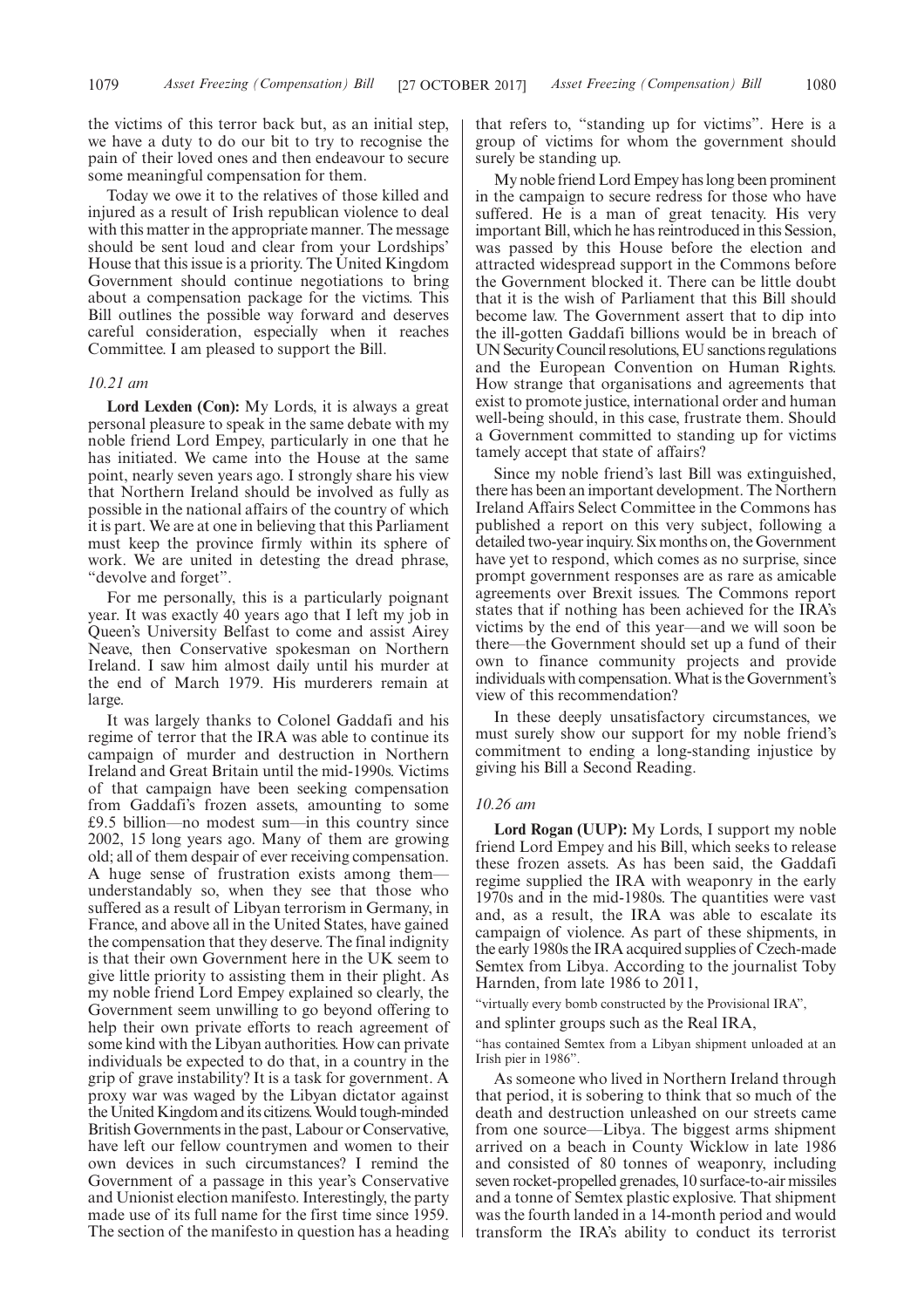#### [LORD ROGAN]

campaign. Untold suffering was caused by the weapons supplied by Gaddafi. The dead are mourned to this day, and many more still carry the physical and mental scars inflicted by murderous terrorists at the behest of a tyrant.

It is little short of a national scandal that British victims of Gaddafi's weaponry should be reduced to virtually begging their Government for justice. As a result of Lockerbie and other terrorist outrages, the Americans, Germans and French all secured compensation for their citizens who suffered as a result of Libyan-supplied weaponry. That situation merely highlights all the more starkly the failure of successive British Governments to secure similar deals for our citizens. Why should our people be less favourably treated than American, French and German citizens? Surely British Governments—of whatever political complexion—should be standing up for the rights and interests of British citizens.

Suspicions have been raised that, when Tony Blair was Prime Minister and Libya was being brought in from the cold, a secret deal was done whereby the UK would not pursue compensation. It has also been suggested that the desire to secure oil took precedence over the need to secure a measure of justice and compensation for victims. Of course, this is not the only secret deal which Mr Blair has been associated with when it comes to Northern Ireland. Noble Lords will recall the shameful on-the-run letters of comfort, which were distributed to more than 200 republican terrorist suspects, and which are effectively "stay out of jail free" cards. These items were part of a secret deal between Tony Blair and Sinn Fein/IRA. The fact that many were handed out by Gerry Kelly—a man convicted of bombing the Old Bailey in March 1973 merely compounds the insult to the victims.

My noble friend Lord Empey has been tenacious in his pursuit of this issue and he deserves a great deal of credit for his efforts to raise the profile of the Libyan connection to terrorism and to ensure that victims can see that Parliament has not forgotten them and is still seeking a measure of justice for them. As he said, he has been writing to the UK Government about Gaddafi and Libya since 2002. In all those years, he has never heard a coherent explanation for the failure of Her Majesty's Government to get compensation for UK citizens for all the damage that Gaddafi did as a result of supplying the IRA with weapons, money and training for over 20 years.

Last year he brought a Private Member's Bill before Parliament but, unfortunately, it ran out of time. He has now reintroduced it and has my wholehearted support. Quite simply, the average person in the street will find it incomprehensible that Libya has £9.5 billion in frozen assets in London alone. Is it not reasonable to want some of that to go towards helping the many who have suffered greatly as a result of Gaddafi's Semtex and other weaponry, which was placed into the hands of terrorists and psychopaths? In all the talk of rights, the great and the good seem to be excessively reluctant to lift a finger to help people who suffered terribly as a result of this. Many of the events took place over 30 years ago and time is running out for the victims. Soothing words from the Government and officialdom are simply not enough. We must persevere to raise the profile of this issue and continue to seek justice for the individual victims and the UK as a whole for the huge damage done by Gaddafi. For me this is about fairness and justice. It is about doing the right thing. Once again, I commend my noble friend Lord Empey for his determined effort in this regard and I assure him and the House that he has my and the Ulster Unionist Party's full support.

#### *10.32 am*

**Lord Reid of Cardowan (Lab):** My Lords, speaking briefly in the gap, I first congratulate the noble Lord, Lord Empey, for the persistence that he has shown on this issue. I support this Bill, despite the fact that I do not necessarily agree with everything that has been said in the course of the proposal and support. It would be wrong of me not to put on the record a correction to the caricature that was given, especially by the noble Lord, Lord Rogan, of the letters that were sent to the so-called on-the-runs. They did nothing more than inform those people—who were not being pursued by the police—that they were not being pursued by the police. In the case of Downey, a mistake was made and that is why he could use the letter.

Notwithstanding that correction, I support this Bill and I do so for a reason that has not yet been outlined: when I was Secretary of State for Northern Ireland, I was extremely aware, like everyone else who has held that position, of the number of victims on all sides of the community. Some people called it the Troubles; it was a war. It was a war against the best, most effective guerrilla army in western Europe at the time, and there were victims on all sides. There was, however, an imbalance in the opportunities that some victims had to claim compensation. If a person claims that they were the victim of a state, there is a whole plethora of apparatus, systems and processes of law that allow them much more opportunity to claim compensation against the state than if they were the victim of a terrorist organisation, by virtue of the fact that they do not have the status that a state has. Therefore, anybody who claimed that they had suffered as a victim of British violence had opportunities to claim compensation that were denied to many others. In this case, as the noble Lord, Lord Empey, has pointed out, they were in fact the victims, directly and indirectly, of a state: Libya. So, for the first time, the victims of terrorism in Northern Ireland would have, if supported by the British Government, the opportunity that they have never had previously to use the very laws that those who have claimed to be the victims of British state violence have had.

This House should therefore support the Bill of the noble Lord, Lord Empey. I believe that, where the state of Libya has been involved through the head of state, Gaddafi, there was a direct relationship between the finance and the resources supplied for the use of terrorism and the effects on the victims in Northern Ireland. With that, I merely add that the persistence that the noble Lord, Lord Empey, has shown has been commendable and this House should support him in his endeavours.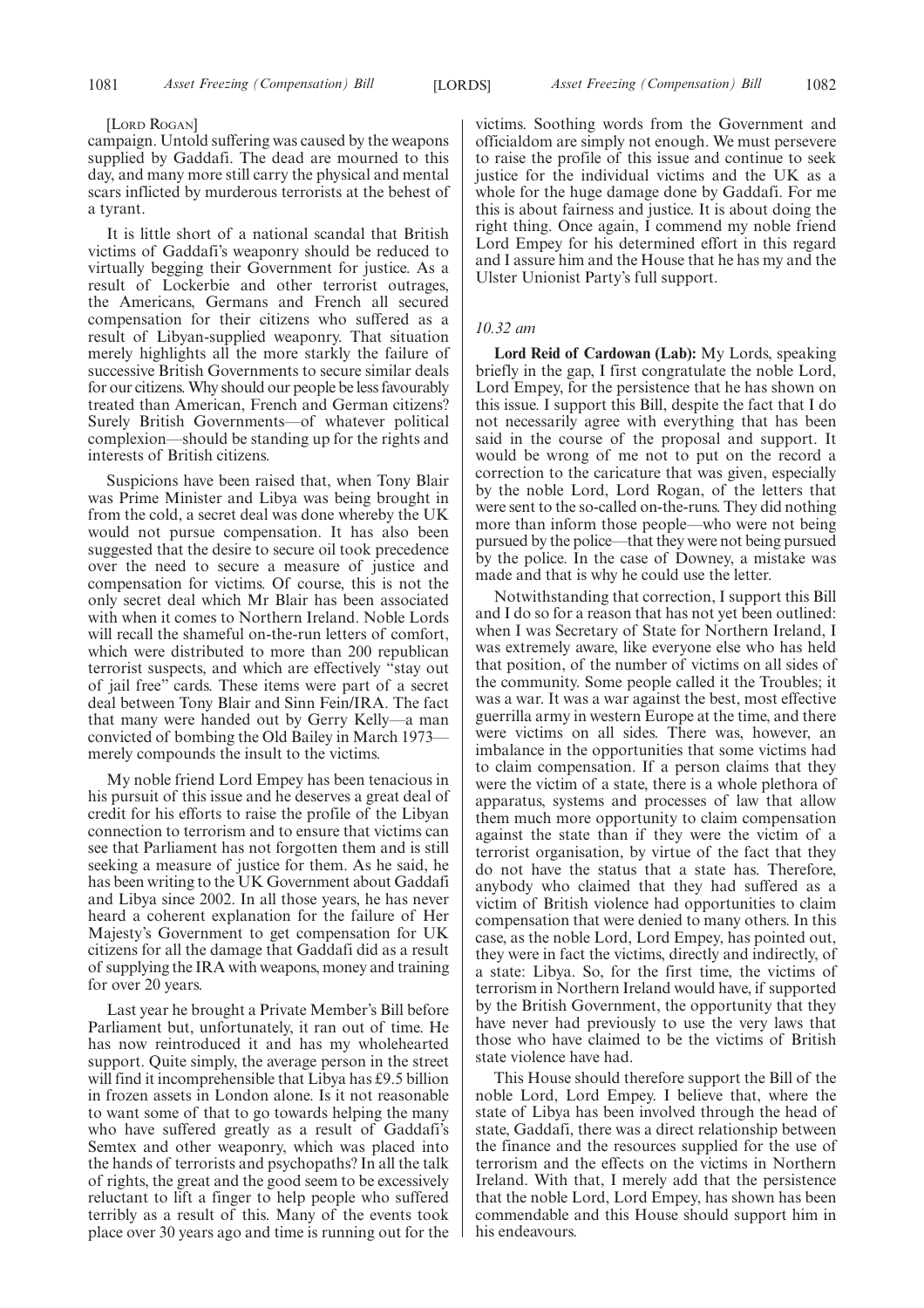#### *10.36 am*

**Lord Carswell (CB):** My Lords, I shall just add a very brief grace note in the gap. The day before I was sworn in as a High Court judge, a booby-trap bomb was left under my car. By the grace of God, I saw it and I escaped. A very brave ammunitions technical officer risked his life to try to diffuse it and, unhappily, was only partly successful. The explosion took place and there was an immense amount of damage done to my car—which was a write-off—my house, the contents and, by way of after-effect, my wife's health. I had to get on with my job, and happily I was able to do so. She was badly affected for a long time.

A couple of years later, my very close friend and colleague, Maurice Gibson, was blown up in his car by a road-side bomb as he crossed the border with his wife. The car and its occupants were incinerated. The distress to his family, which I have seen close-up, can never be compensated sufficiently, but it should be registered and an attempt made.

I make these remarks for the simple reason of showing that the distress and effects are real and personal to very many people. Most of them have suffered far more than I have, but I can appreciate their feelings and their wishes that this Bill should go through, and I have the pleasure of supporting it.

#### *10.37 am*

**Lord Davies of Oldham (Lab):** My Lords, I join the so far unanimous voices of all who have spoken in this House and am grateful to the two additional noble Lords who have spoken in the gap. In particular, I am grateful to my noble friend Lord Reid who identified just why the Government need to address this issue.

The noble Lord, Lord Empey, is of course to be greatly applauded for his persistence with regard to this issue. His previous Bill is now extended in this Bill, which makes it clear what exactly ought to be achieved. The previous Bill of course fell foul of those practices in the Commons which result in the exhaustion of time. An awful lot of Members of Parliament and others—I count myself, as a former Member of Parliament, in this category—have suffered the loss of a Bill directed towards an unexceptionable cause when the waywardness of parliamentary procedure sees that the Bill does not progress as it deserves. Most of us at that point, I think, give up on the endeavours. The noble Lord, Lord Empey, is greatly to be congratulated on the fact that he has persisted with these issues and brought this Bill before the House. He may begin to think that he somewhat resembles Sisyphus, who constantly had a burden to bear and roll up the hill, but Sisyphus was never successful, of course. We hope that the noble Lord, Lord Empey, will be successful with this measure or, at the very least, if the Bill itself cannot be commended, that the Minister will indicate that the Government will take progressive action to give effect to its most crucial propositions.

We have no doubt about the justice of this cause and wish the Bill well. A considerable number of Members in the House of Commons support this issue. The constituency of my honourable friend Jim Fitzpatrick includes Canary Wharf, which featured in

one of the horror stories of a period when not just Northern Ireland but the great cities of Manchester and Birmingham suffered attacks. London suffered several attacks during that period—enough to present difficulties in sustaining certain aspects of normal life in the capital, not least because of the threats to public transport. When my honourable friend Jim Fitzpatrick pursues these issues in the Commons, he represents his constituents in a way which they have the right to expect. Noble Lords from Northern Ireland have reflected exactly that consideration with regard to the people they used to represent in the Commons. We have become acquainted through all this with that dreaded word "Semtex", which I think very few of us knew anything about until the Libyan Government began to obtain supplies of it from the Czech authorities and then began to disseminate it, in particular to the IRA in Northern Ireland.

Other Governments have made more progress on this issue than ours. We all recognise that the law is different in other countries. The Americans can take executive action that is not open to the British Government to pursue in the same way. The Government have now had several years' opportunity to devote real thought to this issue, given the pressure from noble Lords and Members in the other place. Therefore, I hope that the Minister will indicate that the Government will come up with some constructive proposals.

I recognise that the Minister has drawn the short straw. Having to respond to the first debate on a Friday is bad enough. However, having to do so when he has a fairly thin case to deploy, or has had in the past, is an even more onerous burden. However, he is a competent and capable Minister whom we all respect. I know that he will have pressed his civil servants to ensure that he has an element of constructiveness in his response today. I do not think that the House will take kindly to a repeat of the forestalling by government which has gone on in the past in response to the arguments put forward on these issues. The Government need to give us some encouragement. I am not expecting the Minister to say that the Bill of the noble Lord, Lord Empey, will sail through both Houses without contention. I am not even going to ask the Minister to say that it is bound to succeed. All I am asking him to say is that the Government have a duty to respond to the Bill's demands for constructive action.

#### *10.44 am*

**The Minister of State, Foreign and Commonwealth Office (Lord Ahmad of Wimbledon) (Con):** My Lords, I thank the noble Lord, Lord Empey, and indeed all noble Lords for their contributions. We can all reflect on the poignancy of the issue in front of us, which concerns victims, who are at the heart of the intent behind the Bill. The Government do not take that lightly. I congratulate the noble Lord, Lord Empey, on securing this Second Reading, and congratulate all noble Lords who have contributed. I thank the noble Lord, Lord Davies, for his kind remarks about me. However, I assure him that I do not regard responding to the Bill on a Friday as drawing the short straw. I know that it is half-term and, having three children who have not seen daddy much this week, this matter is a challenge. However, it underlines the importance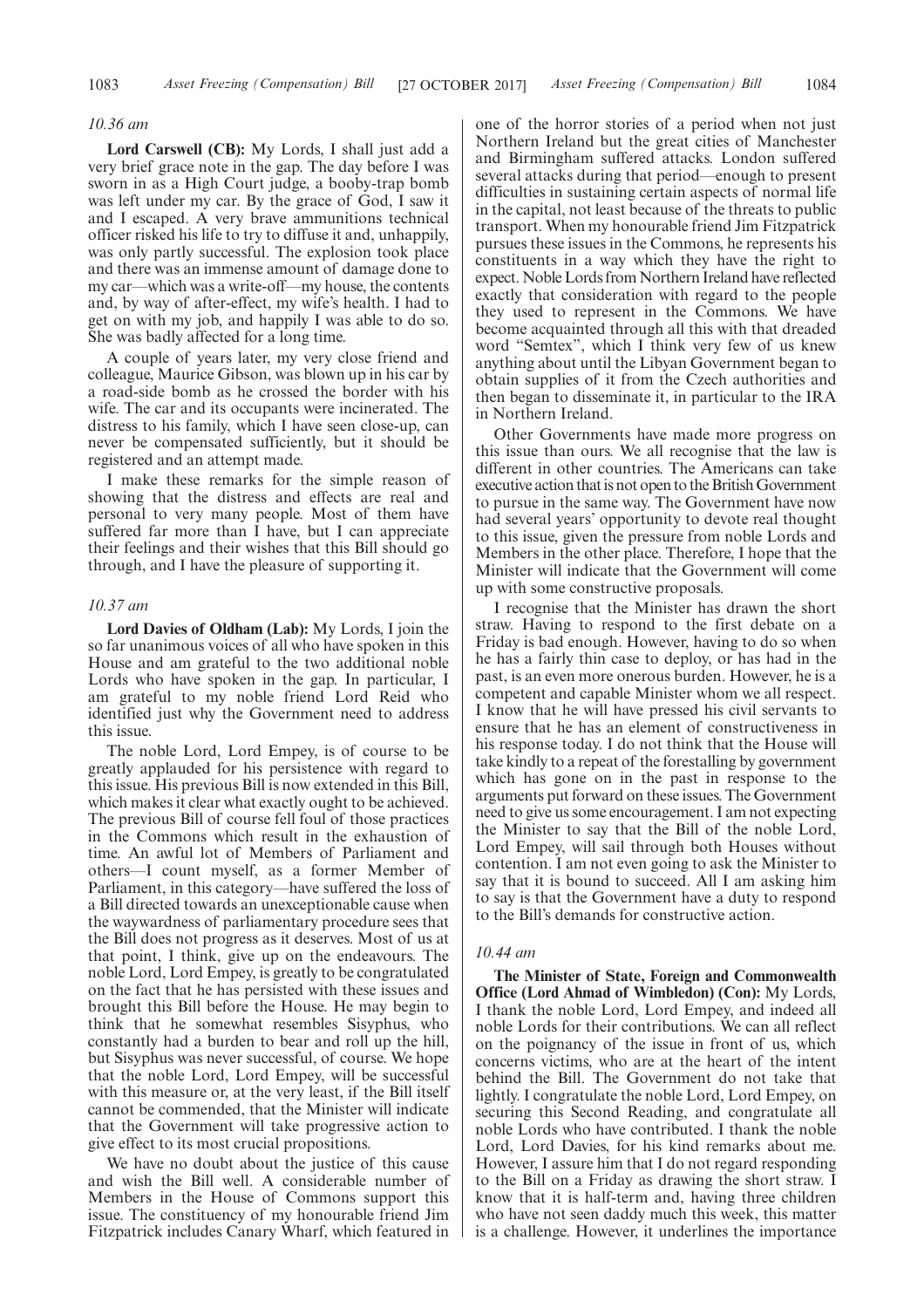[LORD AHMAD OF WIMBLEDON]

that I, as a Minister of State at the Foreign Office, attach to this human rights issue, as does the UN, the Foreign Secretary and my colleague the right honourable Alistair Burt, who is the Minister with responsibility for the Middle East.

I am grateful for the opportunity to contribute to today's debate and to speak about this important issue, which continues to be highly relevant in Parliament, not just in our House but in another place, as the noble Lord, Lord Davies, and others have said. In doing so, I acknowledge the valuable work of the Northern Ireland Affairs Committee in the other place. This includes the report it published in April on government support for UK victims of IRA attacks that used Semtex and weapons supplied by the former Libyan leader, Muammur Gaddafi. I say to my noble friend Lord Lexden that the Government responded in September to the report. If there are specific matters relating to the Government's response, I will be happy to take them up with him outside the Chamber.

I reiterate that the Government regard this as a very long-standing issue, as we have heard today. It is complex and, of course, emotive. It is complicated further by the difficult economic, political and security circumstances that we see prevailing in Libya today. Only yesterday, I met Ann Clwyd from the Commons, who talked to me specifically about humanitarian assistance for the people of Libya. As the Prime Minister's special representative on preventing sexual violence, I do not hide from the fact that what we see in Libya in that regard adds to the great horror of the situation on the ground.

However, I reassure noble Lords and make it clear that the Government remain absolutely focused on finding a way forward. In that regard I highlight a few of the recent events that have taken place. Over the past few weeks, my right honourable friend the Foreign Secretary, Boris Johnson, and the Minister for the Middle East, my right honourable friend Alistair Burt, have hosted meetings with victims' groups and parliamentarians. I believe that the noble Lord, Lord Empey, was present at these meetings, the tone of which was positive, constructive and progressive. I also assure noble Lords, particularly the noble Lord, Lord Davies, that the Government have raised the bar. We continue to raise these issues regularly with the Libyan authorities directly. I have listened very carefully to the concerns expressed that victims' groups alone cannot represent the tragedy that they have suffered, and continue to suffer. Therefore, it is right that the Foreign Secretary has raised this issue not once, not twice, but on three occasions recently with Prime Minister Sarraj, and we will continue to do so.

I also assure those who represent the interests of victims' groups—I know many in this Chamber and in another place do so—that they do not go unheard. In addition to the commitment that my right honourable friends and Members across both Houses have given to continuing to hold meetings with victims' groups, I assure them that I will continue to expend my energies working with the noble Lord and others to ensure that this issue retains the momentum that it deserves. Equally, I accept the criticism that while we are doing this we also need to ensure that we communicate about the efforts being undertaken. As I listened very carefully to the history of the IRA bombings, in particular the poignant words of my noble friend Lord Lexden, when he talked of the late Airey Neave, it struck a particular tone. Indeed, we heard from the noble and learned Lord, Lord Carswell, as well on this issue.

To give a personal reflection, I remember starting in the City of London back in the early 90s. For a young man just out of university who had started with NatWest, it was strange to suddenly hear the news that the place near his work in Bishopsgate had been hit. I remember it well: it was 24 April 1993—it remains engraved on my memory. I commuted to there, day in, day out. Thankfully, on that occasion, the number of victims was limited by the fact that it happened on a Saturday.

The point was well made by the noble Lord, Lord Empey, and others that we do not regard this as an issue for victims in one particular region. As he rightly articulated, it is relevant for the whole of the United Kingdom.

I turn now to the contents of the Bill. Its aim is to secure compensation for UK victims of terrorist organisations in the UK. It seeks to impose continuing restrictions on assets owned by persons who support and assist those organisations. It proposes also that where the assets of those who have supported terrorist organisations in the UK are currently frozen—in accordance with the UN Security Council resolutions and under the EU Council regulations which implement them, as several noble Lords have acknowledged—the Government should ensure that those assets are not released until agreement is reached on a compensation settlement for the victims.

The intention behind the Bill is honourable and clearly seeks to right a wrong perpetrated on innocent people. As we have heard from various noble Lords, including in the important intervention from the noble Lord, Lord Reid, weapons, funding, training and explosives provided by Gaddafi to the Provisional IRA exacerbated the Troubles. We have heard that the word "Semtex" became a regular feature in people's minds, when previously it was unheard of. I fully acknowledge that it contributed to great human suffering in both Northern Ireland and across the rest of Great Britain. I fully understand that the Bill is designed to secure compensation for victims from those responsible for their suffering.

As several noble Lords acknowledged, we currently have around £9.5 billion of Libyan assets frozen throughout the UK. These assets were frozen under UN Security Council Resolution 1973 at the time of the revolution in 2011 at the request of those involved in toppling Gaddafi's regime. It is believed that the majority of these assets either belong to the Libyan state as part of a sovereign wealth fund or their ownership is claimed by the Libyan state.

Noble Lords acknowledged that there are obligations on the part of the UK under both international and EU law that affect what can and cannot happen to Libyan assets frozen in the UK. Noble Lords will be aware of the difficulties that can be posed by freezing assets, particularly with relevance to the property rights protected under the European Convention on Human Rights.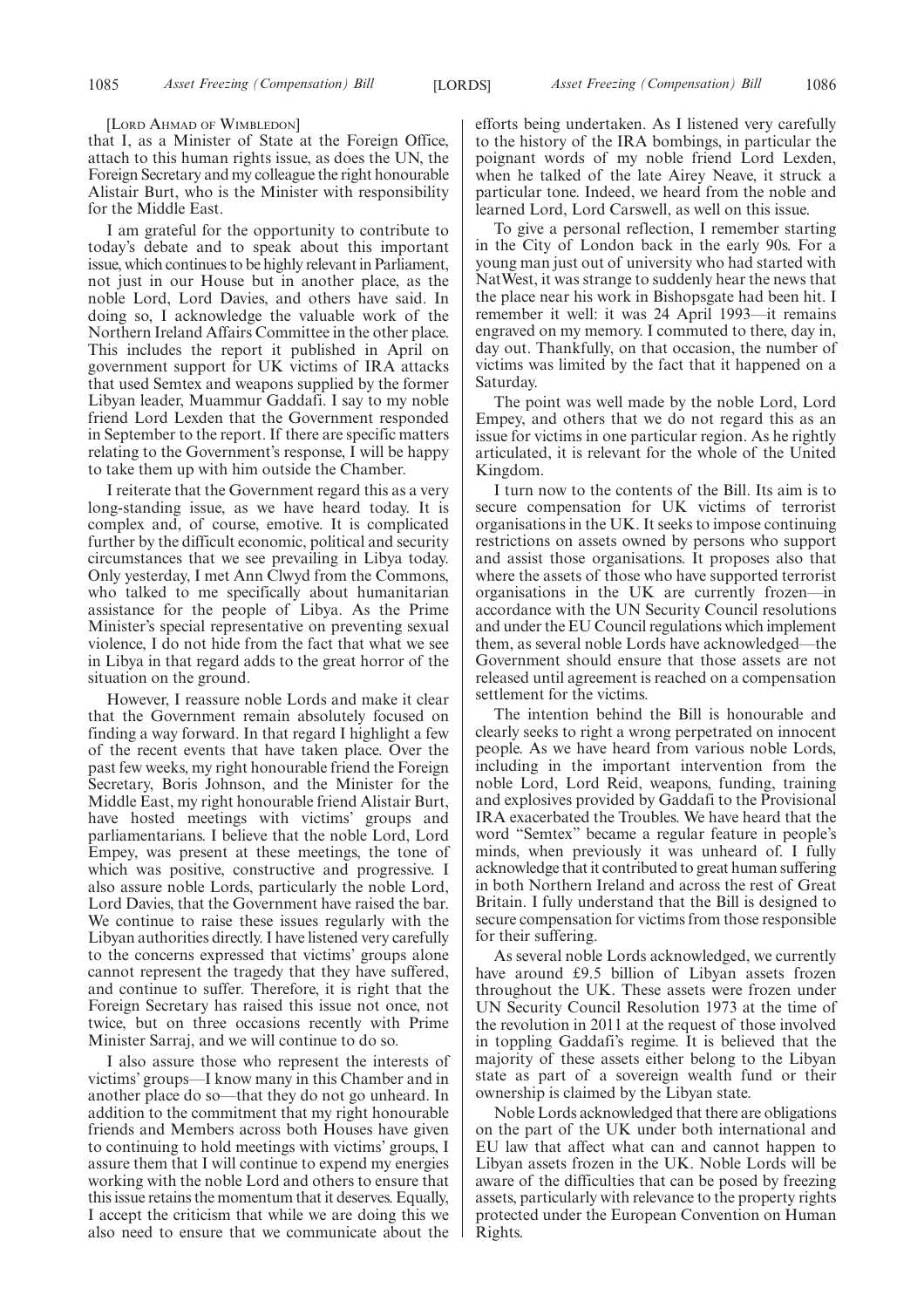Questions were raised about our obligations under international law. I assure noble Lords that we continue to focus on these specifically and keep them in mind while discussing the issue in front of us. It is important to remember that the ownership of some of these assets is still in dispute. Until those disputes are settled we cannot say for certain to whom the assets belong. The UN Security Council resolutions governing the Libya sanctions regime provide that the frozen assets, when they have been determined to belong to the Libyan state, are eventually to be made available to the Libyan people for their benefit. If the UK were to act so as to interfere with this purpose, we would be in breach of our obligations under international law. That having been said, we continue to raise this issue at the highest level with the Administration in Libya, including the Prime Minister. I hope that I have made that point clearly.

There are some practical difficulties with the Bill as drafted, including the proposed use of powers under the Terrorist Asset-Freezing (Temporary Provisions) Act 2010, known as TAFA. However, the Government are taking practical steps. In their recent meetings with parliamentarians and victims groups, both the Foreign Secretary and Mr Burt have made clear the Government's intention to communicate effectively and step up engagement on this issue directly with the Libyan authorities to ensure that those efforts are visible and momentum continues. It is important we do that in the interests of victims and their representatives.

We need to recognise that the political situation in Libya remains extremely fragile. I assure noble Lords that the UK Government are currently working to support the UN-led political process in Libya to create a Government who are better able to deliver for the Libyan people and better able to take forward work on a wide range of issues, including legacy cases. The Foreign Office will remain actively engaged in supporting victims and their representatives to seek redress from the Libyan authorities. We will continue to press the Libyan Government to meet victims groups and will facilitate such meetings to discuss their campaign directly.

It is clear from the sentiments of contributions across the board this morning that nothing can compensate for the suffering of the victims and their families. However, as Minister of State in the Foreign Office, I, together with my colleagues the Minister of State for the Middle East and the Foreign Secretary, remain determined that we will play our part to support victims and their families as part of the Government's wider efforts to address the legacy of the Troubles in Northern Ireland. I again thank the noble Lord, Lord Empey, for securing this important debate. I do that with the reassurance that we will continue to raise this issue directly with the Libyan Government. Whatever support I can extend to strengthen that effort, I will certainly give.

# *10.56 am*

**Lord Empey:** My Lords, I too thank those who participated in today's debate. I want to go over a few points. My noble friend Lord Rogan referred to Semtex and the escalation of the campaign, and the fact that citizens from other countries have achieved compensation. I acknowledge that that was salt in the wound to many victims.

I appreciated the intervention of the noble Lord, Lord Reid of Cardowan. I understand the technical points he made about the letters, but of all the things that have happened over the years, the production of pieces of paper in a court, the existence of which was not known to anybody outwith the Government of the day and the terrorists who held them, was a big shock, to put it mildly. The truth is that someone charged with four counts of murder and contributing to an explosion in this country—the first person to be brought before the courts between 1982 and 2014 on this matter—was able to leave the court a free man. You can look at all the technicalities that surround it, but that is what happened. It was a shock to the core for many people.

We know that mistakes were made, perhaps at police level—I accept that. But the fact is that pieces of paper existed that were not known about. Through my involvement in the negotiations I am well aware that the on-the-runs was a very sensitive issue. It was a matter that could not be left hanging in the wind. Nevertheless, people were shocked by the way this was done and by the fact that some of the people in possession of these letters were the same people hounding members of the security forces who were acting on our behalf. They were having their cake and eating it. The noble Lord, Lord Reid, also mentioned the imbalance, which is at the core of why people are so upset.

I am well aware of the personal experiences of the noble and learned Lord, Lord Carswell—my late aunt and uncle lived across the road from where he lives. Very few people would get under their vehicle like a mechanic in a garage to search for a device, but he was so conscientious. I thank God that he and his family escaped.

Lord Elton (Con): In that context, it might be worth reminding the Minister that an exactly similar device killed one of Margaret Thatcher's Ministers, Ian Gow.

**Lord Empey:** The noble Lord is absolutely right. If noble Lords look inside the Chamber of the House of Commons they will see above the door the names of those Members of the House of Commons who were killed—Airey Neave, Ian Gow, the Reverend Robert Bradford and Anthony Berry in the Brighton bomb. That was a very poignant intervention.

I appreciate the comments of the noble Lord, Lord Davies of Oldham, about parliamentary procedure. As a hand in these things, I am sure that over the years he has been quite happy to use the odd bit of procedure himself, as I am sure we all have in the different fora in which we have operated. Nevertheless, he makes the point—he knows and everyone knows—that a private Member does not have the resources to draft all of the technicalities that are needed in a Private Member's Bill. Although I thank the Public Bill Office for its assistance, I am well aware that without the backing of the Government, it is difficult for a Private Member's Bill to make progress. However, it creates a platform for Members to bring issues into the public domain. I make no excuse whatever for that because that is what we are trying to do here. I thank the noble Lord very much for his contribution and support just as I thank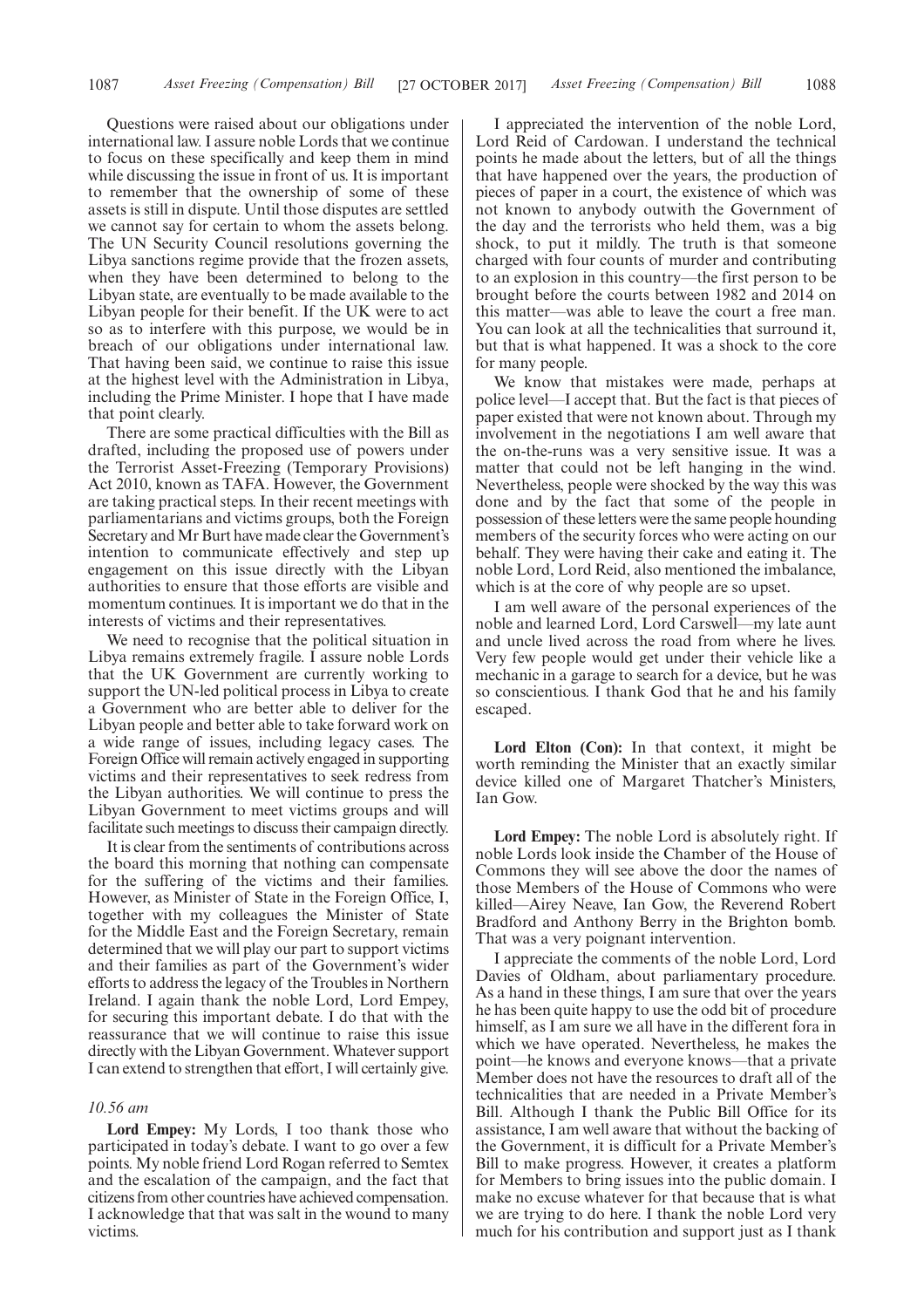#### [LORD EMPEY]

the noble Lord, Lord Reid. When we discussed the Bill last time, the noble Lord, Lord McAvoy, also contributed on behalf of the Labour Party. We appreciate all those matters.

The noble Lord, Lord Browne, mentioned fairness and transparency. Those things have been sorely lacking over the years. My noble friend Lord Lexden used the dreaded phrase "devolve and forget" with regard to devolution. With the circumstances in which we find ourselves in Belfast at the moment, I sincerely hope that we see that devolving and forgetting does not work. We know that it is not a good policy. My noble friend Lord Lexden also mentioned Airey Neave and what happened in March 1979 and standing up for victims. He has been one of the most consistent and persistent supporters of Northern Ireland over his lifetime and we greatly appreciate that.

On the Minister's response, in my speech I quoted what Prime Minister Cameron said in 2011 and what the noble Baroness, Lady Warsi, said in 2014 and said that they were totally inconsistent—one excluded the other. The Minister used a phrase that I welcome when he said that Her Majesty's Government would now be prepared to pursue more openly and communicate more effectively with victims. He used the phrase "seek redress". That is an improvement in their position because in 2014 they were saying that they would have no involvement whatever. The Foreign Secretary hosted a meeting with Alistair Burt. Our ambassador to Libya was present as were a number of officials, so he was taking the matter seriously. I believe that his approach is beginning to focus the Government on doing something about this.

Look: we all know that the people of Libya were the principal sufferers over the regime of Gaddafi. The country was a personal fiefdom. It was brutalised. People were disappeared and murdered and treated appallingly. We are not seeking to ignore them or to set those people aside. But the people of Libya have to understand that they are not alone. People in this country have to be taken into account. It is the first duty of Her Majesty's Government to protect their citizens. That is the first and important duty of government. I attended hearings of the Northern Ireland Affairs Committee when a number of other persons were present including the former Foreign Secretary Jack Straw, and when the question of compensation was raised he said that people had already received compensation. Many of them may have from the British taxpayer, but it is not the British taxpayer who should be paying. It is the people who perpetrated and provided the material so that the terrorists could operate in this country. There is a state-to-state issue here. I think we can claim today that the Government have moved from their position of saying that it is purely a private matter to saying that there has to be state-to-state involvement. The two are not mutually exclusive, but that represents a step forward, and I welcome it.

Reference was made to Jim Fitzpatrick in the other place. He has been a stalwart campaigner. I attended a debate that he had in Westminster Hall last year. He was present when we met the Foreign Secretary a few weeks ago, along with the group chair, Andrew Rosindell, the Member for Romford. We have quite a substantial amount of support and we meet from time to time, so this is not a party issue. This is a parliamentary issue. It is a national issue. We do not know the politics of the people involved and it is none of our business. The fact is that a group of our citizens have suffered directly as a result of the actions of the state of Libya under the Gaddafi regime. While people will be free to take private cases against individuals who they know or believe were involved, this is not a matter that the Government can sit on their hands over. I hope that the contribution that the Minister has made today when he said that the Government would seek redress implies that they will actually do something.

I hope that the Minister will be able to anticipate that, if we do not see that redress is being sought—and sought in a proactive way—I am quite certain from what all noble Lords have said in their remarks that we will be back to ensure that this matter does not fall down through the cracks. We have brought Bills forward two years running and we will bring them forward every year if we have to. It is not something that we will give up on. If it takes letters and delegationswhatever it takes—we will persist. The Government must realise that this is not something that can be put on the back burner any more. That will not happen. I think that there is unanimity in the House on this matter and I hope that a message can be brought back to the Foreign Secretary to say that we appreciate that he is taking the matter seriously but, to coin a phrase, we are not going away. With that, I ask the House to give this Bill a Second Reading.

*Bill read a second time and committed to a Committee of the Whole House.*

# **Unpaid Work Experience (Prohibition) Bill [HL]** *Second Reading*

*11.09 am*

*Moved by Lord Holmes of Richmond*

That the Bill be now read a second time.

**Lord Holmes of Richmond (Con):** My Lords, I thank all noble Lords who have signed up to speak in the debate and I look forward to hearing their insights and considered views as we progress. I would also say to all Members in the Chamber and to the wider audience watching the broadcast that they can join in the debate by contacting me by email and accessing the hashtag "#PayInterns". We want to keep the pressure up on this issue both within the House and right across the country through the use of social media. I thank all the organisations which have helped in the preparation of the Bill and for providing briefings for myself and other noble Lords. I thank the staff of the Public Bill Office in preparing the Bill itself, and in particular the Social Mobility Commission, the Sutton Trust and the fabulous Intern Aware, a campaign started by young people—including not least Ben Lyons who is one of the founders—who were at a stage in their lives when they were incredulous that it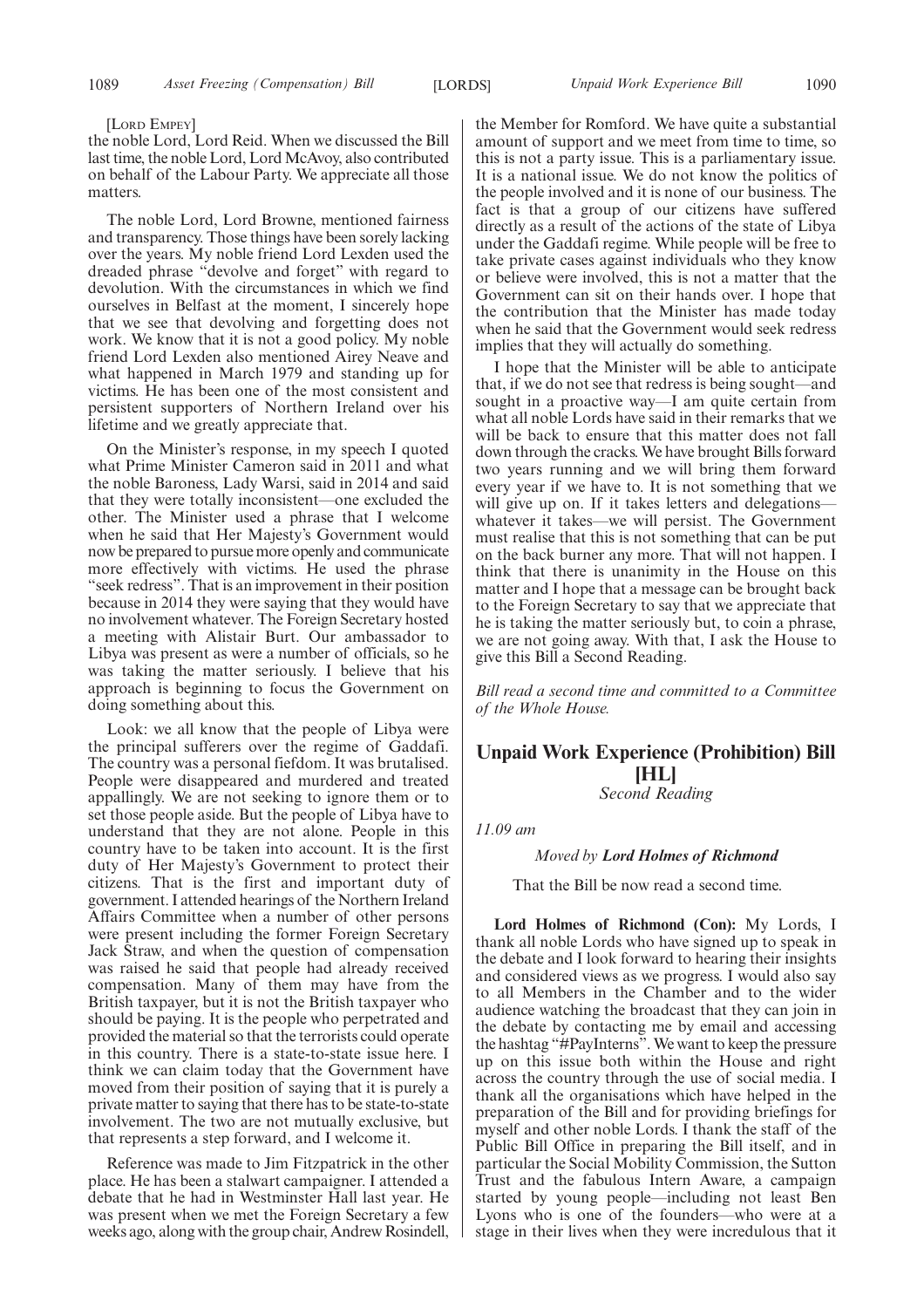could be the case that people would be asked to do work for no pay in 21st century Britain. I should also like to offer my thanks to my honourable friend in the Commons, Alec Shelbrooke, whose assiduity—is that a word? It is now—on this issue over several years has played no mean part in my being able to bring forward the Bill before us today. As is often the case in the legislative process, I am standing on the shoulders of many individuals both within Parliament and far beyond.

Why do we need this Bill? In 2017, employment is at record levels and unemployment is at similarly record low levels. That is good, but what is not so good is that we are currently seeing a boom in unpaid internships, where young people and indeed people of all ages are being asked to give of their labour for no remuneration. The Prime Minister has said many times in various speeches that we want to be a nation that works for everyone. I agree with her, but the nation is in no sense working for everyone while we still see the perpetuation of pathways of privilege. They have nothing to do with merit and nothing to do with talent. The pathways of privilege are where people are able to secure unpaid work opportunities on the basis of being fortunate enough to receive family funding or, indeed, to have access to the family's black book. If noble Lords doubt this, YouGov research clearly shows that only 4% of those polled said that they would be able to take on an unpaid internship with no financial difficulties. Wilberforce slammed the door on slavery in the 19th century; we had the national minimum wage legislation in the 20th century; how can it still be, in the fifth-richest economy on the planet in the 21st century, that we are still asking people to give of their labour for no financial return?

What does the current law say? It says that if there is a relationship between an individual and a firm with clear obligations, the individual is a worker and is entitled to the national minimum wage. The law is clear, so why are we having this debate? What is not so clear and easy to prove is that you are a worker who should get the national minimum wage. In fact, it is quite easy for businesses and employers to get around the legislation in a whole series of ways, and it is getting worse. Since 2010, unpaid internships are up and internships in general have increased by 50%. More and more professions and trades now require not only a degree and a vacation scheme, but unpaid work experience if someone is to have any hope of getting a job. Time and again, adverts ask for at least six months' work experience. Never mind the quality of the individual and the quality of the degree that they have already attained. The situation is getting worse—an increase of 50% since 2010—at a time when successive Prime Ministers have been talking about social mobility and enabling talent.

Further research shows that 30% of graduates are reporting that they have had to do unpaid work experience with their current employer, a figure that rises to 50% in some professions. Half of the people in a profession will have had to do unpaid internships in order to get across the threshold. As I have said, 4% report that there is no financial barrier for them, which leaves 96% for whom clearly there is. Some 40% of people report that they have sought internships but have had to turn down the opportunity through a lack of financial means. I believe that the current situation, with these practices, can be summed up quite simply: "If you want pay, go away".

Worse than that, some organisations representing businesses are offering template letters that enable organisations to take a route which avoids the national minimum wage legislation. As noble Lords, in particular noble and learned Lords, will be aware, all contracts are agreements, but not all agreements are contracts. As the current law is set out, there are many ways to avoid and evade the regulations. Perhaps even more problematic is that all of the onus is put on the individual—on the victim, if you will—to pursue a claim. How likely is it that someone who has undertaken an internship to try to increase their social mobility and build a career for the rest of their life will bring a case against an organisation? Yes, it is possible to do, as Sony, Harrods and others have found out. It is possible, but is it probable? Even if it is, is it likely to put an end to these practices?

I turn to the Bill itself. What am I seeking to achieve through this short Private Member's Bill? The answer is simple: a prohibition on all unpaid work experience please note the use of the term "work experience" exceeding four weeks. This will bring clarity to the whole area. I am a massive fan of work experience, as seen not least in the 2016 report of the Social Mobility Select Committee, of which I was a member. Work experience has a fabulous impact on young people because it enables them to have their first experience of the workplace. They can learn skills as well as the rhythm and routine of work.

However, are we honestly saying that a period beyond four weeks unpaid is in any sense acceptable? When I began the preparation of this Bill, my start point was zero weeks. I felt that if someone is doing something that is of benefit to a business, they should receive remuneration for their labour. Having undertaken extensive consultation, a period of four weeks seems to be what we can agree on across the sector. It is acceptable in that it will not have any adverse impact on work experience opportunities, but it would put a clear stake in the ground and bring clarity to the position. After the four-week period, an individual will be unequivocally entitled to the national minimum wage; indeed, for clarification, they are entitled to that wage during the work experience period as well, in particular if they are working as an intern as opposed to doing work experience, being in a shadowing scheme or something of that nature.

The Bill would reverse the onus so that no longer would it be for the individual to bring a case; it would be for the employer to prove that the individual is not a worker. It would eliminate many of the difficulties in terms of bringing claims and the whole prosecution process. Moreover, it provides clarity for employers in terms of how to treat interns. How should you treat them? The answer is to pay them. I believe, too, that talking about pay empowers interns, whereas at present the subject simply cannot be raised—it is not in any sense within their grasp to bring it to bear because of the nature of the power relationship in which they find themselves.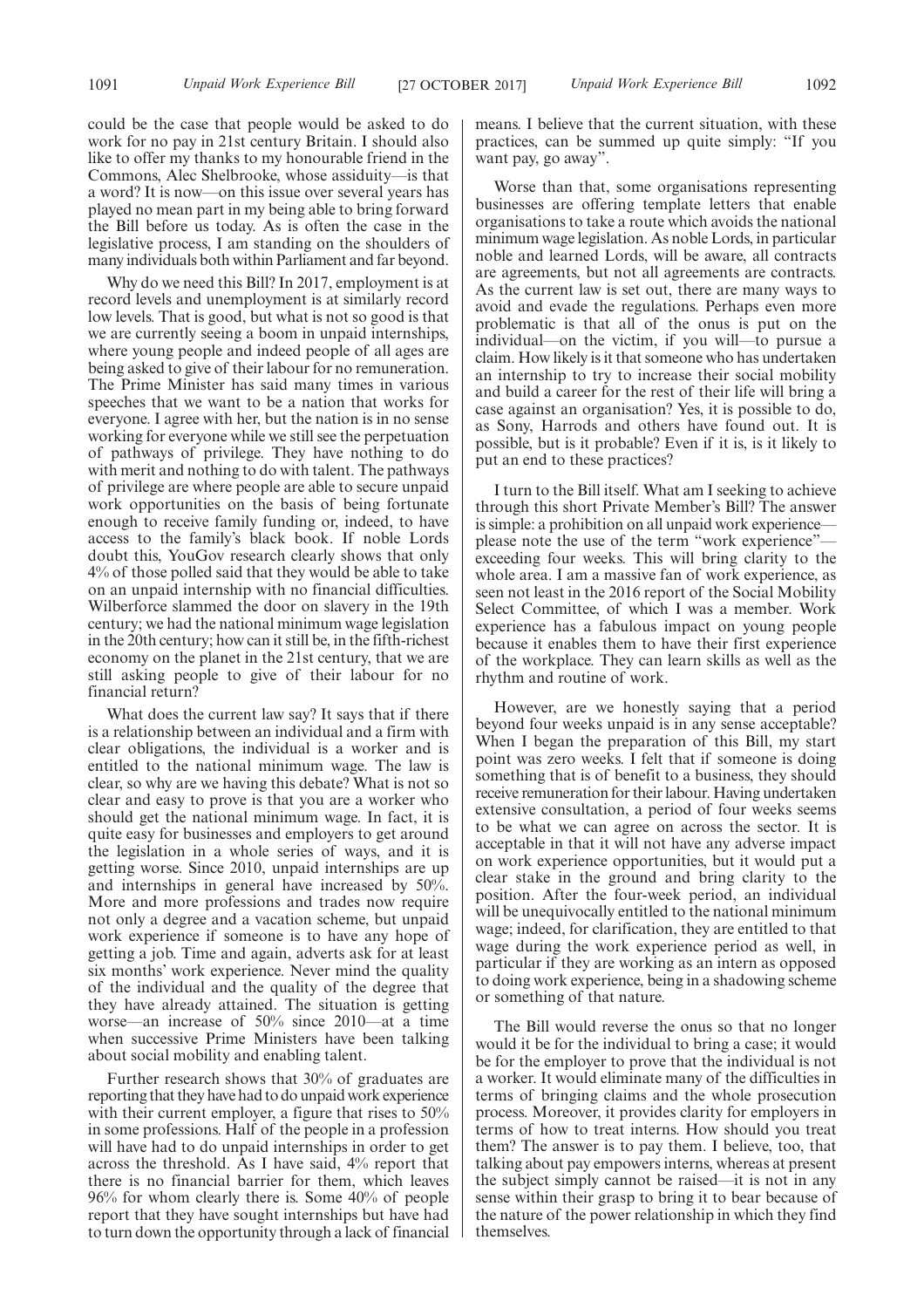#### [LORD HOLMES OF RICHMOND]

It is fair for me to consider some of the arguments against such a measure. Perhaps small businesses believe that they would not be able to afford to pay interns. The Bill introduces a four-week period for work experience in which an employer can get to know the employee and the employee can get to know the employer, but after four weeks why should the person not be paid? Is the business saying, "We are unable to survive without the labours of that young person being given for free"? If that were indeed the argument, I think we would all draw some significant conclusions about the nature of that business, both economically and ethically.

However, the Bill is not so much about small businesses; it is more about the larger, more prestigious organisations that offer these schemes. Possibly most concerning of all is that some of these so-called prestigious unpaid internships are seen as better and more prestigious for the individual than if they had undertaken paid work experience or internships with a different employer. That could be an argument against my Bill. What about the view of bigger businesses? Sixty-six per cent—two-thirds—say that they are in favour of the four-week limit. I could cite many but, to pick one at random, KPMG says, "We have a culture that respects hard work", but clearly part of that respect is shown by remunerating that hard work.

Some argue that the Bill will not increase opportunities but will simply mean that all these internships disappear. If they are able to survive only on the basis of people working for free, with only 4% of the population of that age saying that they can undertake them and 40% having to turn them down, I do not think that that will be a great loss. It would certainly be no drag on social mobility or advancement or on economic growth for this country.

I turn to a more interesting claim concerning volunteering. I have had a lot of representations from volunteer organisations. The Bill as currently drafted will have no impact on the great work that volunteers do for many different organisations and many parts of our society. However, I hope that it will stop long-term unpaid internships that some charitable and third-sector organisations provide. The aim of a charity may be incredibly laudable, but that end is never justified by the means of having interns who, often for many months, if not years, work for no pay. That is a quite separate matter from those who volunteer and freely give of their time to great charitable causes.

Therefore, the Bill is about fairness and equality. However, if neither of those two things float your boat, I argue that it is also simply about talent. As I have said, 4% of young people can undertake unpaid internships with no financial difficulty, but why would a business want to exclude 96% of the potential talent pool from their organisation? Surely any business would want to try to attract the brightest and the best.

I ask the Minister whether the Government will support the Bill. If not this Bill, what Bill? What action will they take to end the pernicious practice of unpaid internships? They are a pathway of privilege—a route into some of the best jobs and brightest professions of our time. Surely the role of government is to enable and empower. Surely if we want the best businesses, the best public sector and the best third sector, we as a society, and we as a Parliament, need to state very clearly that we are calling time on any organisation or business that asks people to give of their time for no remuneration.

I would like to raise with the Minister a number of other issues allied to the Bill, although in no sense am I offering them as alternatives. I believe that the Government should consider all these issues alongside, not instead of, the Bill. If the Bill were passed, the matters that I am about to raise would need far less government intervention.

The first is massively to increase awareness among employers not just of the current legislation but of the Government's view that unpaid internships are no longer acceptable. The higher education and university sectors should be asked to do much more to educate and inform graduands and graduates about their rights. The current law states that, if you are a worker, you are entitled to the national minimum wage. You should not feel that you have to do, and you should not accept, unpaid internships because, even if you can, you are standing on the shoulders of others and holding this nation back.

Regarding the whole reporting and regulatory sector, I believe that there needs to be a massive increase in and widening of reporting in this area, not least enabling third parties to report. HMRC needs to look across all the advertising websites, newspapers and outlets. Many of these advertisements are in plain sight—they are right there, ready for HMRC to go after and put an end to. This was brought up in Matthew Taylor's review published earlier this year, in which he clearly highlighted that he felt that, when it came to unpaid internships, HMRC's powers were far from satisfactory. Does the Minister agree? Will he say when the Government will respond to the Taylor review and whether they believe that the review, as published, went anywhere near far enough?

There is then the whole question of penalties. When we are looking to increase penalties in a whole series of areas, it seems particularly pertinent to do so in this one. If you fell foul of the current legislation, you could be compelled to pay the wages that you should have paid. That would hardly be a penalty; it would merely be a case of doing what you should have done in the first place. Will the Minister consider looking at penalties? A dramatic increase in penalties in this area would be not only appropriate but a very positive step towards ending this practice.

I believe that there is a role for business—small, medium and multinational—to use their power and influence, and to state categorically in all their communications that not only do they not engage unpaid interns but they have no truck whatever with the practice. A key way in which they could do this would be through procurement, saying, "We will not procure from you if you use unpaid interns".

Naming and shaming could be incredibly positive in this area and across all sectors, and it should start right here and right now in this Chamber. To Conservative, Labour, Liberal Democrat, Cross-Bench and Scottish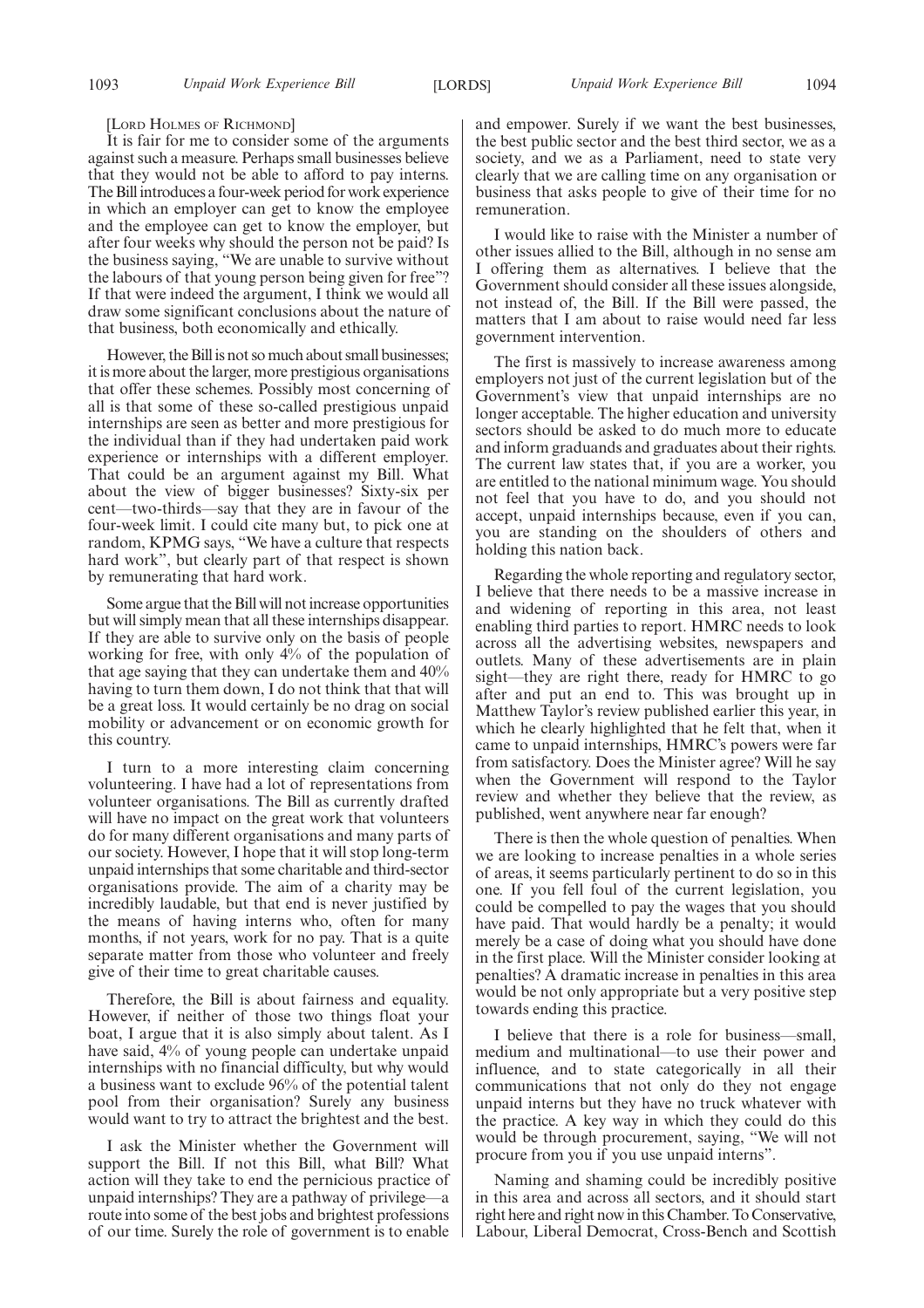nationalist Members at both ends of the Corridor, we should say, "If you use unpaid internships, you have no comment to make about progress, merit, talent or social mobility". We have to lead on this. I ask my noble friend to comment on what is happening in Whitehall, where there have been clear illustrations of how progress can be made when there is a commitment to this matter.

I conclude not with my words, nor the words of briefing or of Ministers or previous Members, but with the words of perhaps the people we should be listening to most: those who have suffered unpaid internships. As somebody from the broadcast sector said, "You can't pay the rent with a glowing CV. You can't buy food with exposure". Somebody else from television described these practices as "cruel" and "pointless". Perhaps most pertinently, somebody from the creative industries said, "You begin to doubt yourself and your self-worth". Quite so. That is the impact on many more people, who feel the shame and embarrassment of having been engaged in these unpaid internships, who feel as though they had no choice and really do not want to talk about, as they describe it, that "shameful episode" in their lives.

This is about empowerment, enablement, fairness, equality, dignity, respect and talent. This is for the hundreds of thousands of individuals who have in the past suffered the shame of unpaid internships; for the tens of thousands of people who currently find themselves in that same situation today; and for a better Britain of tomorrow. Let us not just give the Bill a Second Reading; when the time comes, let us give it safe, swift passage into statute. I beg to move.

#### *11.31 am*

**Baroness Morgan of Huyton (Lab):** I applaud the noble Lord, Lord Holmes, for bringing forward the Bill and for his brilliant speech. Frankly, I think he said it all for us.

I draw attention to my interests on the register. I should probably add a personal interest too: I have somewhat lived this subject since my son set up the campaign group Intern Aware—to which Lord Holmes referred—with a friend at university. My son is now 27, and still campaigning, so this issue has been going on for quite a while. It is interesting that the type of legislation needed has become crystal clear.

My more pertinent interests are these: I advise the education charity Ark, which has academies and free schools in London, Birmingham, Portsmouth and Hastings, all serving very disadvantaged communities. I also chair Ambition School Leadership, a charity that trains and develops hundreds of school leaders each year—from heads of departments through to senior leaders, head teachers, executive head teachers and CEOs of multi-academy trusts—in challenging schools, all serving poor communities and all working with disadvantaged young people.

I understand why the Bill is needed and how tough it is both to raise the aspirations of young people in many of these communities and to open up opportunities in a proper and fair way. At times, it almost feels as if every time progress is made and barriers are broken, a new barrier is erected, to make progress for disadvantaged students more difficult again. The new barrier, in the last decade or so, is unpaid internships. About a third of graduate internships are still unpaid and, as we know very well, some sectors of the economy, such as the creative industries and media, are particularly bad.

Some 62% of businesses take on interns. Many of those are in London; there are more in London than anywhere else. So what does that mean for someone living outside London, with no contacts or family or family friends who can help? We have all had briefings from the Sutton Trust, the Social Mobility Commission and others. I will not rehearse them all; we all know them. Suffice to say, as a country, we need all the talent we can develop.

What I love about the Bill is that it is simple, practical and pragmatic. I know those are not necessarily terribly popular things at the moment, in any of our parties, but often the best legislation ticks those boxes. What is clear is that the Bill does not confuse a couple of week's work experience, which all of us would support, with an unpaid internship, which is where we have to take action.

In July 2016, the newly elected Prime Minister, Theresa May, said:

"We will build a better Britain not just for the privileged few".

Here is a very simple, straightforward chance to do just that. This issue has gone on long enough. There have been enough reviews and enough prevarications. Will the Government sort it out?

In this House, on 11 March 2015, the then Minister, the noble Baroness, Lady Neville-Rolfe, in response to an amendment on this issue from the noble Lord, Lord Mitchell—who has also been dedicated to trying to sort out this issue for a long time—said:

"Internships are not formally defined and therefore the Government do not collect reliable information on a consistent basis that would allow the robust provision of data sought in the amendment. The Government have undertaken research on wider issues that may relate to internships, such as social mobility. We need to be properly informed of the issues around internships to ensure that policy is set appropriately to maximise flexibility and prevent exploitation. As part of our employment status review, the Government are gathering information through consultation with stakeholders to understand both the current position of groups in the labour market and whether future changes are appropriate. This includes internships and will no doubt provide useful information and data for future discussions … There must be more that the Government can do—that is why we have undertaken a review of employment status".—[*Official Report*, 11/3/15; cols. 720-21.]

As we know, that review of employment status has now reported. In his review this year, Matthew Taylor said:

"There have been calls for a separate 'intern'status in employment law but we believe this is unnecessary … If a person is obtaining something of value from an internship, they are most likely to be a worker and entitled to the National Minimum or Living Wage. The Government should ensure that exploitative unpaid internships, which damage social mobility in the UK, are stamped out. The Government should do this by clarifying the interpretation of the law and encouraging enforcement action taken by HMRC in this area".

We have had the clarity and the research and we have the data. This has gone on long enough. If the Government do not say clearly that they will sort out this unfairness, this ceiling on opportunity, we can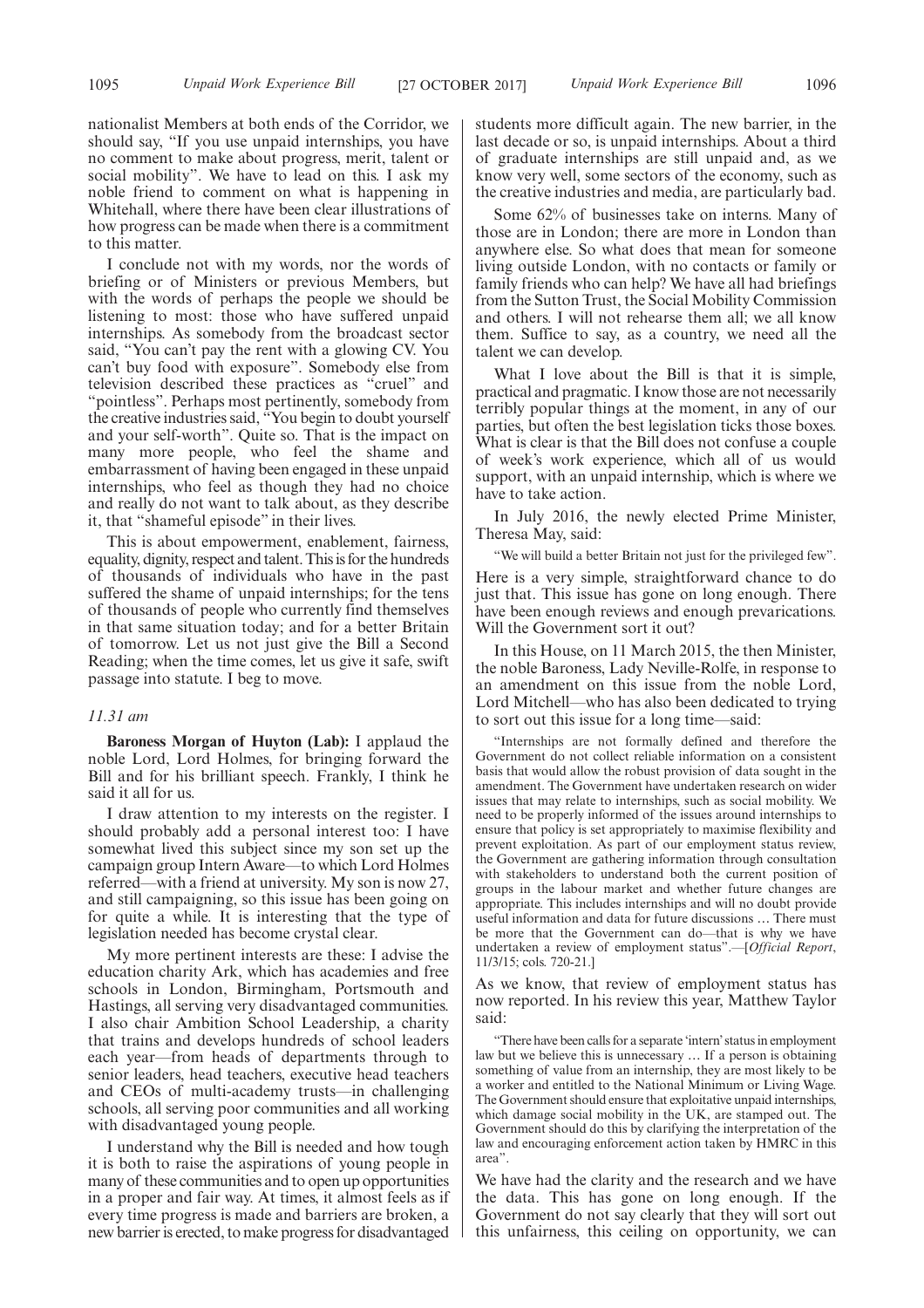#### [BARONESS MORGAN OF HUYTON]

collectively draw only one conclusion: it is all warm words. I look forward to hearing a clear response from the Minister.

#### *11.37 am*

**Baroness Stowell of Beeston (Con):** My Lords, I refer your Lordships to my entry in the register of interests. I am a board member of Impellam Group, a staffing and recruitment company. First, I congratulate my noble friend Lord Holmes, not just on introducing the Bill but on the way in which he began the debate. He made a very powerful speech.

A few months ago, I went to see a young theatre production at the Almeida, called "Bait". It was put on by young people and about young people's lives. The big message I took away from that production was that young people feel they are being lied to. It was quite shocking, but when you start to hear more about how they are treated in the world of work, then I do not think we should be surprised at all.

In preparing for my contribution, I spoke to a young man in his 20s. I have known him since he was born; I know his mother very well, and over the last two or three years, she has told me of his experiences in trying to find permanent work. I thought I would speak to him directly and learn more about the issue. Fortunately, he lives in north-east London, so has access to some of the great opportunities here, but does not come from a privileged background. If I say he spent his early life living with his mum in a bedsit with no central heating, you get the picture. He is a very creative and talented young man. When he talks about some of his experiences at proper, well-organised work experience placements, it all sounds pretty good, as though the placements were well designed. There were no problems. However, even in big corporates, when he has been with them for a week or two and they have promised to pay his travel and lunch expenses, after the event, they are not very forthcoming in paying that money. For some reason, when it is just £75 it takes a long time to materialise, if at all. Somebody like him does not feel well equipped to pursue that matter.

For the last three years he has been trying to get a permanent job. What he told me about that I found most concerning was things called work placements. These are the kinds of arrangements where firms will say, "Come and work for us, get some work experience and there might be a job in it for you at the end of a few weeks". When I talked to him I asked him to send me some examples to illustrate the experience he has had. I will share with your Lordships some things he sent me. This is him speaking:

"A number of placements kept reassuring me that I would be paid after one month … but once the month was up I was given excuses as to why I had not been paid yet. You hope that by working for a month you will impress your employer and that you will start to be paid (this isn't always the case)".

#### Another example was:

"One office job promised me a full time role with pay and kept hinting that a certain position was available to me. I went to the office one day and was told I was being let go for no specific reason and was thanked for my work".

#### He also said:

"Another placement hired me for nearly 3 months. I had worked overtime for them, including evenings, weekends and extra days. One day they stopped all communication with me. After some time had passed I contacted them as things had gone quiet and I wanted to know about future work. They never replied to me at all (no phone call, text or email) this was a production company and this is usually the norm of behaviour when it comes to communicating",

#### by the employer. He also said:

"I was also let down before a job had started with one particular company. I was promised an induction day followed by a week's trial and training as an office receptionist. As the employer did not stay in regular contact, I emailed them the day before the induction was to begin to confirm the date and I was given a reply stating that the position had been filled. (If I hadn't of contacted the company I would have turned up to my induction completely unaware of this).

Unfortunately when it comes to internships and pay nothing is ever given to you in writing. Most employers will only make verbal promises about paid work.

Most of my internships have been very frustrating, especially when you work hard and you prove yourself time and time again by demonstrating your passion, work ethic and commitment, but to no avail".

I do not know about your Lordships, but I would find it hard to keep going if that was the way I was being treated time and again. I said to him, "Why do you keep going?" He said, "Well, I don't really have much choice. You hope one day this will be the one so you keep going". Our young people are being exploited and it is just not good enough.

That is just one person's experience. He told me that his friends who are also trying to get into various different working environments and sectors have experienced the same thing. His experience is not unique. I do not know whether my noble friend's Bill is the right solution to this problem. I will listen very carefully to my noble friend the Minister, but I do know that the current legal and regulatory regime is not working. Young people feel powerless. Because of that, our young people are being exploited. That has to stop.

I have one final point. Yesterday we debated intergenerational fairness. I made the point that one thing that unites older generations and the very young is their shared desire for honesty and clarity—from talking to my young friend I learned that you can understand why. One of the points he made repeatedly to me about his experiences was that the person he was usually dealing with when trying to get work was in their 30s or early 40s. He felt they had a very different attitude from his and the sort expressed by his parents and his teachers. We have to bear in mind that the generation that came before the one that is now trying to get work entered the workplace at a boom time in the economy. Our current youngsters are trying to get work in much tougher situations. The intergenerational gap of knowledge and appreciation is quite stark between this generation and the one just ahead of them, yet the one ahead of them is in control of giving them work. That is another thing that is not necessarily for my noble friend to respond to today, but it is something for us to reflect on when we think about wider issues.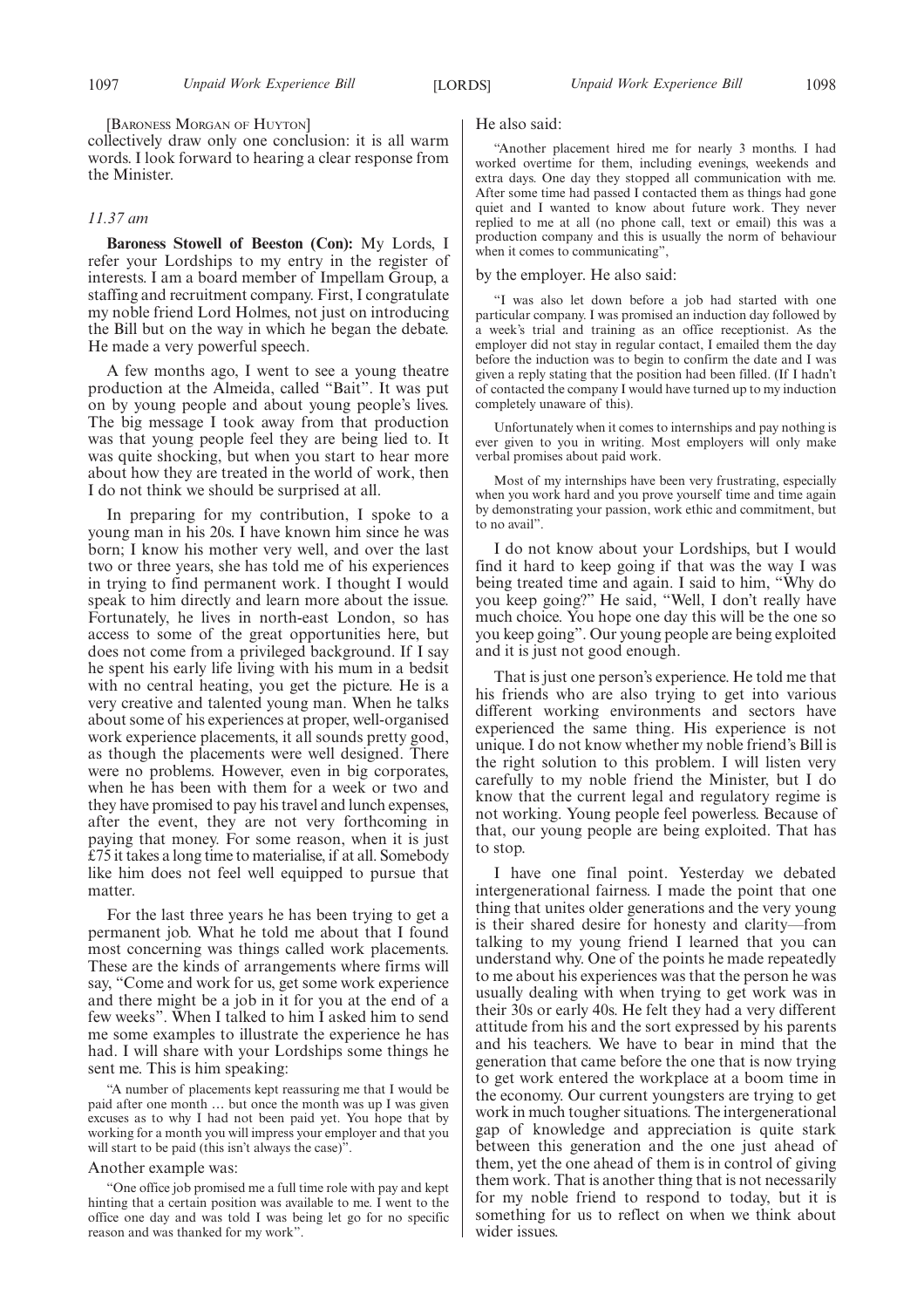#### *11.45 am*

**Lord Mitchell (Non-Afl):** My Lords, it is of course far fetched to refer to unpaid interns as slaves. They are not owned by anyone, they are tied to no master and they do what they do through personal choice—and they can quit whenever they choose. But in one respect unpaid interns have a comparison with modern slavery: they receive no payment for their labours. It is a practice that is immoral and needs to be stopped—and it is our duty to stop it. That is why, just like other noble Lords, I am immensely grateful to the noble Lord, Lord Holmes of Richmond, for securing this Second Reading. I wish him godspeed in progressing this Bill through Parliament. I also congratulate him on his magnificent speech.

My interests, which I declare, are pretty pertinent to this debate. I speak with some experience. I chair a graduate recruitment company called Instant Impact Ltd. Previously it had been called Instant Impact Interns, because in the early days back in 2011 most of our business came from placing interns with employers. I stress that every intern we placed was paid at the very least the minimum wage. Like many other start-up companies with limited cash, it would have suited our restricted cash flow very well if we could have employed in-house interns without payment—but that of course was never entertained. With two young founders who themselves were scarcely out of university, it went absolutely against the grain of everything the company stood for. I say this because yesterday I had lunch with somebody who invests in start-up companies that, to my absolute horror, employ graduates—even MBAs who receive no payment as interns. When I expressed my shock, which he saw, he said, "Well, if we had to pay them we'd go out of business". My answer was, "Then go out of business".

Regretfully, I say that many of these start-up companies—not just commercial companies but charities and other organisations—do not take this approach. To our shame, even in your Lordships' House and in the other place there have been unpaid interns—a fact that is to be deplored. Many fashion houses, art galleries, publishing houses and advertising agencies do the same. Why do they do it? Because they can. Young people clamour to work in sexy, exciting companies. Even those that, if not exactly sexy, have great prestige, such as your Lordships'House, are able to take advantage of that. Several years ago, at a glitzy dinner for the super-rich, an internship with a major fashion magazine was auctioned for tens of thousands of pounds. I know that to be true because I was there. I was horrified.

The reason why graduates are prepared to work for nothing is obvious: such are the demands for a well-crafted CV that anyone who can will work for nothing. For most normal families who have underwritten their children through university, it becomes an intolerable extra burden to pay even more to support their child through one or more internships. As has already been mentioned, if the job is away from home and in a big city, the costs can be enormous.

Unpaid internships are hugely divisive. It is simply not fair that the quality of a CV is so stacked against those whose parents cannot pick up the phone and get them an internship. It is equally unfair that underpaid internships are taken by those who are already privileged. If we as a nation are trying to encourage young people from less well-off backgrounds to compete with those who are more privileged, then ensuring that interns receive a living wage will go some way to redressing this divide.

I must caution the noble Lord, Lord Holmes, because I can anticipate what the Minister will say by way of reply. I make this prediction because several years ago, as has been mentioned, I raised this issue in your Lordships' House and received an unsatisfactory reply. The Minister said that legislation was already on the statute book to ensure that interns who worked for more than four weeks would get paid at least the minimum wage, so no further legislative action was required. I urge the noble Lord not to accept this answer, because the facts on the ground do not substantiate this claim. According to the Social Mobility Commission, there are 70,000 interns in the UK, up to half of whom are working unpaid—35,000 unpaid interns. It is quite clear that current legislation has not prevented this unsavoury practice. Therefore, my question to the Minister is: how many examples have there been of an employer being successfully prosecuted for avoiding paying an intern? This Bill will not solve the problem, but it will go some way towards creating equal opportunity in the workplace and it deserves all our support.

#### *11.51 am*

**Baroness Brady (Con):** My Lords, it is a privilege to speak in this debate today, not least because it is on a subject about which I am hugely passionate. I fully support the aim of the Bill, which is to ensure that all work experience placements that go on longer than four weeks pay the national minimum wage. Others have spoken with great conviction, in particular the noble Lords, Lord Holmes and Lord Mitchell, on the issue of internships, all of which I fully support, but I shall focus my remarks on the importance of work experience and the role it can play in getting young people ready for the workplace.

Work experience is just that; it is a taste of the workplace, allowing some understanding of what it is like, in order to enable young people to make one of the hardest transitions we all ever have to make in our life: moving out of education and into work. It helps young people understand what careers might be right for them and what they can expect when they get into work, but it is very obviously not a job. They are not doing something an employer needs to have done for no cost. It should be for the employer to tailor a programme that gives participants as much exposure to the realities of the labour market as possible, as well as some insights into that particular sector.

One of the biggest challenges employers face is that school leavers are simply not ready for work. They can lack even basic soft skills, such as confidence, engagement, conduct and punctuality. That is why I am very proud to be associated with what Barclays is doing with its LifeSkills programme—I declare an interest as an ambassador and as chair of the LifeSkills council. It offers young people the chance to build job-hunting toolkits, helps them with CVs, covering letters, LinkedIn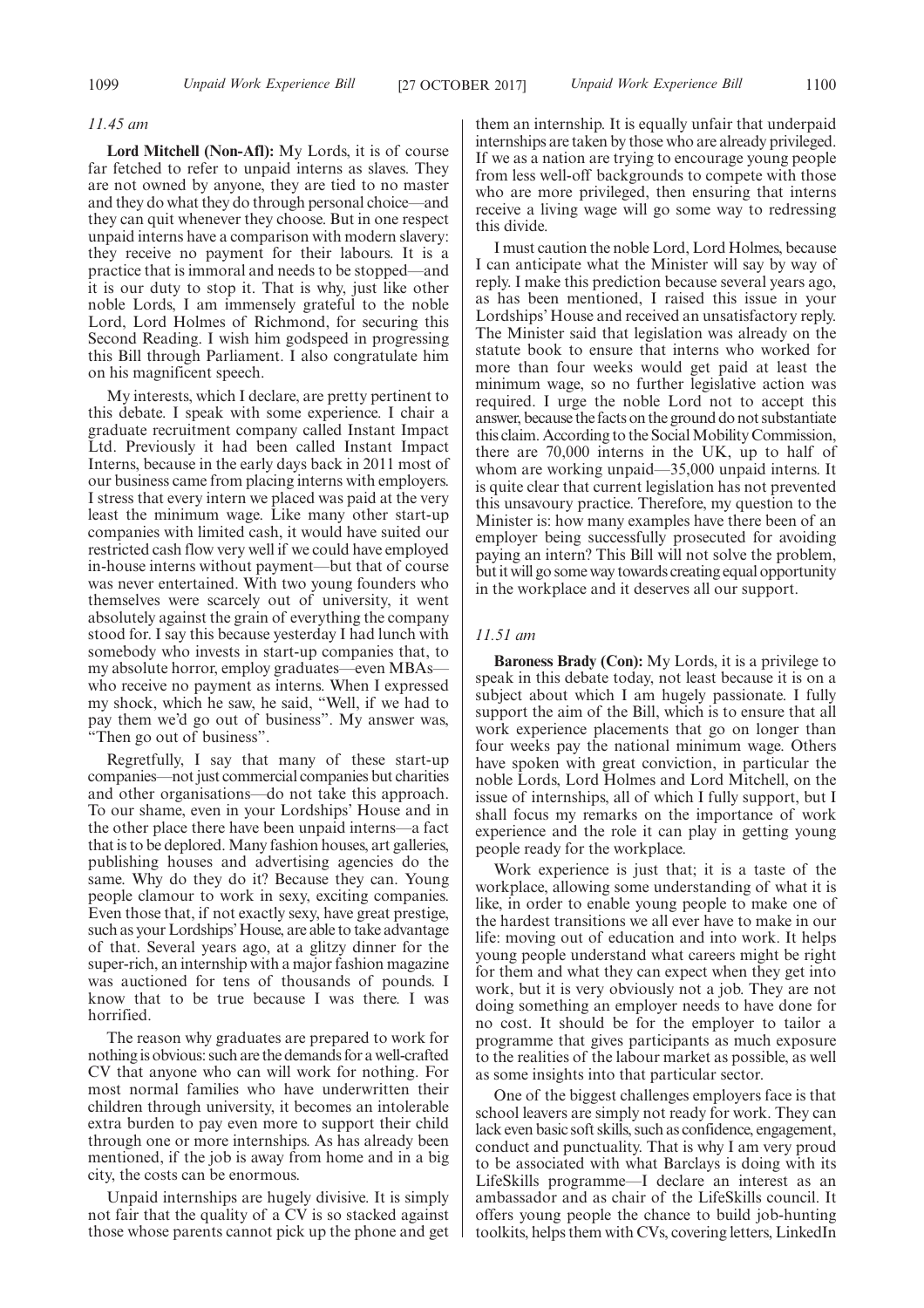#### [BARONESS BRADY]

profiles, and even the role of social media in improving an application or a CV in order to get a job. It offers interactive challenges to help young people identify the skills they may already have, to help sell those to an employer. Most vitally, it offers a portal to help young people access real work experience opportunities—but, crucially, work experience that is relevant to them, so they can see for themselves if the career they have thought about is what they expected. LifeSkills is completely free of charge and has helped 5 million young people gain valuable skills to be work-ready and organise work experience.

It has even had to offer virtual reality work experience to help bridge the gap. This is a video-based programme in which a young person can journey through a day of what it would be like if they were at work—meeting virtual colleagues and completing virtual tasks. That is because even though 66% of employers believe that work experience is valuable in recruiting young people, only 30% actually offer it. This means that it is for employers to do more in offering these placements to young people, and it is in their interest to do so. So I think we need a change of mindset from one in which employers think of work experience programmes as something they can exploit to get something done for nothing, to a community-based approach where a business asks: what can my business do to give a young person the support they need to make the transition to the workplace and get on the road to having a career? Instead of complaining about the skills pipeline, employers should step up and do something about it. They should ask what they can do to offer more quality workplace experiences and be ambitious and creative about how they do it.

This is no longer about free labour, as the Bill makes clear; it is about making a contribution to improving the life chances, skills and workplace readiness of a young person, as well as finding possible recruits for the future. Now, what business would not be interested in that?

# *11.55 am*

**Lord Flight (Con):** My Lords, I congratulate the noble Lord, Lord Holmes, on bringing this Bill forward and I very much hope that the Government will support it. Work experience internships are an extremely good idea in themselves, as the noble Baroness, Lady Brady, has just pointed out, helping people to go along the road towards employment; the problem is that, clearly, if they are not paid, only those who have parents who can afford it can take part. So it is socially divisive and unfair for internships not to be paid. Work experience lasting more than a four-week period obliges thereafter the payment of the minimum wage. I must say that I do not really agree with the four-week qualification period; that is still a problem. A lot of internships will be in London and the cost will in the order of £1,000 a month.

My experience, and I declare my interests as in the register, has been of providing internships at Metro Bank, where we pay the London rate from the first day people arrive and all the way through their internship. I am quite concerned that the four-week qualification period may get used to limit internships to a four-week period so as to avoid costs. Often, it is desirable for internships to be longer.

As noble Lords are aware, the legal background is that the National Minimum Wage Act 1998 did not specifically provide for work experience internships as they have developed substantially since then. Work experience does not usually meet the Act's definition of work, where payment of the minimum wage is required. It is extremely constructive that this Bill provides a full definition of internship work experience as,

"observing, replicating, assisting with and carrying out any task with the aim of gaining experience of a particular workplace, organisation, industry or work-related activity".

This is a far wider definition than one of just work, and it is necessary if the 1998 Act is to be effective in requiring payment for work experience.

Internship work experience has become a key part of young people getting a job, especially in the professions, quasi-professions and design territory; and as others have pointed out, there are some 70,000 work experience internships going on every year, around half of which are unpaid. Interestingly, around half the employers participating regard candidates without internship experience as having little or no chance of getting a job, so it has become a prerequisite for employment in many areas. Clearly, unpaid internships are socially divisive, as I have said, as the less well-off cannot afford them. Some 40% of those considering applying for an internship are put off by the costs, and 39% of those offered an internship turn it down because they cannot afford it.

The 1998 Act requires workers to be paid but, as I have just pointed out, an intern does not fit its definition of a worker. For an intern to count as a worker, the firm and the individual need obligations to each other. For example, if there is no obligation to turn up to work, you are not classified as a worker.

The Prime Minister, speaking recently at the launch of *Good Work: The Taylor Review of Modern Working Practices*, stated correctly that,

"employing unpaid interns as workers to avoid paying the National Minimum Wage is illegal".

But I think that misses the whole point: the need is for interns to be paid, whether or not they do work or fit the definition of a worker.

It is time to treat internships and work experience as part of the formal labour market. Those doing them should be paid at least the minimum wage, preferably without a four-week qualification period. It is unlikely that this would reduce the number of internships. The YouGov poll pointed out that it would not affect the offering from about 72% of employers, or that they might even add to it. I trust that the Government will listen to my noble friend Lord Holmes and to this debate, and address an issue which is otherwise unwisely socially divisive.

#### *12.01 pm*

**Lord Winston (Lab):** My Lords, I congratulate the noble Lord, Lord Holmes, on his altruism, the way that he has produced this Bill and the sentiments behind it. I will yet again violently disagree with my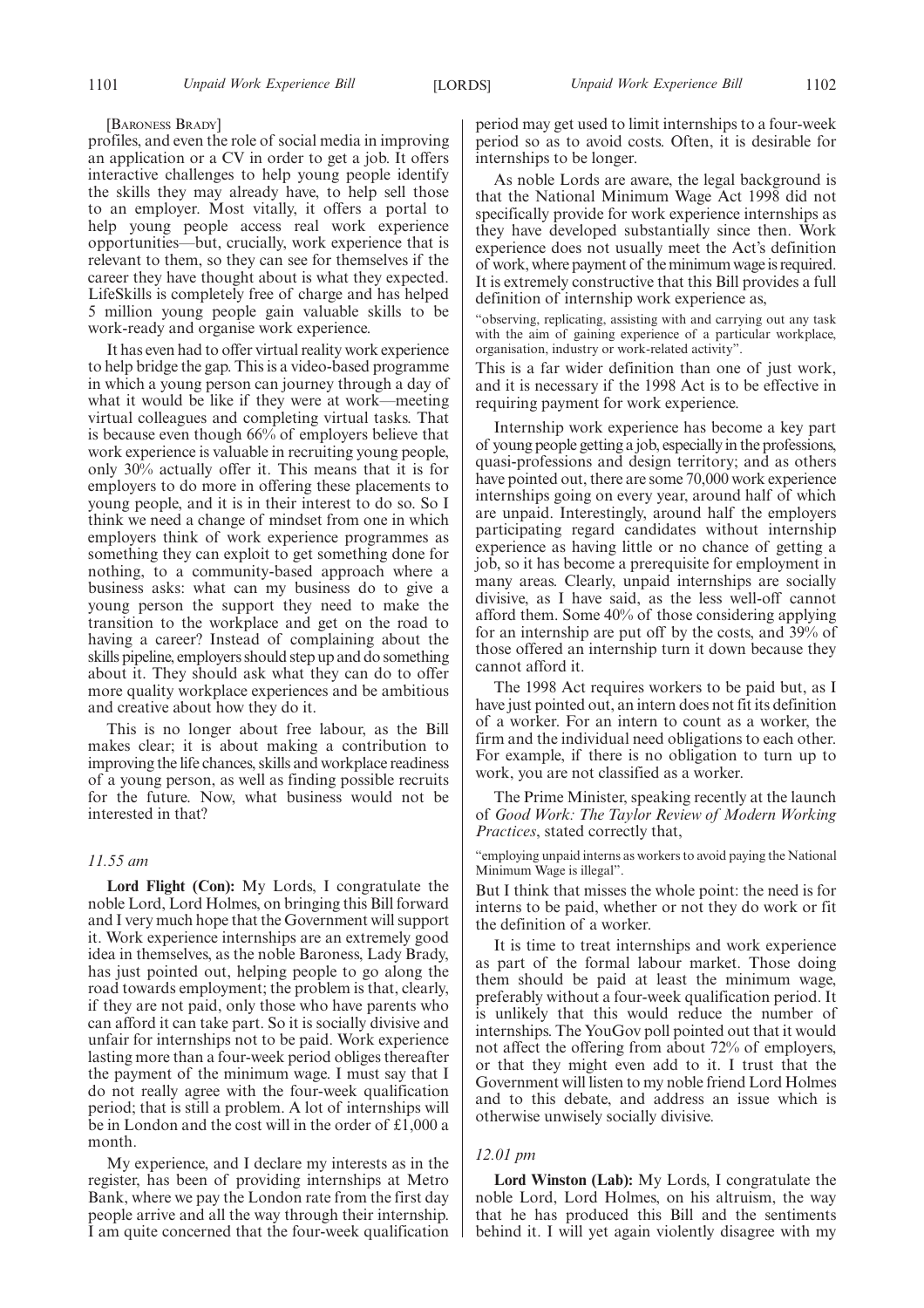noble friend Lord Mitchell—I am always having arguments with him, as I will on this occasion as well. I am surprised to congratulate the noble Baroness, Lady Brady, on getting to the kernel of this matter. I completely agree with her. The Bill is of course extremely well-meaning but it has deep flaws and, as it stands, would prevent the very things which the noble Lord, Lord Holmes, would like to promote. The real issue is that it would discriminate against the people he wants to promote.

My father died when I was nine and my mother was left destitute. I realised only recently, reading some of the things she wrote when I was a teenager, just how poor she was and how she managed. I went to do my first work experience—unpaid, of course— when I was just of school leaving age. As it turned out, I worked as an assistant caretaker in a girls' school, clearing the gym. It was a very exciting experience for me and it might well have shaped my subsequent career—I am not certain. Thereafter, I spent a couple of months in a radio factory playing around with electronics. Those two jobs focused two aspects of my career. They made me understand, for example, what it was to be in a work environment, and talking to the man lagging the pipes in the basement of that school made me understand the issues associated with industrial diseases, which turned out to be quite important during my medical career.

To be serious for a moment, there are many types of employment in this country for which work experience is extremely difficult to get. For example, the National Health Service is a disgrace in this aspect. It is very difficult for young people to do any kind of useful work experience in the health service but unless they do, they cannot then apply for a course—whether that be in nursing, medicine or any of the other caring professions—at university. In fact, I had a letter this week from a 19-year-old who wants me to help her with her work experience but as I am not now employed by the health service, I know it is appallingly difficult for me to help her get any kind of experience in a hospital. It is important for the noble Lord, Lord Holmes, to understand that if we pass the Bill, working for a month as a hospital porter or any kind of really trivial job in the health service will probably be insufficient for most people. That really needs to be looked at in this circumstance.

I want to mention my middle son, Joel. When he was just at school leaving age, my lab was having great difficulty with a piece of analysing equipment the purpose of which was to understand various proteins and sugars. None of us scientists in the lab could get the damn thing to work, even though we had spent some hundreds of thousands of pounds on it, and because it was out of warranty we just left it on the shelf. Joel came in, looked at the machine and, having worked with the scientists for about a month, suddenly found himself quite useful. He took it apart, fiddled with it and, using his electronics expertise, after about six weeks he got the thing working so well that he ended up being named on the paper when the work was published. It would never have been published otherwise and it was his first scientific publication. I do not doubt that that achievement helped at his interview when he went to Cambridge, as he was obviously able to talk about how he could work in a laboratory profitably.

One very common problem in science is that people who come into a laboratory for just four weeks are not only useless but dangerous. They can make your work more difficult and destroy things. It takes a lot of experience. At the moment, I have a place for somebody who I would love to see as a research assistant but I know that for the project I am involved with, it would take a minimum of two months' intensive training before we could find somebody suitable. That will of course cost us quite a lot of money and time. Thereafter, one might well be able to pay such a person, but that is important.

Finally, I will mention one thing which is close to my heart at the moment. Just this week, I am applying for some intellectual property which we think we will exploit. With some luck, I believe we may revolutionise one aspect of reproductive medicine. One of my junior colleagues who works with me at the Genesis Research Trust at Hammersmith Hospital is largely involved with this work. She came to me as an undergraduate student, while doing a scientific degree in another university, and said, "I think I've made a mistake. I really would like to work in a research laboratory. Could you accommodate me during my holiday?". She worked throughout her entire holiday, for two months in the summer and again over Christmas. She was of course unpaid but she became extraordinarily good at that work. At the end of her time, she said, "I've been looking at what you do and I want to apply for medicine". She did not come from a privileged background; it took a long time for her to get into medical school. Eventually, having qualified in medicine, she got a particularly good degree and in the same year, remarkably, having got that she applied for membership of the Royal College of Obstetricians and Gynaecologists, and of the Royal College of Physicians. She got both those extremely difficult exams in the same year and has now completed her PhD doctorate.

This young scientist now has the most promising career ahead of her, which would not have been possible had she not had that long-term contact in the lab. Eventually, of course, we found work for her and she was paid, but there was no possibility at all that she would have been taken on under the rules of the Bill. The noble Lord, Lord Holmes, must understand that if we put the Bill in place as it stands, it will be more difficult for people to come into the health service or into highly technical jobs to get the kind of training and experience which is necessary to progress their career. That is a very damaging aspect of the Bill, and I wait to see how we can amend it as it goes through the House.

# *12.08 pm*

**Baroness Jenkin of Kennington (Con):** My Lords, what an incredible privilege it is to speak in another amazing debate in this House, made all the more powerful by the individual stories that we are hearing. I pay tribute to my noble friend Lord Holmes, not just for his powerful arguments today but for his inspirational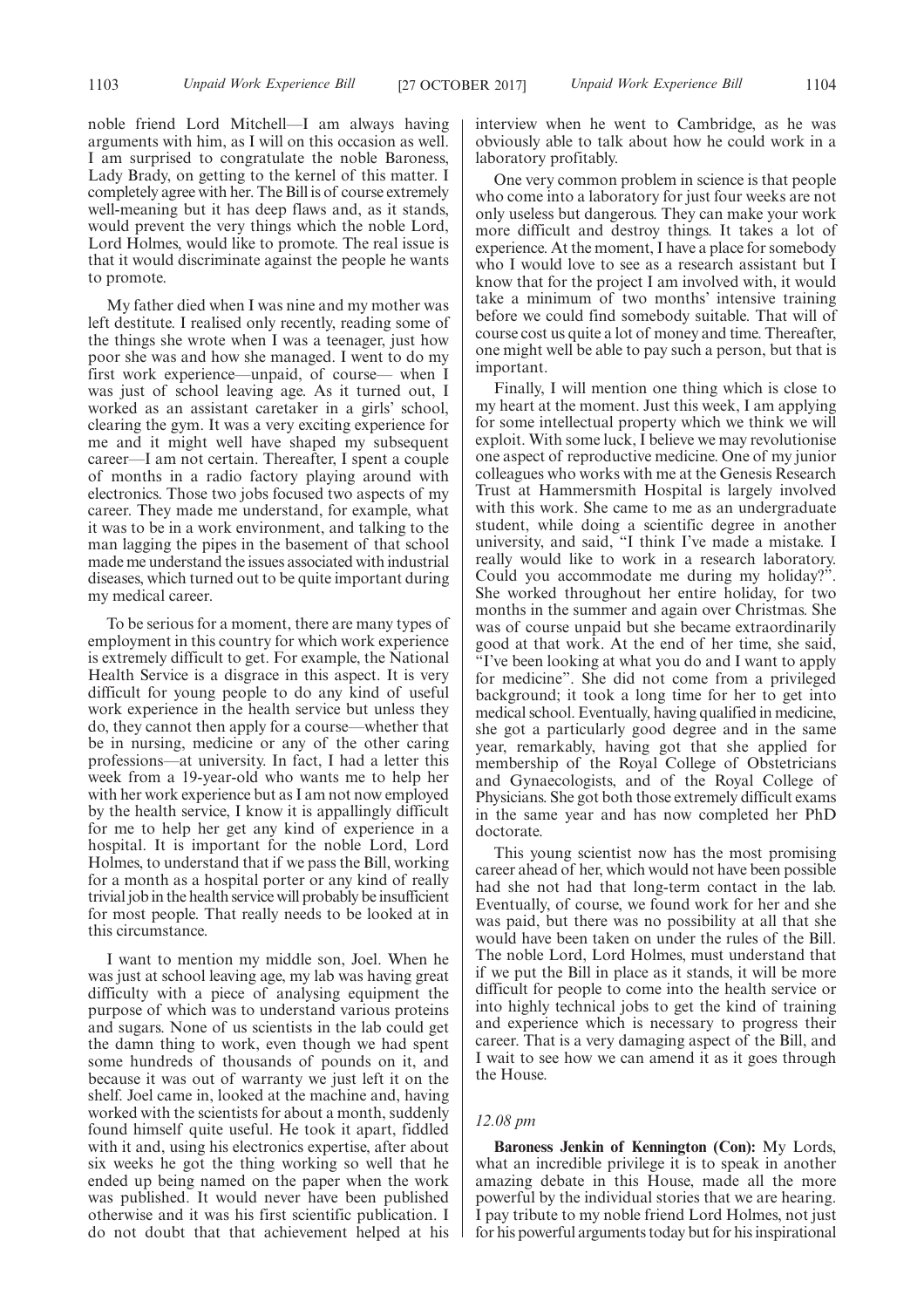[BARONESS JENKIN OF KENNINGTON]

work, not only on the Bill but on social mobility and related matters. He is a fantastic role model and this Chamber is lucky to have someone of his experience leading on the Bill. As a result of his media performances over the past week or so, many more people are now aware of the issues. The Bill has much support from many organisations and, certainly, from many individuals who feel that they are missing out under the current rules.

I understand that the Government feel that the Bill is unnecessary because interns are already eligible for the national minimum wage, if they meet the definition of "worker". But there are loopholes and a lack of clarity, as the noble Lord has pointed out. I urge the Government to think carefully about the questions raised in the Chamber today.

Katherine was an unpaid intern at a charity working on anti-slavery and poverty projects. She lived in Essex but the charity would pay London travel expenses only, that is a London travel card each day. At the end of the month, Katherine was hundreds of pounds out of pocket. She said: "When I look back on it, it was a huge expense for me at the time. Internships are only for privileged people living in the capital. I don't come from a well-off family; my dad is a labourer and my mum works in a call centre. The internship definitely opened doors for me; it was all I talked about in my interview for my current job, but the irony of working for free while working on anti-slavery and poverty reduction projects was not lost on me".

I have a girl helping me at the moment—paid by me—who is currently working as a paralegal in a paid internship. She has done two completely unpaid internships and one internship with expenses only. She had no idea that there was even the opportunity for her to be paid under the current legislation.

The number of internships has risen dramatically, and 31% of university graduates working as interns are doing so for no pay. As we know from the briefing we have all had, the Sutton Trust estimates that there are at least 21,000 unpaid interns working in the UK at any one time. Dr Angus Holford, of the Institute for Social and Economic Research at the University of Essex, used the destination of leavers from higher education to study what happened to students who were on unpaid internships six months after graduating from their first degree. The study confirmed that graduates from better-off backgrounds were more likely to be accepted for good internships that promise a relatively high labour market return.

There are increasing examples of best practice too. Imperial College Healthcare NHS Trust has recently changed its work experience programme. Medical work experience on your UCAS form is critical to gaining an offer from a medical school. Imperial now liaises directly with a wide range of schools and gives work experience to those students the schools recommend rather than dealing with hundreds of parents. I believe other organisations should follow that example. On average, people complete seven placements before getting a job, which illustrates how important they have become in securing full-time employment and the potentially far-reaching consequences for those unable to land them.

Before I sit down I would like to raise the related issue of youth full-time social action and make the point in the strongest possible terms that this is completely separate from unpaid work experience or internships. Charities utilising full-time volunteers are exempted from minimum wage legislation under Section 44 of the 1998 Act which covers the definition of voluntary workers. The main issue the Bill raises for organisations such as City Year UK, which I have a relationship with, and other charities that deploy full-time volunteers is that it once again underlines the need for a distinguishable legal status for those participating in youth full-time social action in order to clarify how it is different from unpaid work experience and internships and better to support and recognise full-time volunteers. Youth full-time social action can change lives, and full-time volunteers deserve so much more than to be categorised as NEETs. I urge the Government to look at this issue.

Modern day slavery is thriving and is part funded by the rise in unpaid internships. My noble friend Lord Holmes has made a powerful argument and I hope the Government will look very carefully at the issue.

#### *12.13 pm*

**Lord Thurlow (CB):** My Lords, I welcome the Bill. I thank the noble Lord, Lord Holmes, for introducing it and for his powerful speech. I do not think any of us can doubt that the core principles—preventing exploitation and abuse by employers and proper pay for a job—must be good.

The point on which I shall focus is slightly different from those made so far. I embrace work placement, work experience, internships and possibly other descriptions of a similar kind. I want to draw attention to those with special needs, particularly intellectual disabilities. I am referring to those who have jobs and who are possibly slow and inefficient in the workplace by reason of their disability. They have special needs, and I am concerned because, if unamended, the Bill could or would mean that their work opportunities substantially reduce.

Early in my career I was asked if I would give work experience to the son of a friend. I was a junior person in my firm, and I did not know how to set about it. I wanted to help, but I had no idea who to speak to and I wimpishly simply said that I did not think I could do it. I was unsure how to respond. To my shame, that was the result. Some years later, I become responsible for an office. I had been living with the guilt of my earlier shame and I dedicated a desk in the office to be used exclusively for work experience. Anybody in the office who had approaches that they felt they would like to support could make the desk available for a week or a fortnight to people wanting to develop that experience. Whether that came from privilege or access did not really matter. It was not an opportunity to learn about work; it was an opportunity to learn about the dynamics of an office environment, how people interact with each other and cope in the workplace when there is a bit of a crisis or when it is just calm. That was a great success and many dozens of people went through that desk. I still live with the shame of my early decision but I was pleased to be able to try to do something about it.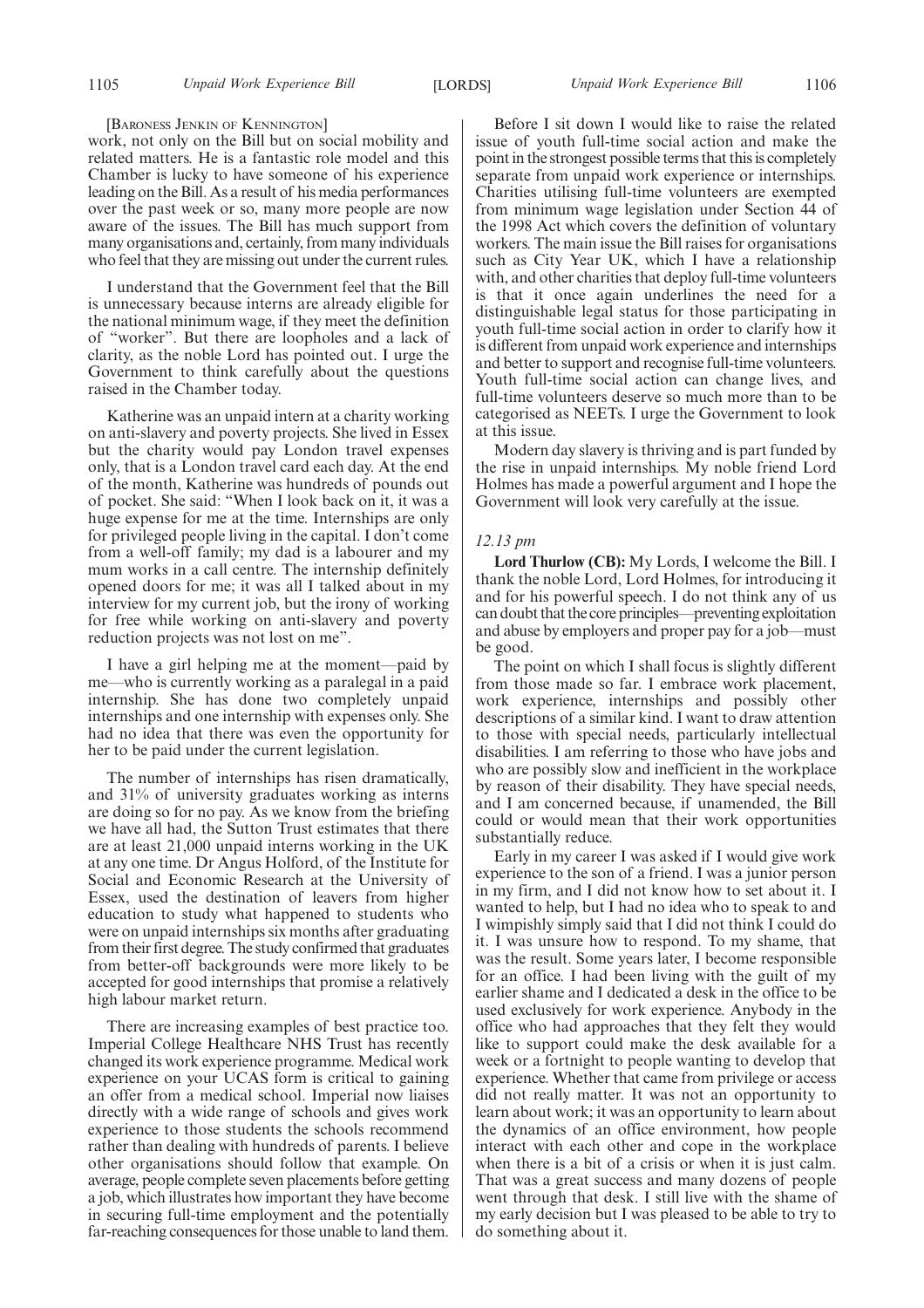However, I shall not refer just to my experience or examples. Those with disabilities working for low money rely on employers generous of spirit. Those employers recognise the special needs and the special case and try to help. These are likely to be long-term arrangements. They may be referred to as internships, but they are really employment, and they will certainly be more than four weeks. They may perhaps be semi full time. Many of these people cannot work full time and have to do shorter hours. These internships—if I can use that word—are specially designed to help the individuals not the businesses. Indeed, they may contribute to a very limited amount of the business thrust. However, the key point is that these people get up in the morning and go to work like other people. These people get up and have a job like other people. At the end of the month these people get paid like other people. The wage does not have to be the same as for others. The national minimum wage may be too much for the compassionate employer who sees the other priorities. Indeed, these interns may not be responsible with money. They may be looked after by their families or other care providers. These internships work wonders for the interns. Their self-esteem soars, and their pride in doing a job blossoms. They enjoy the dignity that that brings, as others do. It is not about the money.

I appreciate that there are great drafting difficulties involved in what I am referring to, but we take pride in the calibre of our Bill drafting teams. The objective I seek should be unambiguous. We all have a common interest in getting it right. It is an opportunity for those in need. I support the Bill and I do so enthusiastically. I applaud the noble Lord, Lord Holmes, for introducing it. Addressing this abuse by bad employers is long overdue, but I request additional drafting to exempt those with special needs from the national minimum wage. They are a special case, and they need special provision for lower wages. If the choice is that or no job, surely fulfilment and self-worth override. I therefore request that we look at adding suitable amendments at later stages of the Bill.

# *12.19 pm*

**The Earl of Dundee (Con):** My Lords, I support the Second Reading of this Bill. It is a necessary and timely measure; and I join with others in thanking my noble friend Lord Holmes of Richmond for introducing it.

I would like very briefly to connect together three aspects: first, the beneficial effects and merits of the Bill; secondly, however, certain risks associated with it; and thirdly, the wider context of work apprenticeships in the UK.

The main provision of the Bill strikes a good balance. Flexibility remains for unpaid work experience up to four weeks, yet beyond that period, employers would be obliged to pay the national minimum wage to those undertaking work experience. In recognising what is unfair within the present system, several recent commissions and reports have already argued for change. In the first place, the Low Pay Commission observes the thin dividing line between what is deemed to be work—already subject to the minimum wage—and work experience, which is not. The Social Mobility Commission notices the detrimental impact of unpaid internships on social mobility, in particular in London, for those young people who are unsupported financially by their parents. And in view of the temptation to exploit work experience as unpaid labour—although a majority of employers behave decently and honourably the Taylor review investigates the proportion and cases of those that do not, to which my noble friend Lady Stowell of Beeston, the noble Lord, Lord Mitchell, and other noble Lords referred.

Nevertheless, there is always a risk that once employers have to pay after four weeks, they would cut down on numbers previously taken on, thus disadvantaging those benefiting from current opportunities. However, recent assessments suggest otherwise. Not least do we learn from one carried out by YouGov for Intern Aware that employers are unlikely to be too much put off by the Bill, with 62% saying that they would keep up their present levels of interns, while 10% have even alleged that they would hire more. Only 10% claim that they would hire fewer. Feedback also shows that 65% of employers would support a four-week limit, with only 12% against it.

However, if this Bill may not threaten existing numbers, clearly of prime importance is that its changes should also help to consolidate and inspire improved quality and standards, as the qualifications of the noble Lord, Lord Winston, implied, and not least through a community-based approach, as my noble friend Lady Brady suggested.

In one sense, its introduction of the minimum wage moves internships closer to apprenticeships, for what is new is that participants in each of the two different schemes will now be paid. This and other elements of convergence might possibly assist better organisation, direction and efficiency.

That apart, I know that when he comes to reply, my noble friend the Minister will agree about the constant need to raise the performance of both apprenticeships and internships so that jointly they can properly serve to provide an effective transition from school to work. What plans do he and the Government now, therefore, have to enhance the quality of both internship and apprentice programmes and to reduce their current drop-out rates, making them more relevant and valuable to youth while more attractive to employers?

Meanwhile we can take heart from the Bill: its redress of unfairness and anomaly; its approval by employers and participants alike; and along with apprenticeships its scope for improving opportunities for young people as they seek work and skills.

#### *12.23 pm*

**Baroness Wyld (Con):** My Lords, I add my congratulations to the noble Lord, Lord Holmes of Richmond, on the Bill, on his brilliant speech and on the tenacity and passion he has shown in driving this campaign. This is only my second time speaking in this Chamber, and it is truly inspiring to have the chance to speak up on an issue that has long been close to my heart. I declare my interests as set out in the register. I am a council member of the Institute of Directors but I am expressing a purely personal view in this debate.

In my maiden speech, I spoke briefly about my background growing up in Newcastle upon Tyne and then coming to London almost 20 years ago to start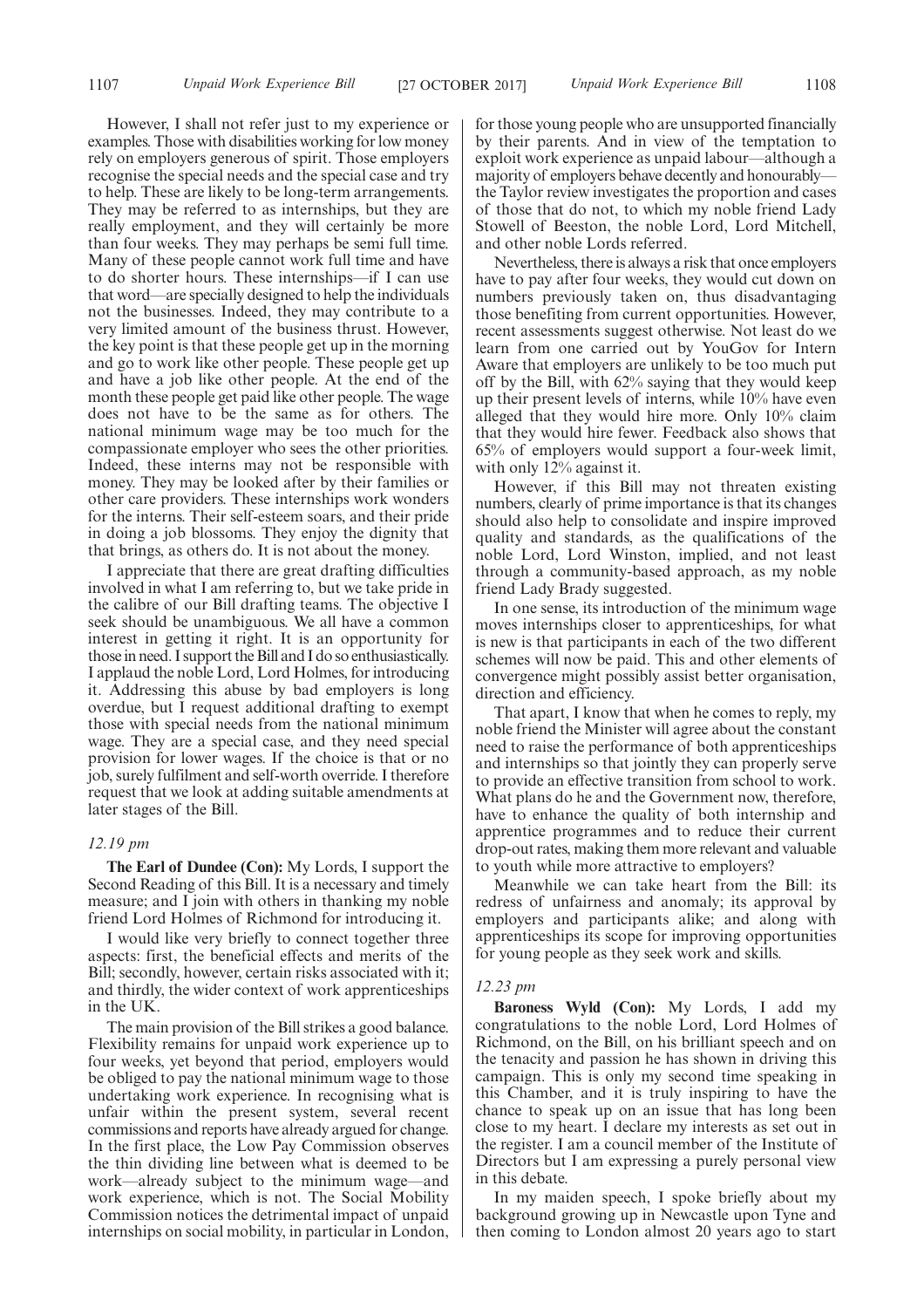#### [BARONESS WYLD]

my first job. I remember all too well the mix of fear and excitement. I had gone to Cambridge University from a comprehensive school in Newcastle and had a fantastic time at university, so much so that it was not until I started to think about what I might do next that I realised there was a whole other world out there—the world of contacts. My family did not have a black book of contacts, or at least none who worked in business, media, politics, publishing or the arts, and I did not know a soul in London, and that is where you were inevitably directed by careers advisers, as if there was no other city in the UK.

When we all left Cambridge, genuinely kind and well-meaning friends told me to lodge with a family friend and get work experience through a contact. By this point, I was completely baffled, so I applied for a range of bottom-rung administrative jobs and was fortunate that I landed myself a temporary role in the City on what was fair but low pay. This was before the minimum wage, but it was a fair wage and would have served me well if, indeed, I had had a friend's sofa to sleep on. As it was, after I had paid my rent, bills and transport, I was overdrawn again, month after month, by the second day of each month.

I am standing here today, so clearly life has not treated me too badly. I have been very fortunate and have gone on to have a series of very fair and inspiring employers. But I have never forgotten the anxiety and, at times, the despair of my early 20s as a single woman in London, wanting to stand on my own two feet and make my family proud. Many times I felt that I would simply have to give up and go home. That would not have been the end of the world, as I had a loving and supportive family, but it was not the independent life I had been brought up to believe could be mine.

Mine is not a story of injustice—I have been privileged—but it is intended to illustrate how hard it is to go just from a standing start. That is why it horrifies me to see that nearly 20 years later, many young people do not even get a fair start. What message are we sending out about the sort of society we want to be? I was talking to a woman in her 20s recently, and what really depressed me about the conversation was just the sense of resignation. She told me, "While we were doing our degrees we were encouraged to get work experience or internships when we finished. These were almost always unpaid, and there are countless stories of organisations that have people coming through in rolling three-month slots for no pay". She said, "To be honest, people are so desperate to get names for their CVs that often they don't push for pay, because they know there is someone else more privileged who will be able to do it for free." One of my closest friends is a teacher at a comprehensive in north Manchester, and when I talk to her, she says that many of her very bright year 12s just could not even begin to contemplate the idea for working for free in the future on the vague promise of something better, so they are effectively locked out of many of the sectors that would benefit so much from their talent.

I applaud the naming and shaming that organisations such as Intern Aware have done, and indeed those individuals who blew the whistle on these practices, but as other noble Lords have said, it is hard to call out any bad behaviour at the very start of your career, when all your energy goes into impressing people. Some say that the law is clear enough on this issue, and it is of course the case that many businesses and organisations do the right thing, but unpaid internships are still an open secret. A fair day's work must equal a fair day's pay. I know the Government have looked at this issue before, and having worked in business for much of my career I fully understand the importance of ensuring we keep as flexible an environment as possible. For me, this Bill strikes the right balance: it is proportionate and will still allow for ad-hoc work experience for a limited period.

We cannot just pay lip service to the need to bring people from all backgrounds into the professions that are still too much the preserve of the already privileged and/or London-based. I talked about coming to London as if it were the only route to a career, and at the time, that was the only narrative I had heard. All of us who feel passionately about this need to help think of more creative ways to open up every sector to talented individuals from disadvantaged backgrounds from an early age, wherever they live.

One thing that struck me recently was the Social Mobility Foundation's one-for-one campaign, which says to employers in different sectors that if they are planning to offer a short stint of work experience to a school-age contact, they should match it with a placement to someone from a disadvantaged background. We could all think about different ways that this could be done in organisations we are associated with. These kids do not usually have day-to-day exposure to professionals, and this inevitably has a knock-on effect on their confidence. We want them to be hammering on the door, ready to start their careers in fairly paid jobs when they finish their education, whenever and wherever that is. It would be a strange organisation that did not want access to the best talent, so if employers do not find ways to open the door to people from every socioeconomic background, from every city, every town and every village in the UK, everybody loses.

Over the years, when I have talked about these sorts of issues, I have been told in private conversations by people of every political persuasion and of none that I do not want to risk appearing "chippy". This is not a matter of class envy, though; all the young people I meet, regardless of their backgrounds, want to stand on their own two feet, earn their own living and feel that they earned their role because of their talent, not because of who their parents are. For their sake, and for the future prosperity of the UK, we owe them the chance to do so. It is on that basis that I am pleased to support the Bill.

#### *12.30 pm*

**Lord Haskel (Lab):** My Lords, last week Mr Chris Willard from the Financial Conduct Authority came to your Lordships' House and briefed us on its recent survey, *Understanding the Financial Lives of UK Adults*, a paper that tries to understand consumers as people and observe their financial behaviour and experience in the context of their everyday lives. It does so by dividing the population into six age groups. Of UK adults aged 18 to 24 it says that,

"satisfaction with overall financial circumstances is amongst the lowest of any age group".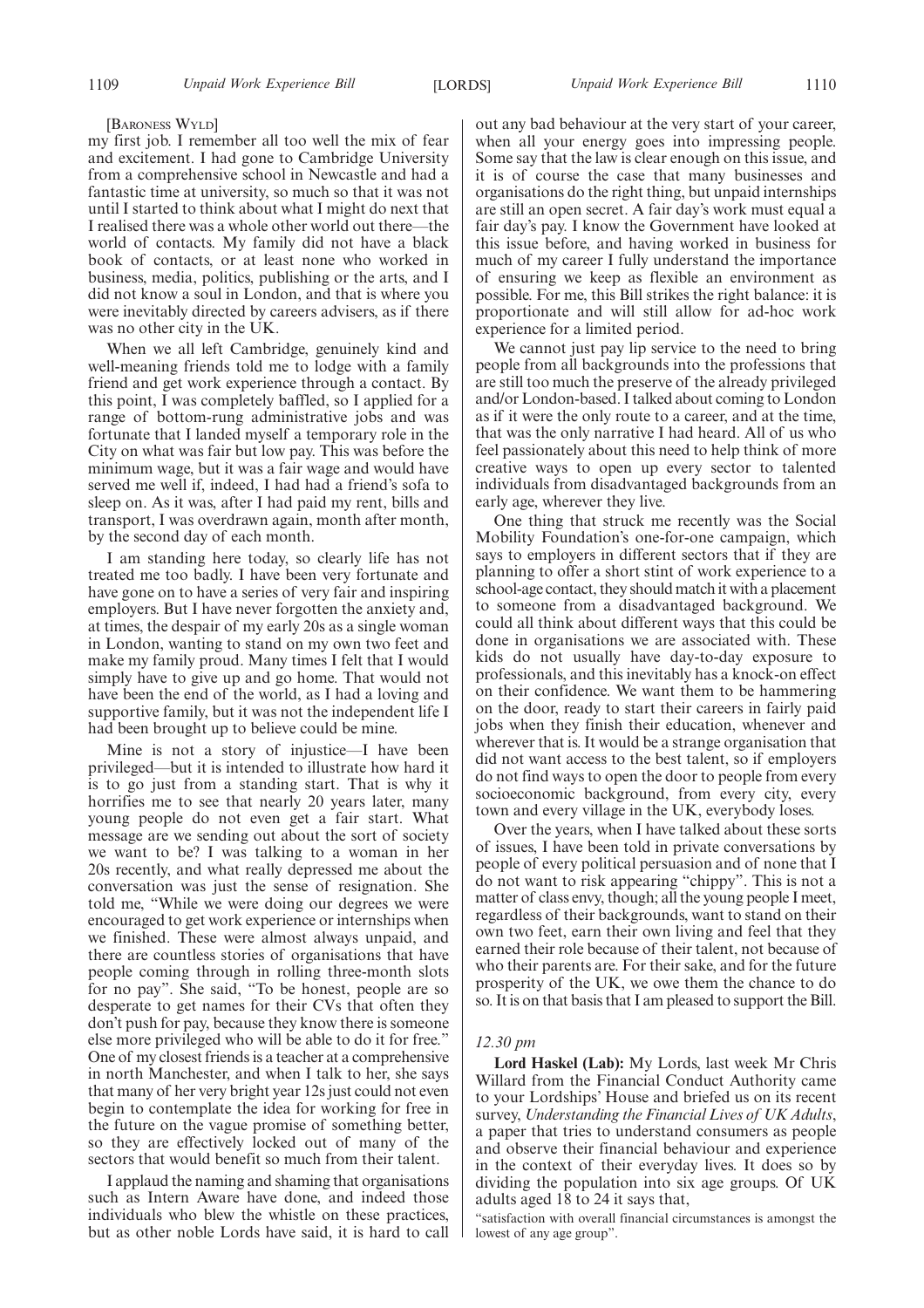If any confirmation is needed of intergenerational unfairness as far as money is concerned, that report provides it. As this debate illustrates, part of that unfairness is the way in which some young people are exploited through unpaid work experience. No speaker in this debate is content with such exploitation and unfairness, and I too welcome the Bill as a step in the right direction to correct it. This is an opportunity to show commitment not only to young people but to their parents, which is important.

Of course proper internship has genuine value, as the noble Baroness, Lady Brady, told us. It helps firms to make a better judgment about potential employees and helps young people to decide whether they want to do a particular line of work. Both sides gain experience and benefit from it. Yes, it requires supervision and flexibility, as my noble friend Lord Winston explained, but organisations such as the Prince's Trust and the National Careers Service try to arrange this kind of thing in such a way that both parties feel valued and vested.

The noble Lord, Lord Holmes, told us that for years some less scrupulous businesses and organisations, large and small, have exploited and misled young people by presenting work as an internship, especially in those sectors and areas where few jobs are available. As others have said, the Low Pay Commission, the Social Mobility Commission and Matthew Taylor's recent report have all criticised that practice. The social mobility survey showed overwhelming support for the points made by the noble Lord, and indeed he and my noble friend Lady Morgan gave us the numbers. The provisions in the Bill do something about this situation by identifying the same 18-to-26 age group as in the FCA report, and saying that for this group work experience cannot extend beyond four weeks. As the noble Lord, Lord Holmes, explained, it also attempts to clarify the terminology. That is very important because it puts everything into the scope of work, however it might be described.

Here in Parliament our major concern is Brexit, but out there a major debate is going on about the effect that decisions made by algorithms and artificial intelligence are having on our daily lives, and how they are being used to eliminate people as a cost. Surely part of our response in Parliament must be that we have to be much more socially and emotionally aware of this. The Bill before us is an opportunity to show awareness towards 18-to-24 year-olds, the age group that will be most affected by these new technologies. This is another reason to support the Bill.

I too have spoken to some young people about the Bill. Many told me they felt that interns were given rather menial tasks. They felt that paying interns would encourage employers to give them more skilled work, from which both employer and intern would benefit. Students already face a lot of debt when they come out of university, averaging more than £50,000 with interest, which equates to them potentially taking jobs below their skill level rather than opting for an internship that could benefit them in the longer run because they need the money. Paid internships would consequently enable students to have more choice over what they wanted to do after leaving university.

This is not the first time that Parliament has tried to deal with this issue; the excellent Library brief lists the debates and Bills. I put it to the Minister that this long list emphasises the need for the Bill. Like the noble Lord, Lord Mitchell, I hope the Minister will not say that although the Government have "every sympathy" with the purpose of the Bill, it is unnecessary because the law already prohibits this kind of exploitation. That may well be true, but in practice—in real life—the law is not working, a point made by the noble Baroness, Lady Stowell.

We all know that, from time to time, the law does not deliver what it says, and this is one such case. If the Government are sympathetic to the plight of these young people and the law is not working, why not accept this Private Member's Bill, which makes it easier for the Government to achieve their purpose?

There is an obvious need for the Bill, as all noble Lords have said. The Prime Minister herself referred to this when welcoming Matthew Taylor's review. I congratulate the noble Lord, Lord Holmes, on introducing this simple Bill, and I hope that the Government will welcome the opportunity to support it.

# *12.37 pm*

**Baroness Stedman-Scott (Con):** My Lords, earlier today somebody said to me that they did not much like the idea of being here on a Friday. I am very pleased to be here on a Friday discussing this important issue, and it is really good to be in a Chamber full of people whose hearts are beating in concert on such an important matter. I declare my interests, as can be read in the register. I am genuinely pleased to be able to speak in this debate to confirm my support for the Bill and congratulate my noble friend Lord Holmes on bringing it to this House. His call to action could not be clearer or more transparent.

There are two clauses in the Bill. Clause 1 prohibits unpaid work experience lasting longer than four weeks by making it compulsory for employers to pay the national minimum wage to individuals undertaking such work experience. I am also pleased to read that a YouGov poll found that that limit is supported by two-thirds of businesses, with only one in eight opposing it. They will soon cotton on—we should not worry too much about that—but it would be helpful to know the reason for their opposition. I cannot find one myself, other than cost. My experience of business in this field is that it is open and committed to giving young people the chance to make the most effective transition from school to work.

The matter of unpaid internships was included in Matthew Taylor's review of employment practices. The report states:

"it is clear to us that unpaid internships are an abuse of power by employers and extremely damaging to social mobility".

Alan Milburn, who chairs the Social Mobility Commission, said:

"Unpaid internships are a modern scandal which must end. Internships are the new rung on the career ladder. They have become a route to a good professional job. But access to them tends to depend on who, not what you know and young people from low-income backgrounds are excluded because they are unpaid. They miss out on a great career opportunity and employers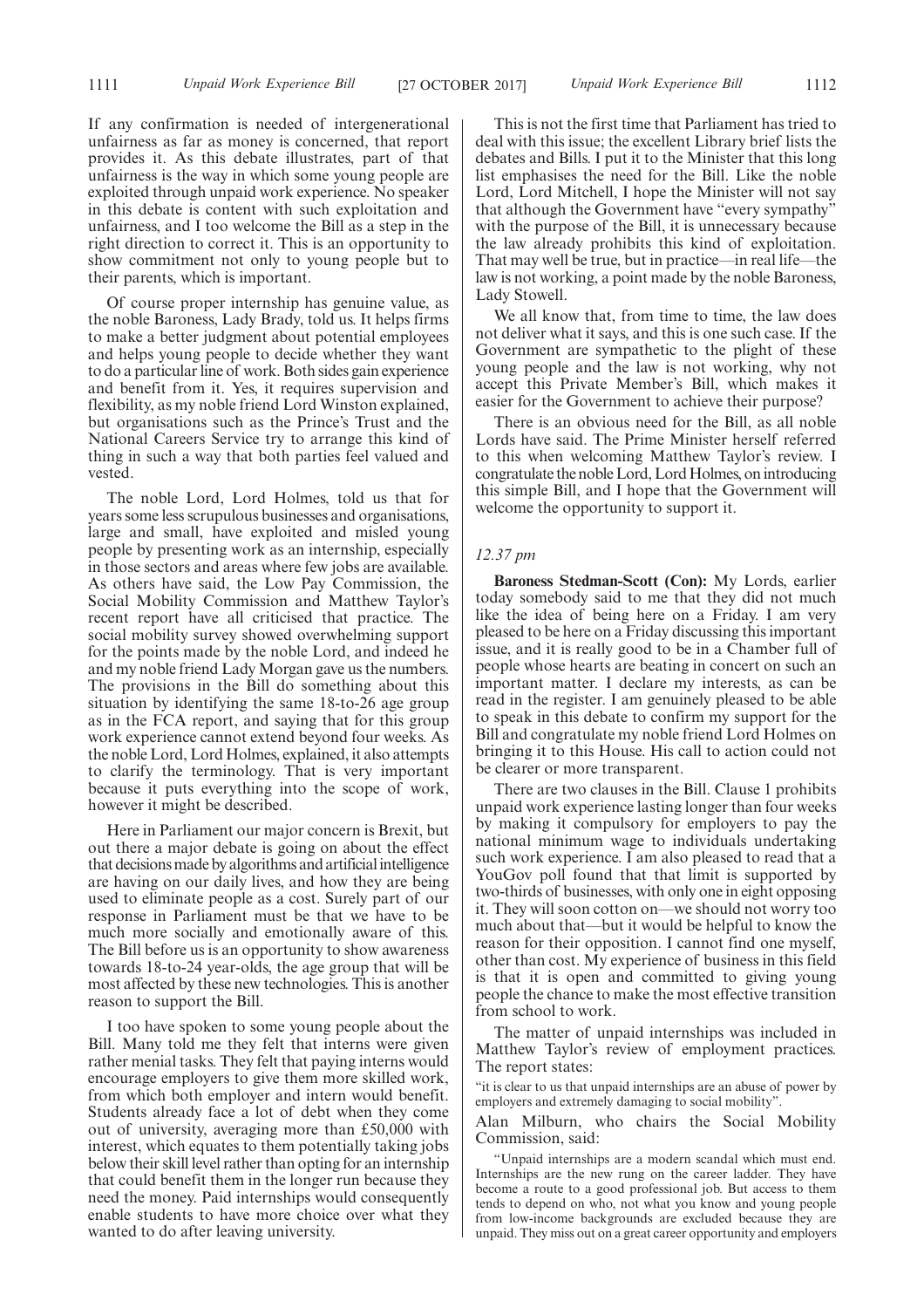[BARONESS STEDMAN-SCOTT]

miss out from a wider pool of talent. Unpaid internships are damaging for social mobility. It is time to consign them to history".

I hope that that is what we will be able to do.

I know from my experience of young people who struggle to get a job because they lack experience, but they cannot get the experience because they cannot get a job—or, in the words of my noble friend Lord Holmes, they are unable to get experience because they cannot afford to work for it. The value of work experience is critical for young people. I have seen first-hand the difference that it can make and, as I see it, there are two parts to it. First, as the noble Baroness, Lady Morgan, mentioned, there is experiencing the world of work; then, there is work experience. These are two parts of the journey for a young person. Ideally, experiencing the world of work should start as early as possible. I cannot remember the detail, and I do not want to quote something that is inaccurate, but the more times that a young person, early in primary school, has contact with and access to business, the more likely that their networks and understanding of the workplace will be relevant to them. Employers should visit schools, and schools should visit employers.

I remember taking some young people to an employer's premises, and he really put a show on for them. It was beautiful. He was asking them questions, and they asked him how much he earned, and he managed not to tell them that but to give them a good answer. He asked them what they might do, and a little boy said, "I want to be a boss like you". "Why do you want to be a boss like me?". "Well, you get a nice car, you can tell everybody what to do, you can go home when you want and you can have lovely holidays". I saw this man's face change, and he said, "Just let me tell you what I have to do as a boss. I have to sell a certain number of products every week so that I can pay all my staff's salaries. Then I have to sell some more products so that I can pay the bank back". Suddenly, the penny was dropping, even in that young mind.

I can also tell you about a young lad whose mum had a new man in her life. Well, good for her, but they had both decided that there was now no room in their relationship for him. One of my colleagues at Tomorrow's People found him via some good community people, who said that he was living in a tent in the woods—I mean, it was terrible. So off my colleague went, found him, took him back to the office and we paid for him to stay in a bed and breakfast for a week so at least he had a decent roof over his head and something to eat. We spoke to him for ages about what he would like to do. He said, "I've got no idea". We asked him what sort of business he would like to work in and he said, "I've no idea". "You're going to help us out here," we said. "Do you want to work in an office?". "Oh no", he said, "I want to work outside". So we found a landscape gardener who said that he would take him. Right from the word go, there was a financial transaction—I do not know the detail, but there was one—and he was able to really add value to that place of work. He was then taught to drive, and the boss paid for it. So those were all great things. He was experiencing work, but he was also experiencing respect and decency, which so many people have spoken about today. When I introduced the boss and the young lad to the Chancellor, George Osborne, he was asked whether he liked working where he did and he said, "Yes, Mr Osborne—every time I take that van out, you get £60 in VAT". He understood; the boss valued him and he valued the boss.

The other point that I would like to raise is about not only the value but the accessibility of such an experience. I am right behind this Bill—please be under no illusions—but I am not sure that it is going to stop the practice, which has happened to me, whereby someone will ask, "Debbie, can you please take my son for a couple of weeks, keep him out of trouble, keep him occupied and give him a bit of experience?". That is what happens. We need to have access to really good, well-managed experiences, but the black book will prevail. I cannot think that there is anybody in this Chamber who has not been called. People will ring and say, "Do you know Baroness Brady? Can you ask if she can do this?". It happens all the time, and I do not think that the Bill goes far enough to try to do something to make sure that everybody gets the opportunity where we can.

I had a rummage in my brain—it did not take too long, as noble Lords can imagine—and I wondered whether there was something that we could do to put internships into the apprenticeship system, so that they are on a register and lots of people can refer people to them. Can we not start putting internships into these new opportunity areas so that business has a register of them and everybody gets access to them? I, for one, would be more than happy to sit down with the noble Lord, Lord Holmes, because he is a good chap, and any others in the Chamber, to find out how, without having to put legislation into place—but if that is what it takes, it takes—we can make sure that we have a system whereby people have the opportunity, whoever they are, wherever they have come from, however much their mum and dad love them, to go for one of these internships. As the noble Baroness, Lady Stowell, so eloquently put it, we live in a world where not everybody gets an equal chance. Our young people today, I believe, think that maybe everybody wants the equal chance to be unequal, and I hope that this Bill knocks that on the head.

#### *12.46 pm*

**Lord Mendelsohn (Lab):** My Lords, I thank the noble Lord, Lord Holmes of Richmond, for introducing this Bill and for the opportunity to discuss this important issue today. He has been a committed champion of ending unpaid internships and has set out extremely well in his outstanding speech the unfairness of the status quo, the broad base of support for action and the weakness of the arguments against change. I also paid tribute to the noble Lord, Lord Mitchell, for what he has done to advance this issue and for the strength of his words. I thank, too, the campaigners and others who have done so much to bring this issue to the top of the agenda. I congratulate Intern Aware, the Social Mobility Commission, the Sutton Trust and many more on their hard work. I hope that it will pay off and that the Minister will be able to give us some welcome news at the end of this debate.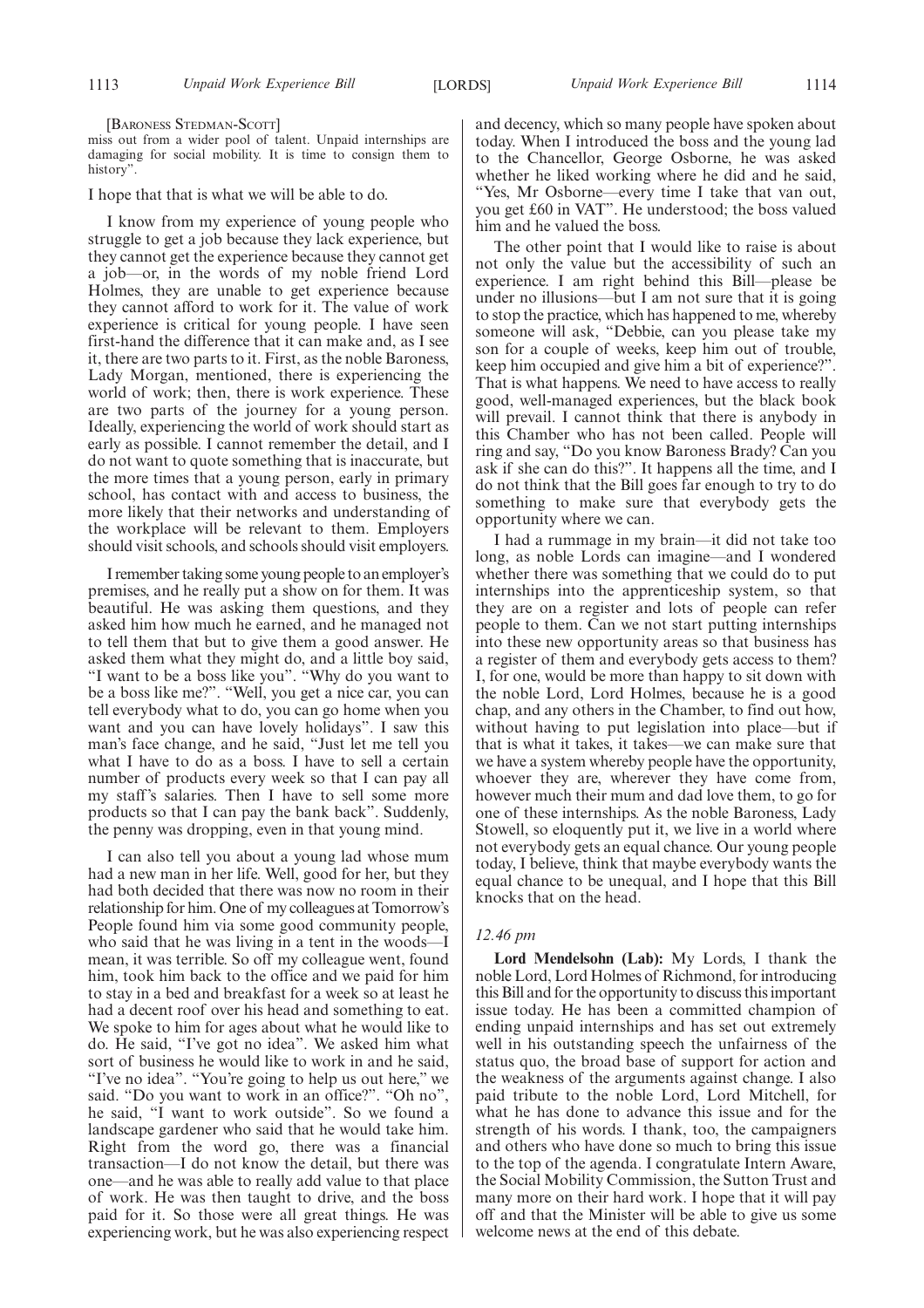As far as these Benches are concerned, there is really no good excuse to brush this issue under the carpet once again. The great contributions from all sides of the House today demonstrate that the time for action has arrived; it is far overdue—and we on these Benches lend our support to the Bill. In saying that, let me be absolutely clear about what this is not about and what it does not cover, and to address many people's concerns that there may well be unintended consequences. This is about internships, not work experience or about trying to impair work experience or limit or reduce volunteering, which has a tremendous place. Indeed, volunteering is crucial for many organisations and provides a great supplement to many institutions. As the co-president of a charity that supports people with learning disabilities, I know that we have many people who volunteer, not just in running some of our shops to help to raise money but in supporting some of the facilities and enhancing the care and support available. They are not in replacement of full-time staff who have departed. The role of volunteering is particularly clear. In this regard, the noble Lord, Lord Thurlow, raised an important point about businesses also being able to provide work opportunities for those in similar conditions. I do not believe that there is a case not to pay them or not to pay them properly. The definitions of how they work can be as part-time or under other sorts of arrangements, but I do not necessarily agree that just giving someone such an opportunity should allow someone to believe that there is a no moral responsibility to pay them. I am not sure that we are entirely comfortable with that.

People have, however, made a very good point about the importance of work experience—this is absolutely essential and very important. It is important also to draw the distinction. Many people have made the case for work experience, which we support. It was raised by the noble Baroness, Lady Brady, and the noble Baroness, Lady Wyld, made an important point about one school saying that not just do you ensure that those people who are likely to wish to get that sort of thing are able to, but you reach out to find those who do not. That is absolutely crucial. We face the problem with work experience that we are not providing the right sort of opportunities or access to people. Those groups of people who are the "hard-to-reachers", the ones who have for quite some time not been used to the world of work, are the ones who we should try actively to give some form of work experience. I would like the Government to use their convening power to find better ways to look at how we can expand access to and opportunities for work experience. This is an important aspect.

I disagree with my noble friend Lord Winston about the extent of work experience. He made an important point about people's opportunities and chances but I do not believe that, if you have to train someone for two months to do a task, it can in any way be described as work experience; it is a short-term job. We have had some unfortunate circumstances in the health sector regarding how we can extend work experience or the requirements for it. The noble Baroness, Lady Nicholson, raised an important point about what is happening at Imperial College and the extension of opportunities there to address that. We should not create a system that creates mistakes in and of itself.

The Labour Benches have been calling for action to deal with this issue for a number of years. In 2015, we pledged to introduce this very policy of a four-week limit for unpaid work experience and, in our most recent manifesto, we again pledged to ban unpaid internships because, as we said then,

"it's not fair for some to get a leg up when others can't afford to".

Eliminating unpaid work experience lasting over four weeks will not solve every issue of social mobility and inequality, but it would have a good impact for such a simple measure. The four-week limit, as proposed by the Social Mobility Commission and expressed in this Bill by the noble Lord, Lord Holmes, strikes the right balance between ensuring that we do not inhibit genuine work experience or volunteering, while introducing vital legal clarity for businesses and workers and, most importantly, making a huge dent in a significant root cause of inequality.

The noble Lord, Lord Flight, made the point—for which I applaud him—that he is uncomfortable about even a four-week limit and that it should be from day one. I think that the use of four weeks is important for creating legal clarity to define that there are not unintended consequences, but I applaud the noble Lord and Metro Bank for paying from day one. Even though we support a four-week limit to help to clarify the law, I think that it is a disgrace that any company can take someone on an internship and not pay them from day one. We should establish a cultural sense that they should be paid from day one, not from the end of week four—that is a cultural component that we have to introduce and then champion. Establishing the law, it has been said, does not change the heart; it restrains the heartless. The point of this is to restrain the heartless. We all have to encourage this way and make sure that people are properly recompensed for their labour.

One thing I want to be absolutely clear about is that part of this is that we are witnessing quite a large explosion in low-paid, insecure and unpaid roles and exploitative and bad practices. The noble Baroness, Lady Stowell, made an important point about young people feeling lied to. The noble Lord, Lord Haskel, made an extremely good point about making sure that we are socially and emotionally aware of the needs of those aged 18 to 25 as they face this new world of technology. Because practices are changing and the world is different, we have to address those needs in different ways.

There is an importance to the CV now that was not around even when I was younger. When I was 18, I went off to do some work experience, largely just to get a bit of money. I was a dustman and road sweeper for the London Borough of Barnet. Needless to say, I have never written a CV since, and it probably would not impress anyone if I did, but they were not as important then. Things change. It is important to recognise that this measure recognises that change and has the support of business. The measure is not antibusiness, as some tend to argue. A survey by YouGov and Intern Aware showed that a clear majority of employers—two-thirds—would support a four-week limit and the clarity it would bring, and that only one in 10 would oppose it. Moreover, banning unpaid internships would likely boost economic growth by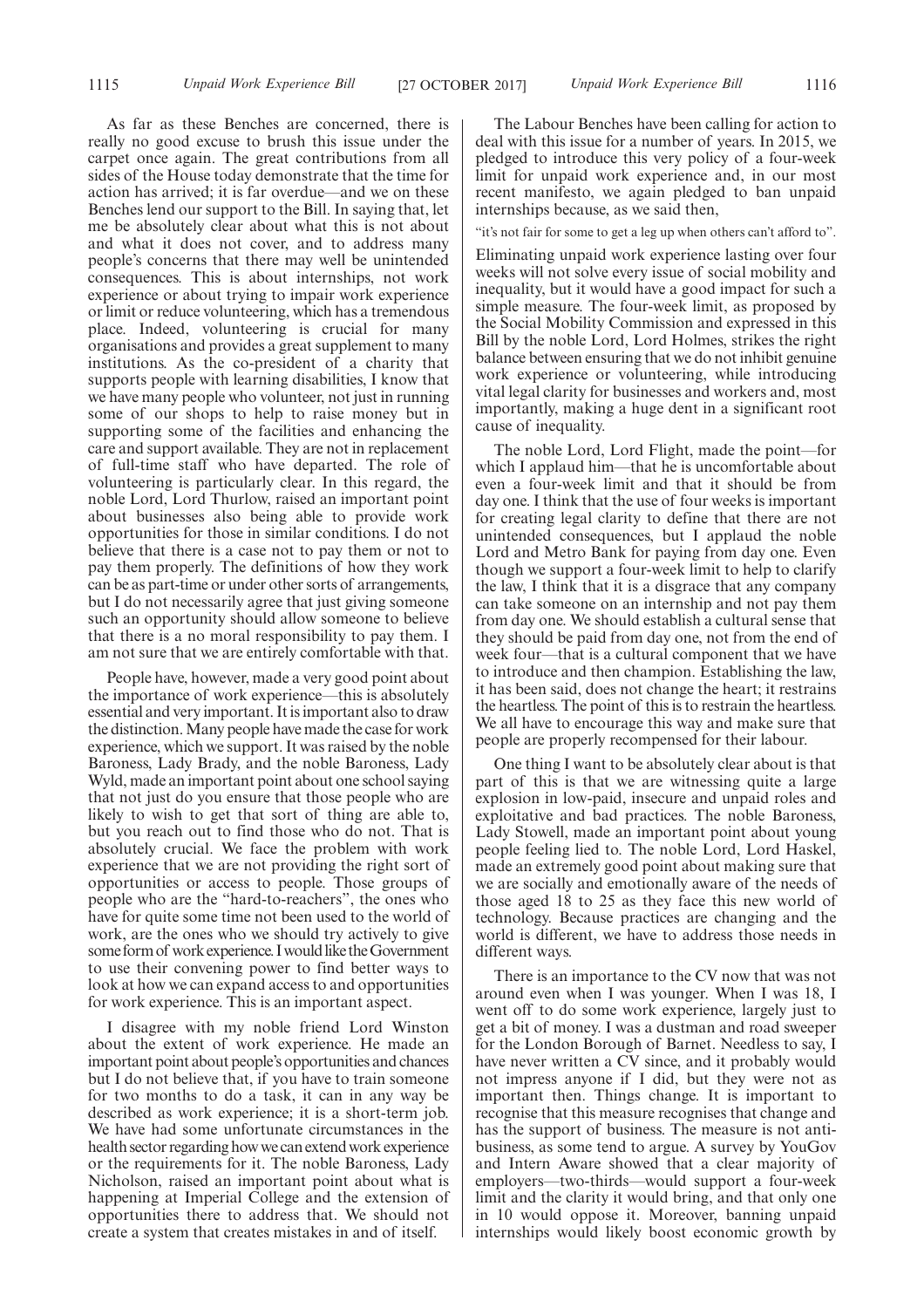#### [LORD MENDELSOHN]

opening up opportunities and unleashing the creativity of a far wider pool of talent. Those who can be supported by their parents or have savings are not necessarily the most talented or the hardest-working. Public support is similarly emphatic, with the Social Mobility Commission finding that nearly three-quarters of the public support the four-week limit. This is not just about strivers; we have to ensure that this measure addresses those who are not.

I stress that internships are not a part of labour market flexibility. It is completely wrong and incorrect to suggest that they play any part in that flexibility. There is no economic case whatever for claiming that they are part of labour market flexibility and no economic risk whatever in adopting this measure. It is also important to say that small business does not require some special measure. If businesses cannot afford to pay people, their business models are wrong. We cannot give these things a free pass. It is absolutely wrong that the sectors which for years have been the bastions of a lack of social mobility and of middle-class advantage should ever be given a free pass on this. It is totally unacceptable that the practices adopted for years by companies in areas including the law, broadcasting, the media, production companies, the fashion industry and journalism can continue to be given a free pass. We have to put a stop to that.

To put it bluntly, I do not think people appreciate that the world is changing. I saw an information memorandum for a company that was going to be sold which revealed that a third of its workforce were interns. This device was used to reduce its employment costs as it operated on the basis of employing those interns. This is totally unacceptable. If we continue to allow these practices, people will evolve and adopt measures to enhance them. This is happening across the piece. I do not want to sidetrack this debate but we should not allow zero-hours contracts to have a couple of hours added, thereby changing the nature of the contract so it is no longer termed a zero-hours contract. We should not give people free passes to turn income into capital and private equity. If we allow accountancy firms to tell companies they can retain good workers by creating two companies, thereby ensuring that they reduce their pension commitments, we are giving them free passes when we should not do so. The evidence is there. We have to act, and responsible businesses want this measure. The Government should not stand in the way.

We have heard from the Government and others that new legislation is unnecessary because interns are already eligible for the national minimum wage if they meet the definition of worker. We need to move beyond this unhelpful impasse. It is true that if every unpaid intern took their employer to court, the likely result is that they would be found to be workers who were due the minimum wage. The few cases that have been brought by interns have been successful. However, given that the point of internships is the possibility of a full-time job in the end, does it make sense to place the onus on interns to take legal action, even if they are aware of that possibility, as some are not? The fact that legal action can be taken only once the internship has commenced further undermines the argument that enforcement of current legislation can alone solve this problem.

I think that the noble Lord, Lord Flight, is absolutely correct and the Taylor review is absolutely wrong about the legal position. It is absurd to say that HMRC can enforce this issue given its role and responsibility, the limitations on its budget and the job cuts it has suffered. Interns can meet the requirements of the national minimum wage if they meet the definition of "worker". This depends on contracts, arrangements and a whole series of things which are so easy to get over, eliminate and not to have to deal with. It is a ridiculous test. It is, frankly, disappointing that while the Taylor review on modern employment practices accepted that internships are an abuse of power by employers, extremely damaging to social mobility and should be stamped out, it did nothing to follow through to its logical conclusion and propose sufficient action to do so. This was, incidentally, an unfortunate characteristic of the entire report, which made some astute observations but ultimately failed to recognise the inherent unfairness in new iterations of what are, in fact, very old exploitative business practices. I am not sure when the Government are planning to respond to the report but I caution against hastily accepting too many of the recommendations that fell far short of the actions required.

This Bill draws a clear line in the sand. It allows for legitimate work experience and volunteering, which is vital, but provides greatly needed clarity for businesses and other organisations on when work experience needs to be paid—after four weeks. This is clarity that they are actively calling out for. As my noble friend Lord Haskel said, the law is not working and needs to change. The noble Baroness, Lady Stowell, went even further, saying that the law and regulations are not working. There is no practical, meaningful or serious evidential case to do this and there is no moral case to do this. We need not wait any longer. We on these Benches are very grateful to the noble Lord, Lord Holmes, for bringing this Bill to the House. I urge the Government to look beyond the failed approach of recent years and lend their support to this Bill. It truly deserves the cross-party support that it has been shown today.

# *1 pm*

**Viscount Younger of Leckie (Con):** My Lords, I congratulate my noble friend Lord Holmes of Richmond on securing a Second Reading for his Private Member's Bill. I commend him also for all the work he is doing to encourage a fairer and more balanced society for everyone, regardless of an individual's background.

I start by declaring an interest in that I come to this topic with a business background, both in the City and financial services, and with over 30 years' experience in HR, including recruitment. I wholeheartedly share in the spirit of this debate. It is not right that in 2017 people are being held back from realising their full potential because they are unable to access opportunities that are kept for the privileged few. I have listened carefully to some disturbing anecdotes this afternoon, not least from my noble friend Lady Stowell and the noble Lord, Lord Mitchell. As I am sure my noble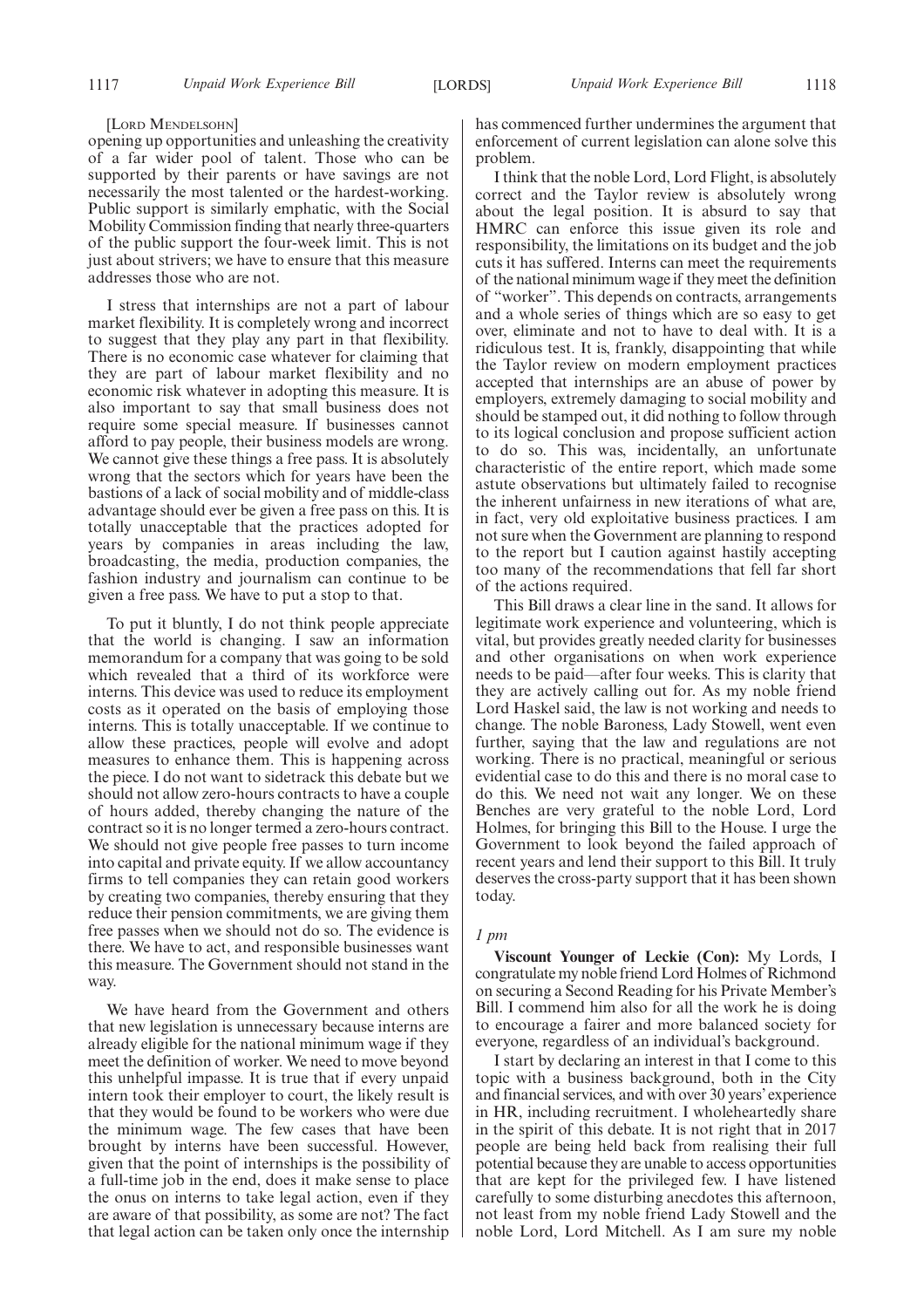I touch now on the great progress that the Government have made in creating a stronger labour market for younger workers. This group has seen a growth in median earnings which has been stronger than average. The unemployment rate for this group fell by 1.4 percentage points between quarter 2 2016 and quarter 2 2017. The employment rate for 21 to 24 year-olds is now at a record high of 80%. We have clearly demonstrated that an increasing minimum wage can go hand in hand with increasing labour market participation.

The principles of the national minimum wage remain the same today as when they were introduced by the Labour Party back in 1999. It was introduced and designed to protect the employment prospects of the lowest-paid workers while ensuring that they received fair pay for each hour they worked. In April 2016, this Conservative Government went one step further by introducing the national living wage, which gave over 1.7 million people aged 25 and over a pay rise, leaving them with more money in their pockets. It is right that we continue to seek independent and expert advice from the Low Pay Commission when setting these minimum wage rates. The Government will continue to set an hourly minimum threshold which employers must adhere to, while commending those employers who pay more when they can afford to do so.

I turn now to the essence of my noble friend's Bill. I am supportive of the good intentions that underpin the Bill and agree that it is right to stop the exploitation of workers. Let me be clear that by "exploitation" I am referring specifically to individuals who are working and should be paid the minimum wage but instead receive less than the minimum or even nothing—and we have heard some stories this afternoon to that effect. The Bill is right also in its adherence to the principle of giving everyone equal access to opportunities. It is right that this Government champion diversity.

I acknowledge the words of my noble friend Lady Wyld, who stated that unpaid internships are an open secret. The Government recognise that unpaid work experience is an issue and are committed to stamping out this exploitation when an individual falls within the definition of a "worker" for minimum wage purposes. However, I hate to disappoint the noble Lords, Lord Mitchell and Lord Haskel—and there is a "however" to this. The current legislation already sets out that all workers are legally entitled to the minimum wage; and most importantly, as my noble friend Lord Flight said in citing the excellent example of Metro Bank, that entitlement applies from day one. The entitlement applies regardless of how the employer or worker describes the relationship in a contract, which can be verbal or written.

Most employment protections in the UK apply to individuals who are defined as an employee or worker. There is no statutory definition of work experience or indeed internships. However, if it were to be defined, it is likely that a new employment status would need to be created, which in itself would open the debate about whether we extend further protections to this new category, such as holiday pay and sick pay. A new employment status is likely to create unintended consequences, such as businesses not offering any work experience opportunities or, at worst, encouraging rogue employers to seek loopholes by offering work experience for less than four weeks—funnily enough, for three weeks and six days, as my noble friend Lord Flight hinted—which would mean that individuals were not entitled to the minimum wage from day one.

I took note of the interesting speech from the noble Lord, Lord Winston, but I agree on this occasion with the noble Lord, Lord Mendelsohn. On the one hand, I understand the point that the noble Lord, Lord Winston, made about his particular sector and its highly technical area, and I take into account what he said about the opportunities in the NHS leading to further time being needed. But I was disappointed not to hear—unless he chose not to say—whether the workers were paid any expenses at all. The noble Lord may like to clarify that later. I understand his angle and where he was coming from.

As my noble friend Lord Holmes mentioned, the voluntary sector has existing legislation that covers volunteers and voluntary workers. The noble Lord, Lord Mendelsohn, also raised that. The key for volunteers, who are not legally entitled to the minimum wage, is that they have the flexibility to come and go as they please and they do not have any employment contract to perform work or provide services.

This Government will continue to encourage work experience, internships and voluntary opportunities. We want to encourage initiatives that provide individuals with an opportunity to watch and learn, to try their hand at particular tasks or give something back to their community. These opportunities are vital to so many individuals up and down the country. Their scope is so varied. This flexibility is beneficial for individuals and employers.

I am keen to focus also on the issue of social mobility, which featured heavily in today's debate. Increasing social mobility is a top priority for the Government. Social mobility is essential to make our country one that works for everyone, not just the privileged few. We want to create a society that is fair and rewards talent and hard work. The education system and employers must be part of the answer to that. It is important for employers to increase the diversity of their workforce. The best employers are already taking some important steps, including engaging and supporting young people in schools, introducing fairer recruitment practices, removing barriers, opening up alternative routes to entry and monitoring progress. But there is more to do to ensure that background is not a barrier to a good career, and this Government are taking that challenge seriously.

The Department for Education is committed to working alongside the Social Mobility Commission to tackle the barriers that can hold people back from fulfilling their ambitions. We value the wide-ranging work carried out by the commission, including its work on a Social Mobility Employer Index. The index is a joint initiative between the Social Mobility Foundation and the Social Mobility Commission, in partnership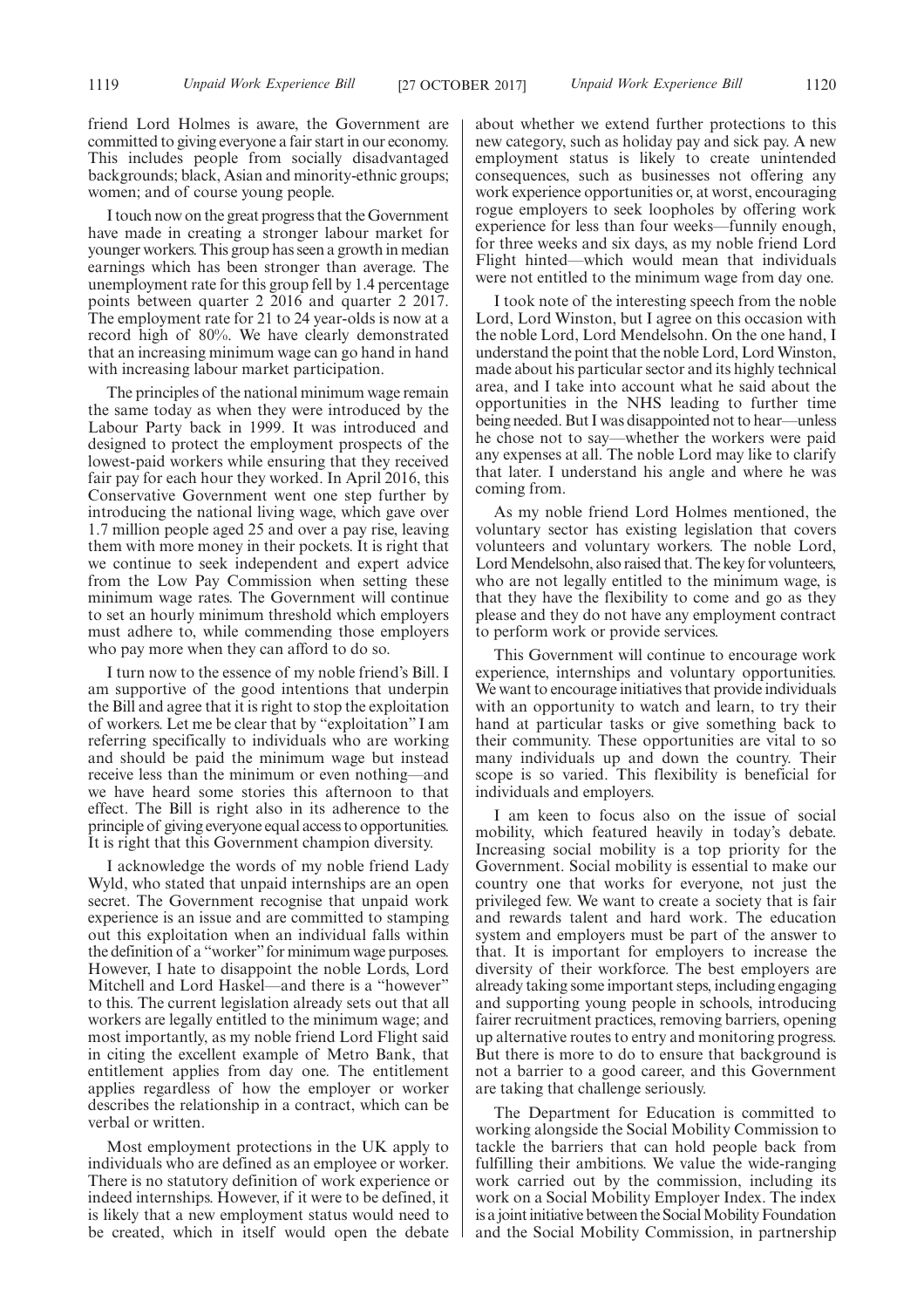[VISCOUNT YOUNGER OF LECKIE]

with the City of London Corporation. It ranks Britain's employers for the first time on the actions that they are taking to ensure they are open to accessing and progressing talent from all backgrounds and it showcases progress towards improving social mobility.

My noble friend Lord Holmes asked about Whitehall's record on unpaid internships. I reassure him that we are taking the opportunity to enable social mobility in Whitehall. The Summer Diversity Internship Programme is a multi-award-winning programme that gives individuals from diverse backgrounds the opportunity to see what a career in the Civil Service is like, and 100% of those surveyed would recommend it. I reassure the House that it is paid.

My noble friend Lady Brady raised the important point about careers advice. The Government are taking steps to improve careers education and guidance for all ages. We are investing more than £70 million this year to support young people and adults to get highquality careers provision.

Activities involving employers such as careers insights, mentoring, work tasters and work experience are crucial to giving young people the skills they need to succeed. The careers statutory guidance makes it clear that schools should offer work placements, work experience and other employer-based activities as part of their careers strategy for years eight to 13 pupils. We are providing valuable support for schools through the Careers & Enterprise Company, which has been tasked with increasing the level of employer input into schools and colleges.

Part of the issue is enforcement. It is about enforcing the existing legislation to enable social mobility. To be clear: it is against the law for employers not to pay at least the minimum wage to workers. We want work to pay and to have zero tolerance for employers opting out of their legal responsibilities. This is part of the reason that we have increased HMRC's enforcement budget to a record level of £25.3 million for 2017-18. These two points were raised by my noble friend Lord Holmes. We want to stamp out any temptation to pursue non-compliance, so we have increased the maximum penalty imposed on an employer. Last year the penalty doubled to 200% of arrears owed to workers up to a maximum of £20,000 per worker. We have also continued the Government's naming scheme, which has become increasingly effective as a deterrent. We have named more than 1,200 employers to date and we can see its effectiveness from the number of representations we get from employers seeking to be exempt from the naming process. There is a growing realisation among employers that naming can damage brands.

We also recognise that we have a responsibility to make sure that individuals and businesses-

**Lord Mendelsohn:** I am sorry for interrupting the Minister, but in reciting those numbers about the budgets and enforcement measures that are available, can he state whether they relate to HMRC's activities in general? Which part of the budget of those sums relates to interns?

**Viscount Younger of Leckie:** I will write to the noble Lord about the specific figures relating to interns. I sought to make the point in general that in having the naming scheme, when the names go up on the board or when they are broadcast, particularly in local newspapers, it is damaging in itself. It is perceived as being more damaging and obviously can sully the reputation of employers in terms of both recruitment and the products that they are selling.

We also recognise that we have a responsibility to make sure—

**Lord Flight:** My Lords, I thank my noble friend. Can he clarify a point? Is he effectively saying that in the future interns will count as workers? The problem, as I understand it, is that of greyness in the area.

**Viscount Younger of Leckie:** That is true, and the point I am making is that the existing legislation does allow for a distinction to be made between who is defined as a worker and who is not. I have already made it clear that there are employers who try to get around this, a point which has been made by other noble Lords. However, the law is clear: if there is evidence to show that an individual can be defined as a worker in that work is being done that is not work experience, actions can be taken.

**Baroness McIntosh of Hudnall (Lab):** My Lords, I am sorry to press the noble Viscount on this matter. I have listened to the whole of the debate, and the issue of the law being in some way evaded has come up on a number of occasions, but it does not appear from what has been said that on every occasion when this happens, what is being done is evidently illegal. In other words, it appears that there are easy ways of moving around the obstacles that are put in the way by the current legislation. Can the noble Viscount tell us whether any employer has been prosecuted so far for evading the law in this way, and who is responsible for bringing forward a prosecution? I ask this because it appears from what has been said in the debate that the responsibility lies with the person who has not been paid or who feels themselves to have been disadvantaged.

**Viscount Younger of Leckie:** In response to the point made by the noble Baroness, there have been some prosecutions, and we think that they will increase as the measures that we are taking improve. It is true that if an individual undertaking work experience has an issue, they have the right to approach ACAS on a confidential basis, so they will be able to complain about the treatment they have received. I will come on to that because there is a little more that I can say about it. They can also go to a citizens advice bureau. The confidential aspect is terribly important. Another noble Lord made the point that it is not always very easy for a young person who is trying to get on to complain in that way, so there is more work to be done.

As a result of the additional resources that I have mentioned, HMRC has been able to effectively run the Promote programme. Promote provides information to both employers and workers to tackle non-compliance before it occurs. In 2016-17, the Promote team reached over 250,000 employers, workers and their intermediaries through a combination of webinars, targeted mailshots, face-to-face contact, digital contact and project work with specific sector bodies. We hope to see this number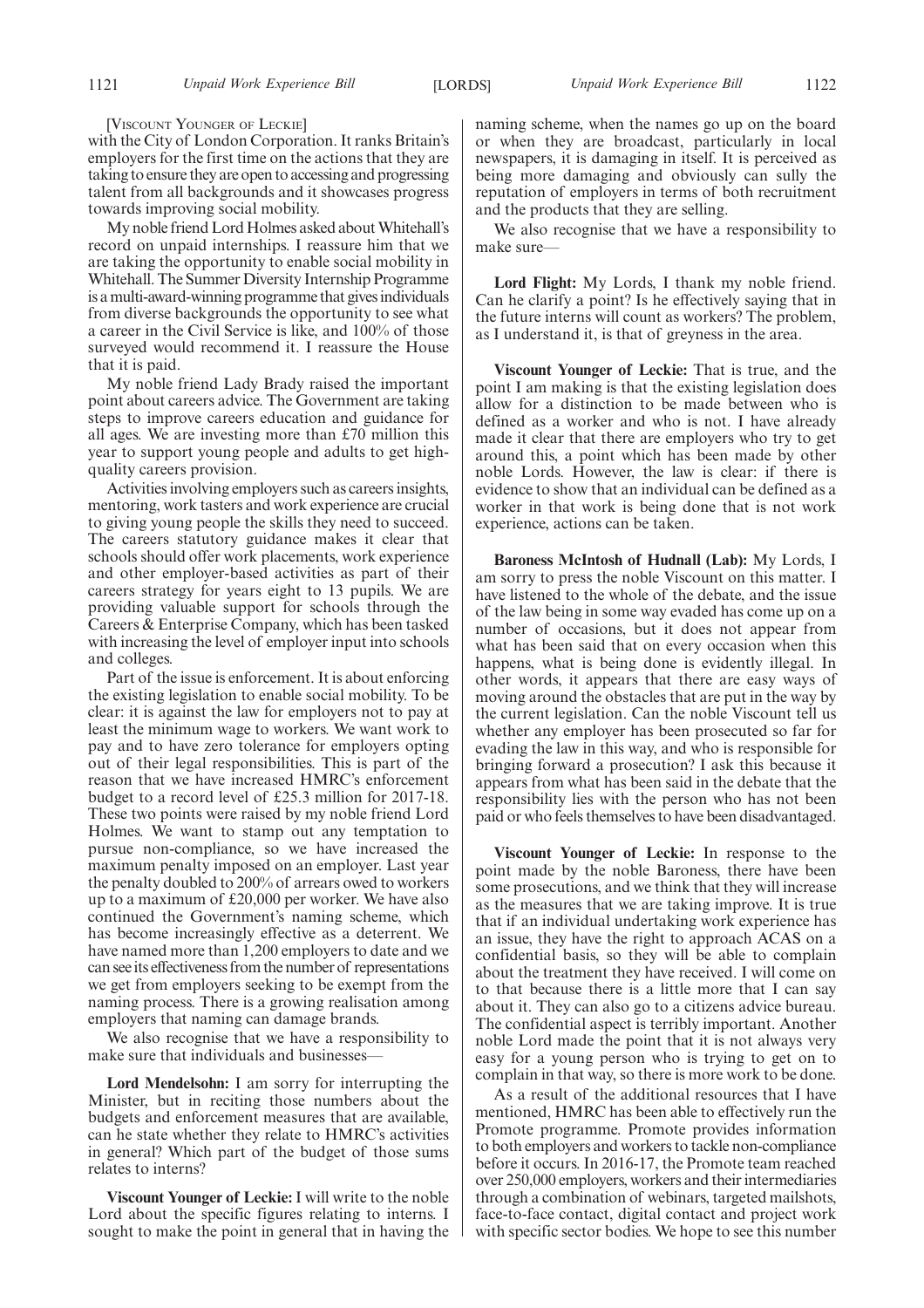increase as the year progresses. We want to continue to support workers and businesses, particularly our small businesses, of which there are over 5.4 million. We want to raise awareness of the law to improve compliance so that business feels empowered to offer these types of opportunities to everybody.

I will give the noble Baroness a little more detail. ACAS offers a free and confidential phone line providing advice for workers and employers. Any worker who thinks that they may be underpaid or, wrongly, not paid at all should contact ACAS or Citizens Advice. We recognise that workers may not feel confident enough to make a complaint about their employer, especially if they are starting out in their career, as my noble friend Lord Holmes said. Therefore, ACAS offers a confidential service; the complainant can remain anonymous. If there is a case to answer, ACAS will forward the case to HMRC, which follows up every single complaint.

I turn briefly to the Taylor review, which was raised in the debate. As my noble friend Lord Holmes will be aware, the Government are committed to stamping out exploitative work experience. Earlier this year, the Prime Minister asked Matthew Taylor to run an independent review into the UK's modern employment practices. Matthew looked at a number of themes, including the issue of unpaid interns. The report is comprehensive and detailed. I note that Matthew Taylor did not recommend legislative change but, instead, focused on increased enforcement—a point that I made earlier. However, the Government will give the review the careful consideration that it deserves and we will respond in full later this year.

In fact, Matthew Taylor's recommendation is particularly relevant to this Private Member's Bill—a point raised by my noble friend Lady Stedman-Scott. The report states:

"The Government should ensure that exploitative unpaid internships … are stamped out. The Government should do this by clarifying the interpretation of the law and encouraging enforcement action taken by HMRC in this area".

I make it clear that I welcome the sentiments and intentions of my noble friend. Noble Lords should rest assured that we will create the conditions necessary for all workers to receive the minimum wage that they are entitled to. We want every individual to have the best chance in life. We also want every young person to have the opportunity to experience what the working world is like. My noble friend Lady Stedman-Scott raised the interesting idea of the Government perhaps working harder to penetrate so-called "opportunity areas". I have taken note of her point and will pass it on to the relevant department.

**Baroness Morgan of Huyton:** With respect to the noble Viscount, can he explain more clearly why we should "rest assured", as he said? In this debate there has been strong support from all sides of the House for a simple clarification and change to the law that will deliver what we are all seeking, which is the differentiation between work experience and an unpaid internship. However, nothing that the Government have done has changed the situation. In fact, if anything, it is getting worse—we have heard about lots of real-life examples in the House today. Therefore, with the

greatest respect, I am not convinced that the Minister has set out anything that leaves any of us who have spoken feeling that we can rest assured.

**Viscount Younger of Leckie:** Two or three Peers have said that there are flaws in the Bill. I would not necessarily go that far, but the tenet of my argument is that it is enforcement that counts. As I said earlier, we are making great efforts to improve enforcement in this area. The point is that there has to be a distinction between the different types of work. If somebody is defined as a worker, they are doing work for which they should receive remuneration from day one; otherwise, we could be led to form a new definition of, say, a work experience worker, but I have made it clear that we believe there would be some unintended consequences in so doing.

**Lord Mendelsohn:** Will the Minister clarify—because, like Matthew Taylor, he mentioned making sure that the law is clear on this—and describe the difference between an internship as work experience and an internship as work?

**Viscount Younger of Leckie:** The description is that any complaint goes to HMRC and, if a complaint has been made, a distinction has to be made and HMRC has to take a view on whether meaningful work is being carried out—in other words, a nine-to-five day is being done, not just work experience where somebody is looking over somebody's shoulder. That distinction has to be made. Again, I make the point that we could go down the route of having a new definition under the heading, "Work Experience", but that would lead to all kinds of unintended consequences.

**Lord Flight:** I am sorry to bother noble Lords again. The fundamental issue seems to be whether the Government want interns to get paid. We all know what interns do. They are not workers because they are not on contract; but, if they are not paid, the problems we have all talked about arise.

**Viscount Younger of Leckie:** We are not taking a view on that. We are saying that there is no definition of work experience and it is left for others to decide whether the work is proper work that deserves remuneration or whether it comes under the description of somebody coming in for a couple of days and looking over somebody's shoulder.

**Baroness Stowell of Beeston:** I wonder if I might assist my noble friend. One of the things I find quite helpful, from what he said in his remarks, is knowing that the Government are still considering how they will respond to Matthew Taylor's report. I did not realise that until my noble friend said so. We have clearly had a very good debate, with some strong and forceful arguments. I would have thought quite a few of us would welcome the opportunity to sit down with the relevant Ministers—perhaps in BEIS—who are looking at and considering how to respond to the Taylor review, and have some real influence on the Government's response to that set of recommendations.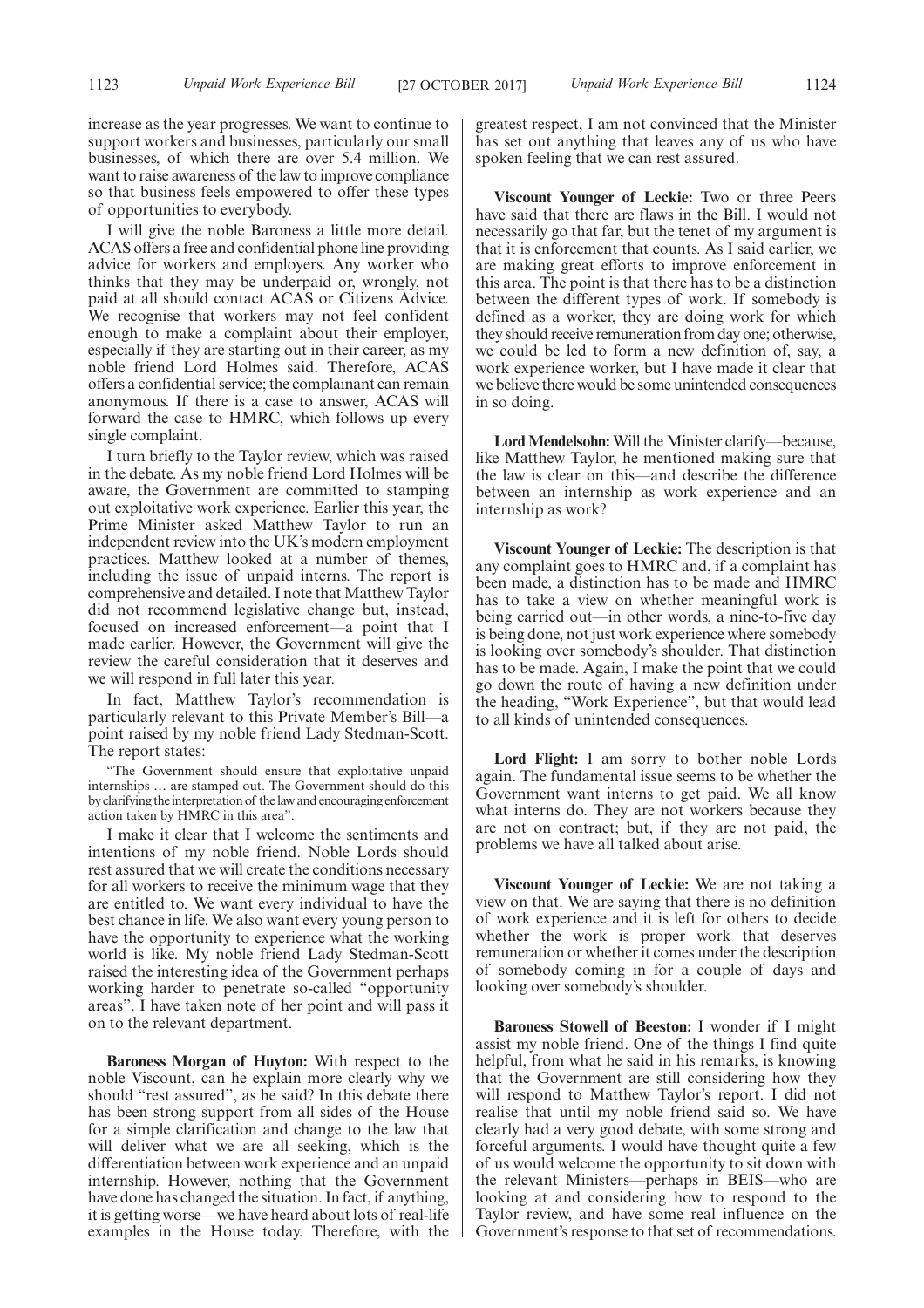**Viscount Younger of Leckie:** I am grateful to my noble friend for her helpful input. I was keen for the debate not to fall back on the Taylor review, because my noble friend is quite right that, as I have said, we are considering our response to it. I have been careful not to go either way. The debate is extremely helpful in allowing us to give a measured response. I take the point my noble friend made that responsibility lies with the business department—BEIS—but the DfE also has a strong input in a cross-departmental way.

Going back to the definition of work, it is explained in guidance. There is also a £1.5 million awareness-raising campaign to make people aware of what is and is not work. It boils down to that.

#### *1.23 pm*

**Lord Holmes of Richmond:** I thank all noble Lords for taking part in the debate and for their support for the Bill. It is invidious to mention any particular noble Lords, but I will briefly pick up on a number of points that were made, if I may.

First, I agree with the point made by my noble friend Lord Flight about start points. As I mentioned in my opening remarks, my start point was zero weeks. Having four weeks in the Bill does not stop the clock ticking from day one, but it helps to define the period between what is and what is not work experience. I would certainly be happy to have more discussions on that point.

I am sad that the noble Lord, Lord Winston, does not like the Bill—I still like his television programmes. Perhaps I can help him out on one point—I hope so. He mentioned tidying up the ladies' gym. I see no difficulty under the legislation—it is quite clear in that example that he was not a worker but a volunteer.

I was surprised by the noble Lord's speech because I felt that many of his arguments actually made the case for the Bill. It is fine and a lovely thing to be able to help your children, but while Joel is in the lab working away and doing great things, what about Jack, or indeed Jane, from South Shields, who are able to watch the noble Lord on television but have very little opportunity to break through that glass screen? Without wanting to trespass on family issues, I say to Joel Winston that, having seen hundreds of thousands of pounds put into not fixing that piece of equipment, as the noble Lord set out, if I were him I would feel at least a little aggrieved to not receive any remuneration when undertaking tasks that were not only work but were clearly beneficial to the lab to the tune of hundreds of thousands of pounds.

**Lord Winston:** I mentioned Joel only as a bit of a joke. If the noble Lord looks at my record in my laboratory he will see that we have helped endless numbers of young people with work experience. Wherever possible we have tried to promote them thereafter, as we did with the last person I talked about, who would probably not have got into medical school and would certainly not now be a stellar performer in science. Their PhD was also supported through our charitable work. To be fair, I mentioned my privileged son only because of the underprivileged people we regularly see and want to help. I am not totally against the noble Lord's Bill—of course I am not—but I want to see it adjusted in Committee to ensure that we do not prevent people properly accessing work experience.

**Lord Holmes of Richmond:** I thank the noble Lord and I accept his point. I look forward to discussing those points as we get to further stages. The intention is absolutely to have work experience opportunities internships if they go on longer—not only paid but available to the broadest breadth of talent across the country.

The noble Lord, Lord Thurlow, raised a very interesting point. It is certainly one to discuss further as we progress. There is a potential danger in identifying any particular group of people and seeking to differentiate them. As he rightly and sensitively set out, it is clearly a difficult issue, but to differentiate too significantly could be problematic and may have at least the echoes of arguments made in previous decades on gender pay.

This has been a fantastic debate. I am clearly absolutely behind the principle. I am not totally, 100%, die-in-a-ditch committed to every last dot, cross, "i" and "t" in the Bill. As I said to the Minister at the outset: if not this Bill, what Bill? My mission is quite simply this: current legislation is clear and clearly is not working. I hope that the Bill is not a Rubiconic leap, a lunge or a blast into space, but merely a focused, targeted, thought-through tweak to existing legislation to bring clarity and to bring people within the law to enable them to have their rights and to be paid for the work they undertake.

Unpaid internships are a stain on our society, a drain on social mobility and desperately Dickensian. They are something of the past that I believe should be firmly committed to that past. We have the opportunity today to take the next step towards condemning unpaid internships to that past. In thanking all noble Lords who have contributed once again, I ask the House to give this Bill a Second Reading.

*Bill read a second time and committed to a Committee of the Whole House.*

# **Democratic Political Activity (Funding and Expenditure) Bill [HL]**

*Second Reading*

*1.30 pm*

#### *Moved by Lord Tyler*

That the Bill be now read a second time.

**Lord Tyler (LD):** My Lords, coming from a rather ecclesiastical family, I like to start with a text:

"There is a broad consensus that election law is fragmented, confused and unclear, with … poor guidance from the Electoral Commission. Conservatives are committed to strengthening electoral law".

That was the official statement of the Conservative Party in June this year, just a few days before the general election polling day. For the governing party—and it is still the governing party, albeit in a minority—to do nothing about that situation in this Parliament would be extraordinarily irresponsible. I am here to help.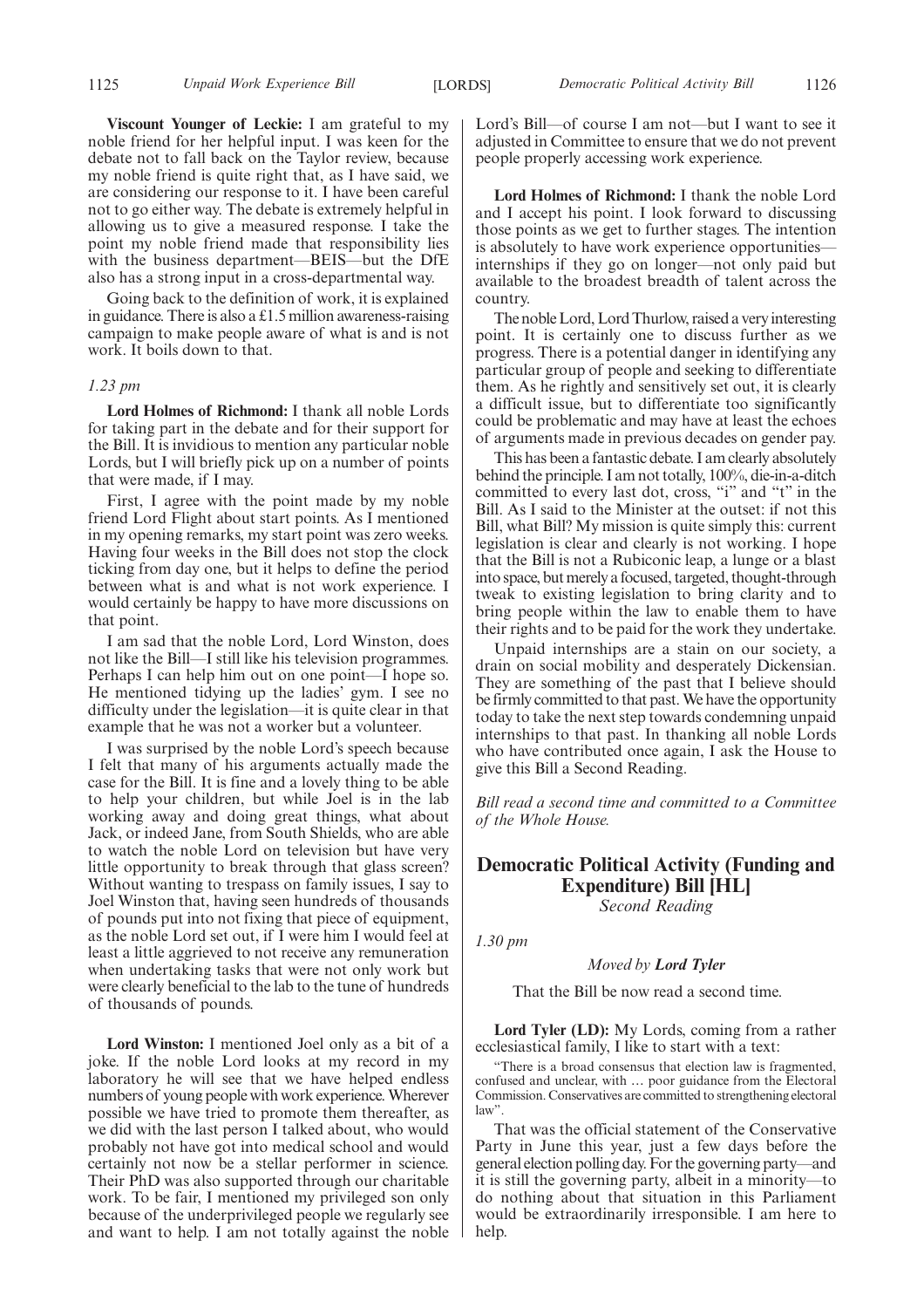The context for that statement was, of course, the continuing saga of the discrepancy between the control regime for local, constituency campaign expenditure, on the one hand, and that for national party election expenditure on the other. This is the most urgent of many problems that my Bill seeks to address. At this time on a Friday I am anxious to keep my remarks brief and, in particular, to avoid too much repetition from the debate on 10 March 2017, when my similar Bill in the last Parliament received its Second Reading. I have reread *Hansard* this morning, as, I am sure, have other noble Lords, and I stand by everything I said during that debate.

However, I remind your Lordships' House, as the Minister did on that occasion, that this Bill owes its origin to a cross-party initiative in 2013, based on the analysis and recommendations of the report of the Committee on Standards in Public Life in 2011. Here I should say how disappointed I am that the noble Lord, Lord Bew, is not able to be with us. He has had a slight accident and has sent his apologies. He would, of course, be contributing in his usual very effective way as the current chair of the Committee on Standards in Public Life.

My approach has always been collaborative and remains so. If, for example, the House, the other main parties and the Government share the view of the Conservatives that there is "a broad consensus" on the need for reform, I will be only too happy for my Bill to become the vehicle to deal with the most blatant defects in electoral law. On 10 March the noble Lord, Lord Young of Cookham, said the time was ripe for,

"incremental reforms that achieve cross-party support".—[*Official Report*, 10/3/17; col. 1622.]

Given the consensus suggested by that statement in June, I now submit that progress could and should follow as a matter of urgency. It would surely be unthinkable not to tackle the problems identified before another general election—or, indeed, another referendum.

In the debate in March I referred to the fact that since 1883 there have been firm rules to prevent individuals and organisations pouring excessive sums of money into constituency campaigns to secure the election of individual candidates. I am delighted to see the right reverend Prelate the Bishop of Salisbury here, because, of course, it was Old Sarum that was always given as the example we should all refer to in that connection.

In past elections the noble Lord, Lord Young, and I were often warned by our agents that if we did not check every single sum, every penny spent seeking our election, we or our election agent could end up in court.

The recent practice, by all parties, of their national campaign concentrating an ever increasing percentage of investment in a limited number of target seats, bypassing those local limits, has led to the investigative exposure, notably by Michael Crick and Channel 4, of what the *Times* subsequently described as "election fraud". The report*Elections for Sale?*, published recently by the Joseph Rowntree Reform Trust, spells out in detail the consequences of this weakness in the law. I am sure that we all recognise the potential damage to the integrity and reputation of our political processes that is involved.

In March, I also expressed sympathy for the various individual MPs whose whole political careers could be at risk from that uncertainty in the law. The partial conclusion of the legal process since then has scarcely clarified the situation. Obviously, I make no reference to any outstanding legal action, but I am sure that Members of your Lordships' House share my determination to make progress on the reform for which the Conservative Party was arguing in June. As long ago as 2010, my own party was arguing for much greater clarity in the apportionment of election campaign expenditure.

My Bill indicates in Clause 19(3) the national campaign activities which should now be separately recorded and capped as relating to the individual constituency. Its provisions include:

"(a) sending unsolicited material falling within paragraph 4 of Schedule 1 which is addressed to any person registered, or entitled to be registered, in the register of parliamentary electors for any particular constituency;

(b) making unsolicited telephone calls to such persons; or

(c) displaying digital advertising to persons based on the postcode in which they reside".

If any Members of your Lordships' House should think these are trivial matters, I draw their attention to the brief that gives us some figures on the expenditure by the major parties in these sorts of attempts to woo electors. We do not yet have the figures for 2017 but in 2015, the Electoral Commission reported that the total expenditure of all parties was £37.6 million but of that figure, £15.2 million was for material unsolicited by the elector. I submit that that very substantial amount of money is sent, as it were, to bypass local constituency campaign controls.

I am by no means wedded to the exact method by which we should do this. If we identify and regulate these activities, we can obviously find the best means by which they can be controlled. It is really important that the local candidates and agents should take on this responsibility, because I believe it is for them to take the full weight of that for money spent on their behalf. The key issue is to make sure that there is an appropriately increased cash limit. That, too, is something we can look at in the context of the Committee stage.

There is a similar consensus, I believe, that the rules governing the financing of campaigns for referendum outcomes must be re-examined. The fact that just 12 male millionaires—I do not know why that is significant, but it seems to be—provided the vast majority of private funding for the two campaigns in 2016 should surely give us pause for serious thought.

In the March debate, I and other speakers also referred to the huge sum invested by the DUP in that campaign. Curiously, every single penny of it was spent on the British mainland, where the DUP is not an active political party. Because the sources of political donations to Northern Ireland parties have been permitted to remain secret in the past, no doubt for some good reasons, this now raises serious concerns about transparency. The noble Lord, Lord Bew, made substantial reference to that anomaly in the March debate. Ministers could, and should, have dispensed with this out-of-date exclusion years ago. Now that the DUP is in cahoots with the Government, this mystery should surely be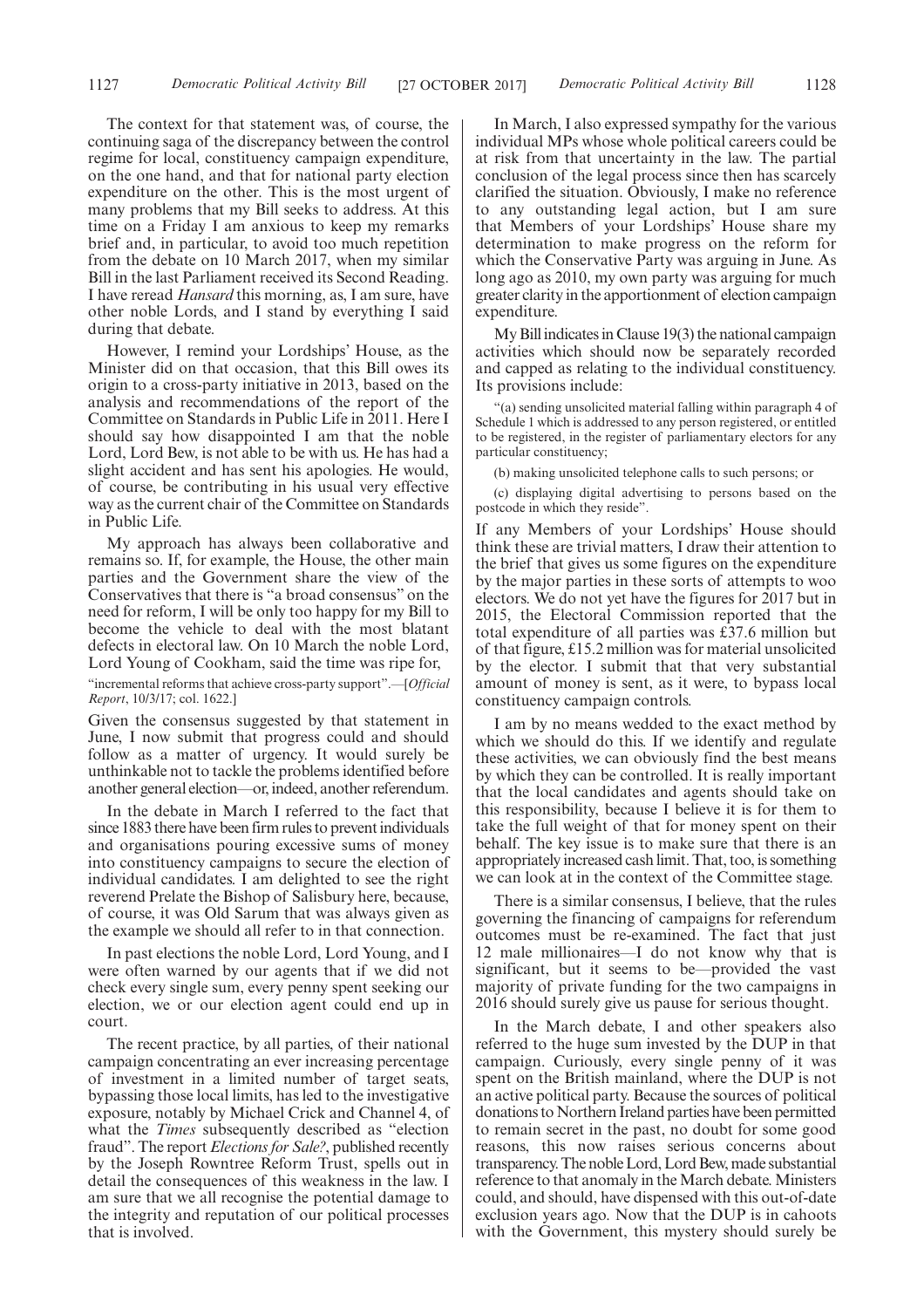[LORD TYLER]

cleared up. In our March debate, the Minister reported that efforts were being made to regularise and standardise the arrangements for the whole UK. Have they been successful?

Thanks to the amazingly diligent investigation of Carole Cadwalladr and the *Observer*, we are also aware of the role played by Cambridge Analytica last year. Mr Arron Banks claimed that its artificial intelligence gave the leave campaign "unprecedented levels of engagement", and he went on to claim it "won it for leave", yet we still do not know, and apparently the Electoral Commission has yet to discover, who paid for those services. Was it the shadowy US billionaire Robert Mercer, who is said to own the company? Assistance in kind, like donations, from a foreign source raises serious issues. The Brexiteers thus stand accused of both lying and cheating.

Anyone who has read *Dark Money*, the product of very extensive research by Jane Mayer of the *New York Times,* will recognise just how dangerous it is for the UK to follow in the footsteps of the US by ignoring the influence of those with vast resources who want to play politics with their fortunes. In our debate in March the noble Lord, Lord Young, said:

"I agree that it would be better if all parties were less reliant on large donations and we had a broader base of membership donations on which to rely".—[*Official Report*, 10/3/17; col. 1621.] Here, too, there would seem to be growing consensus. There are suggestions in my Bill for the reallocation of the current very large amounts of state funding which could be redeployed to assist this.

In the interests of brevity, I do not want to reiterate all the points I and other noble Lords who supported me in March made in support of urgent attention to these issues. Indeed, the very comprehensive briefing note from the Lords Library sets out all the proposals in this Bill. I have only one correction to make in an otherwise impeccable account. In the second full paragraph on the fourth page—perhaps we could benefit from having pagination and numbered paragraphs—there is a reference to personal development grants totalling £2 million per year. I could do with one of those myself. I think I should also reiterate the point made in the previous debate, and underlined in the Library briefing, that my colleague Nick Clegg never objected to the reallocation of the very considerable existing sums of public state funding but considered a net increase undesirable in the austerity conditions of 2011.

In the current Bill, I do not suggest that the various proposals in Clauses 10 to 16 are implemented all at once but that in Committee we should look at which option would seem to be most advantageous. I am also making some suggestions about savings in the very large sums that the Government currently spend supporting various political initiatives, not least in their own advertising budget.

I am assuming that noble Lords have read the *Hansard* report of our previous debate, so we do not need to deal with all the points addressed then. Clearly, different priorities apply to each section of my Bill. I simply respond to the generous offer the Minister made to the House on that occasion. He undertook to facilitate discussion with the relevant Minister or Ministers

to explore the potential for consensus and cross-party agreement. That has not happened in the intervening months.

The Minister sought to break the deadlock; it has not been broken. Given that remarkable Conservative change of attitude in June, with that claim of a broad consensus, I submit that the opportunity offered by my Bill should be grabbed by the Government as a sensible way forward. The Committee stage will provide a chance to explore commonly agreed priorities.

I repeat that I am only too willing, as I have been throughout this long period of gestation, to work with fellow reformers across parties. The public are looking to us to address some of these obvious discrepancies as a matter of urgency because politics has been brought into further disrepute by the inadequacy of the law. That was what was recognised by the Conservative Party in June. We must review with care those things which endanger the integrity and reputation of our electoral system. This too would fulfil the Government's repeatedly stated willingness to proceed incrementally.

Throughout our debate in March, on all sides, there was a plea for consensus. That is the critical word today—that was the word that was used by the Conservative Party. It said that there is a broad consensus. The noble Lord, Lord Young, will, I am sure, be equally responsive, supportive and positive today. Again, I hope he will undertake to continue in the role of facilitator, for which he is so admirably well qualified, and I look forward with great optimism to his reply to this debate. I beg to move.

# *1.45 pm*

**Lord True (Con):** My Lords, here we are again: the same magnificent Victorian theatre; the same Bill, in effect, as I shall show; and the same dramatis personae, with the welcome addition of the right reverend Prelate and sadly, I agree entirely, the absence of the noble Lord, Lord Bew. I echo what the noble Lord, Lord Tyler, said about that, but that is about as far as I will go with the noble Lord, Lord Tyler. He ended, as Liberal Democrats so often do, with a call for consensus. But the preceding 15 minutes of his speech were partisan and often acid. Indeed, he repeated allegations which he made in March in relation to incidents which have been investigated by the legal authorities, and in respect of which no charges have been made—with no apology whatever.

I note 15 Members present on the Liberal Democrat Benches for this debate. In the previous debate, introduced by my noble friend Lord Holmes on the incredibly important issue of the scandal of the abuse of young people through unpaid internships, the Liberal Democrats could not even put up a Front-Bench spokesman on that matter. But they flock in—15 of them—for this debate. I wonder whether there is a political interest at stake here. Of course I welcome some of them, and it is particularly good to see the noble Lord, Lord Wrigglesworth, here again. In the proceedings on 10 March, which I too have read, he declared at col. 1608 that he and Ms Sarah Olney would, as he put it, "see" me "at the ballot box" in Richmond in May. Well, he and Ms Olney did come—I saw them—and Zac Goldsmith defeated them. It is great to have my honourable friend back in Parliament.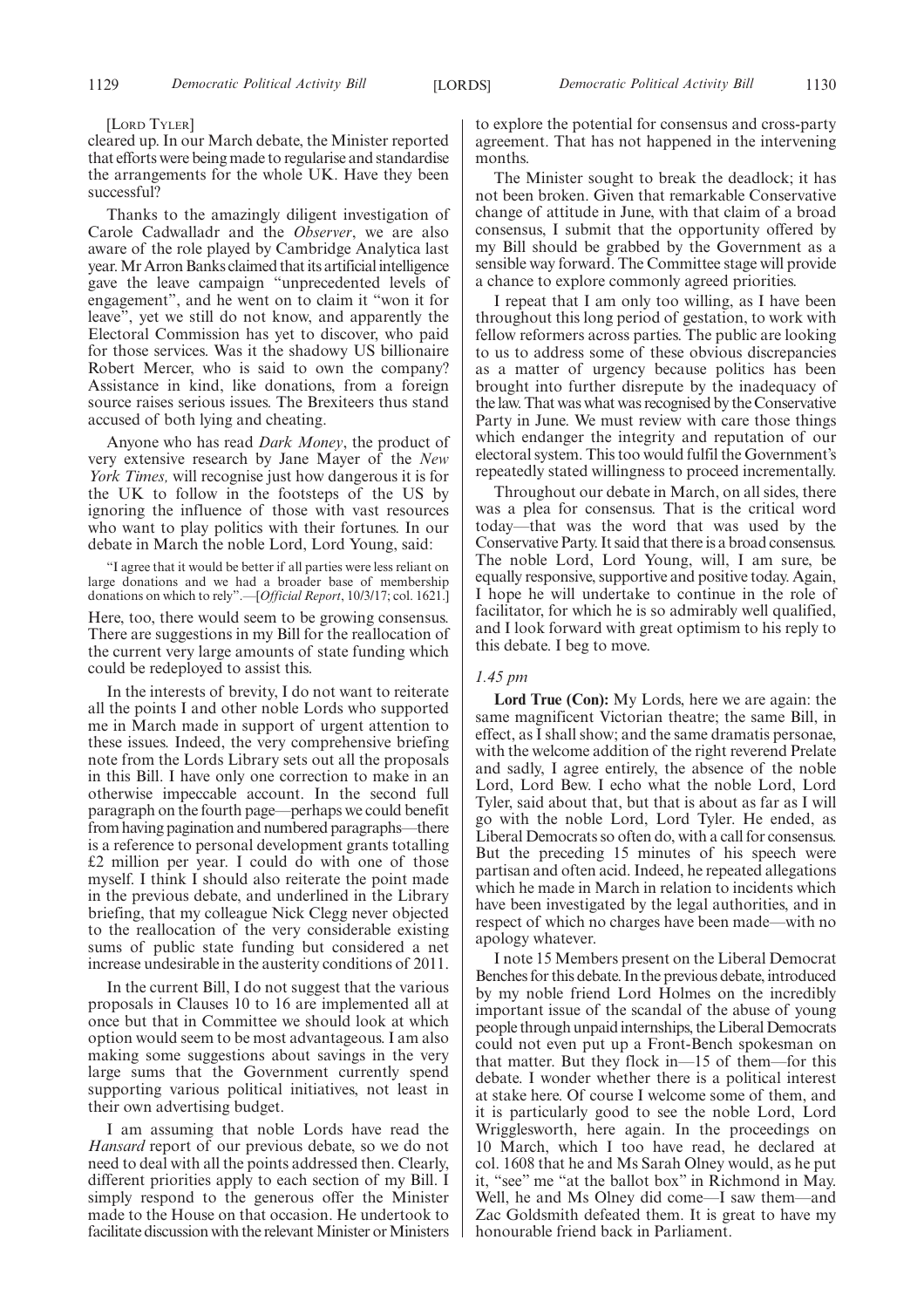I have carefully examined the Bill and compared it with the Bill we discussed only a few months ago. There is an extra word in the Short Title—it is "Democratic Political Activity" rather than "Political Parties". It has Latin numerals instead of Arabic ones for reference to parts of the 2000 Act—a change which, as a classicist, I cannot but welcome and think is correct, although I note one has been missed, on page 3, line 27. Dates are updated by a year to set them in the future, which is wise, and a useful explanatory parenthesis relating to your Lordships has been added to Clause  $11(4)(c)$ .

There is minor redrafting in Clause 12, relating to gift aid—a proposal I actually support. Last Session's new condition G in Section 416 of the Income Tax Act 2007 has now become condition H. No doubt the noble Lord will explain in Committee if there is any significance in that. Another change is that the provision in Clause 17 of last year's Bill requiring a valid candidate for European elections to have 1,000 signatures in his or her support is omitted. Is the noble Lord anticipating Brexit and not wasting time on reform of European elections? Or is it perhaps that the previous version was written before his party's campaign for a second referendum—which the noble Lord called for again today—tanked and the party lost vote share in this year's general election?

The very few narrow changes in Clause 20, relating to candidate expenditure, to which the noble Lord spoke, and the changes in Clause 19 relating to control of non-election expenses, reducing the limit further, present severe difficulties. They are technical, controversial and not so far the subject of consensus. I make no detailed comment, as this is outside my skill base, but I believe that assigning national expenditure to constituencies would be exceptionally difficult. Funnily enough, I instinctively welcome the idea of some limit on the tiresome bore of unsolicited digital messages based on postal codes. I am pretty sure that on this I am pretty off-message with both my Front Bench and Jeremy Corbyn's friends in Momentum, but I will say no more in case I get an unsolicited message from Mr Jared O'Mara on the subject.

All in all, it is the same Bill as last Session, with a small addition that could have been a one-clause Bill, not a repeat of what we had before—a comprehensive attempt to rewrite the rules. I am sure that my noble friend on the Front Bench will probably say again, in my view rightly and fairly, and perhaps the noble Lord on the opposition Front Bench will agree, that these changes have to be agreed between the major parties so far as possible and made, as in the past, normally by government legislation with agreement, not a Private Member's Bill in your Lordships' House. Certainly any increase in taxpayer funding for political parties would be unthinkable at this or any other time, in my view. No taxpayer should have to pay more to support politicians than they do now.

Perhaps it is time to reflect on the ballot for Private Members' Bills. This would not prevent any noble Lord bringing forward substantially the same Bill in successive Sessions, as we have here, although actually I think both Front Benches, both government and official opposition, who work so hard for us—we have two of the best of the bunch here in the shape of my noble friend Lord Young and the noble Lord, Lord Kennedy—might be spared repetitive stress syndrome on a Friday by having to deal with the same Bill after a few months. Perhaps the Procedure Committee might consider whether a second or certainly a third attempt at the same fence might not go lower in the ballot than a Bill that brought a new issue before Parliament.

I spoke on two important matters in March that the noble Lord, Lord Tyler, has completely ignored in his Bill. I will not repeat at length what I said; it is all in *Hansard* for 10 March 2017 at cols. 1602-04. I stand by every word, like he does. The issue is the inability of the Electoral Commission to order the repayment to victims of crime of political donations derived from the proceeds of crime, such as Maxwell, Asil Nadir or, more recently, the £2.5 million taken and, deplorably, kept by the Liberal Democrats from a shameless fraudster, Michael Brown, who ruined many people. All the parties that have criminal money, including my own, should repay it, but the case of the Liberal Democrats' £2.5 million is particularly fragrant. I am sorry, I mean the opposite: flagrant. That gives me the opportunity to emphasise the point: flagrant. Shameless.

In March, my noble friend on the Front Bench encouraged me by saying this was something the Government would look at in the context of any review of Electoral Commission powers. If the noble Lord presses the Bill forward, I give notice that I will seek to amend Clause 24 to give the commission such powers and will expect the full support of the Liberal Democrats for that, with a pledge to repay the £2.5 million that Brown took. Then never again will victims of villains like Brown be turned away with impunity by a political party.

The second issue that I raised concerned a lacuna in the Representation of the People Act, which provides that a person who corruptly induces any other person to withdraw from being a candidate at an election by payment or offer of payment is committing an offence. I described the murky events surrounding the Richmond Park by-election in 2016, just before which it is admitted by the Green Party that an offer of £250,000 was made to promote a so-called progressive alliance between Greens and Liberal Democrats. In making this offer self-evidently, given the fact that the Richmond Park by-election was impending—the willingness of the Green Party to withdraw its candidate and leave the field free for the Liberal Democrats, as indeed happened, would be a very material matter to the person or company waving this fat wad of money. If that were not obvious, a leaked email sent to a Kingston Green the day before its prospective candidate withdrew, reads,

"just reiterating that what I mentioned, about the party benefiting from us not standing, is confidential—please don't circulate".

That is the smoking gun that confirms that Kingston Greens were told that there was a direct connection between standing or not standing in Richmond Park against Mr Goldsmith and their party bosses having the chance of getting some dosh.

On the same day, there was a further illuminating exchange between two Greens. The first Green writes, in an email: "Do you know how much the amount is?".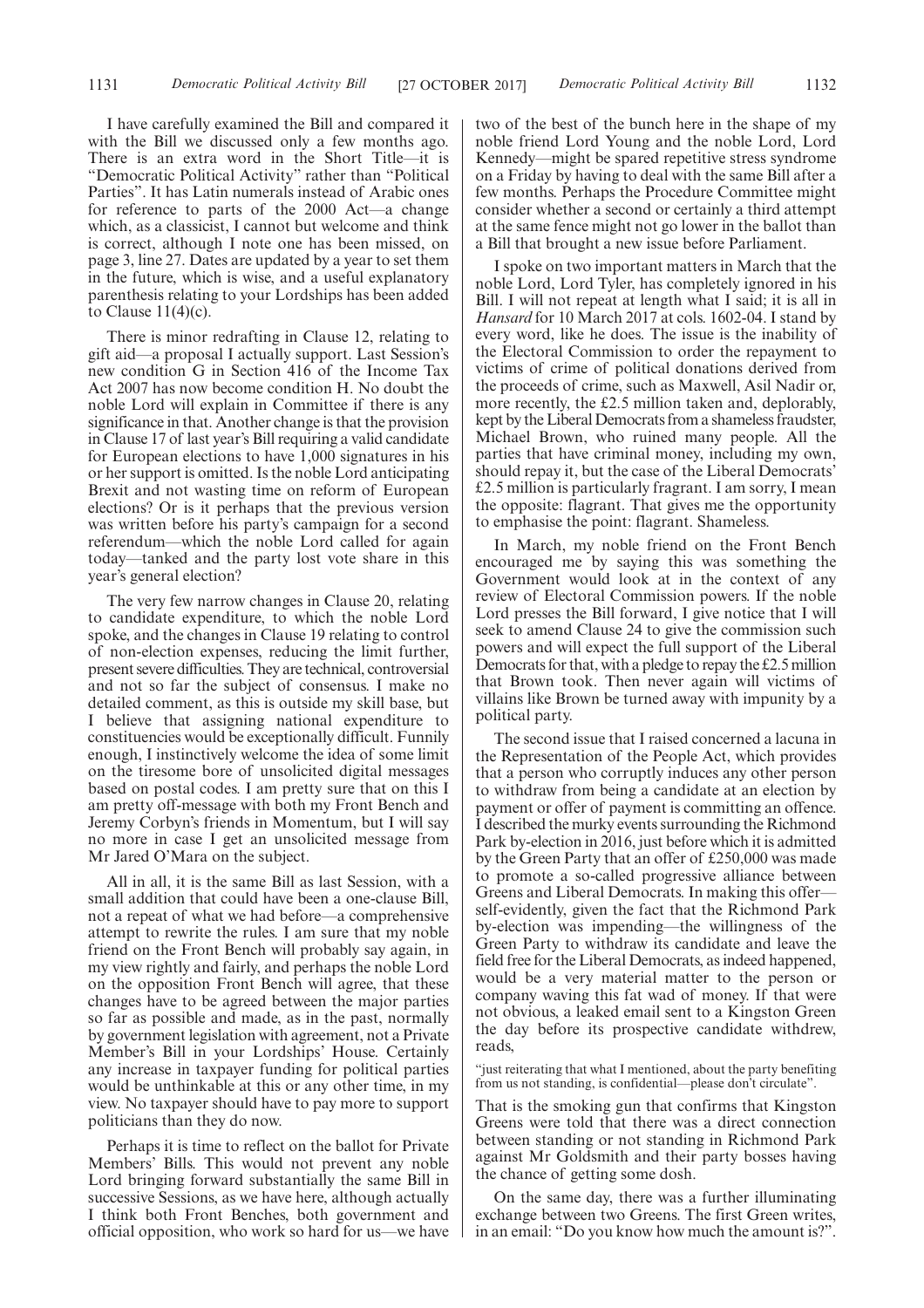#### [LORD TRUE]

"No, is it important?" "£250,000". I will paraphrase the next bit because there is a right reverend Prelate present. "Just heard from Nick. Effing 'ell". It was rather more correctly expressed than that, but your Lordships know what I mean. Nick is widely believed to be Mr Nick Martin, chief executive of the Green Party, who clearly knows all that the public needs to know about the person or company involved. This attempted inducement was reported to the police, but prosecutors apparently decided that, as the prospective Green candidate had not yet been formally nominated, no offence was committed in her withdrawing. Furthermore, Section 107 of the Representation of the People Act has a lacuna, in that it applies to a person, not a party. I submit that it is a corruption of politics for big money to seek to procure the withdrawal of a candidate or of a party from a local or national election in any seat, and it is a corruption of politics for big money to seek to induce a prospective candidate not to seek adoption or be adopted. That needs to be exposed and stopped, and I hope that it will be addressed in law.

In conclusion, it is a stain on the high moral tone of the Green Party that it has not been prepared to disclose the identity of the person, company or party behind this offer. It is called an attempted offer; I say that it is really an attempted bribe. Caroline Lucas, the party leader, told the BBC in May that people in the Green Party knew who had made the offer but that she, very conveniently—this was on live television—had forgotten the name. There is no record of whether she sent a text message to Andrew Neil afterwards to tell him who it was when she remembered. Nick, Mr Nick Martin, is clearly one of those people in the Green Party who Caroline Lucas has said publicly knows the identity, and I call him out today in Parliament, in the name of the integrity and transparency of political party funding, to publish the identity of that attempted donor. As it is claimed that the donation was refused by the Green Party's ethics committee, which we are told ensures that no donations are accepted, inter alia, from foreign sources, tobacco companies or other industries such as aviation, what could the Greens possibly have to hide? Surely it would put them in a good light if they saw this person off for good. Let Mr Martin also publish the minutes of the meeting of that ethics committee. Otherwise, I will seek to amend the Bill to enable the Electoral Commission to require him to do so.

#### *1.58 pm*

**Lord Whitty (Lab):** Well, my Lords, I suppose I should thank the noble Lord, Lord True, for his totally non-partisan intervention on this issue and for being the only member of the massed ranks of the Conservative Party to come here to defend the totally unbalanced status quo which exists in political funding, which largely favours the Conservative Party, whatever anomalies there may be elsewhere.

I congratulate the noble Lord, Lord Tyler, if only on his perseverance. He has many times attempted to put this rather important issue before the House, and has again produced a detailed Bill. I suppose I have to declare an interest: I am in a very small way a donor to the Labour Party and in a past life have been both a collector and a receiver of rather large affiliation fees, which are relevant to this area.

The Bill is another attempt to clean up what most of the public regard as an appalling state of affairs in political funding. It is not that I agree with every aspect of this Bill; there are some provisions that I do not agree with, and some that I have reservations about—and I may come on to those. But it is important that we debate these issues. The public are concerned about who pays for our politics, how that is disclosed and what those who pay get in return for their donations. The noble Lord, Lord Tyler, takes as his template for this proposal the report by the Committee on Standards in Public Life under Sir Chris Kelly back in 2011. Again, while I support the overall thrust of that committee, I do not necessarily agree with all its recommendations. However, the reality is that successive Conservativedominated Governments have not taken on board what was the central thrust of that report—namely, that the public do not trust the structure of political funding within this country. That needs to be addressed.

The scandal of the six years in between Chris Kelly's report and now is that nothing has actually moved. Instead, the only thing that we got in the last Parliament —the first time we had had a majority Conservative Government for 20 years—was the Trade Union Bill, which actually made the balance more unfair. This is a bit of a nostalgic reunion party, because the noble Lords, Lord Tyler and Lord Wrigglesworth, and I sat on the Select Committee during the passage of that Bill, which restrained a bit the Government's intentions. That Bill was supposed to be about industrial relations and the proper administration of trade unions but was in fact designed to undermine a very large proportion of the financing of the main opposition party—something which, if it had taken place in Belarus, would I am sure have been before the United Nations by now. We restrained it a bit, in the sense that we slowed it down. The report from that Select Committee, incidentally, was unanimous—particularly the part of it that did not propose to change the text of the Bill but called on the House and the Government to go back to the issue and reconvene the political parties to make a new attempt to address the issues raised in the original Chris Kelly report and those resulting from the attempt to change the balance that the Trade Union Bill represented.

The provisions of the Trade Union Act will still affect the long-term finances of the Labour Party. Nothing has been proposed, or is being proposed, to balance that out by an attack on what are, essentially, the main sources of the government party's finances, which are donations from very rich individuals. That situation was compounded, as the noble Lord, Lord Tyler, said, during the referendum, when a large proportion of both sides was funded by donations from very rich individuals, with no requirement equivalent to the requirements on trade unions, which have to go through several hoops, with opt-outs or opt-ins, and have to set up a separate political fund, disclose and ring-fence it and reiterate the decision to have that political fund every few years. No other organisation or limited company, private or public, and, clearly, no individual has to go through similar hoops. The present balance—or imbalance—needs to be addressed.

There are some detailed points that I could make about the Bill, but I shall probably leave most of them to Committee. The most contentious one is that it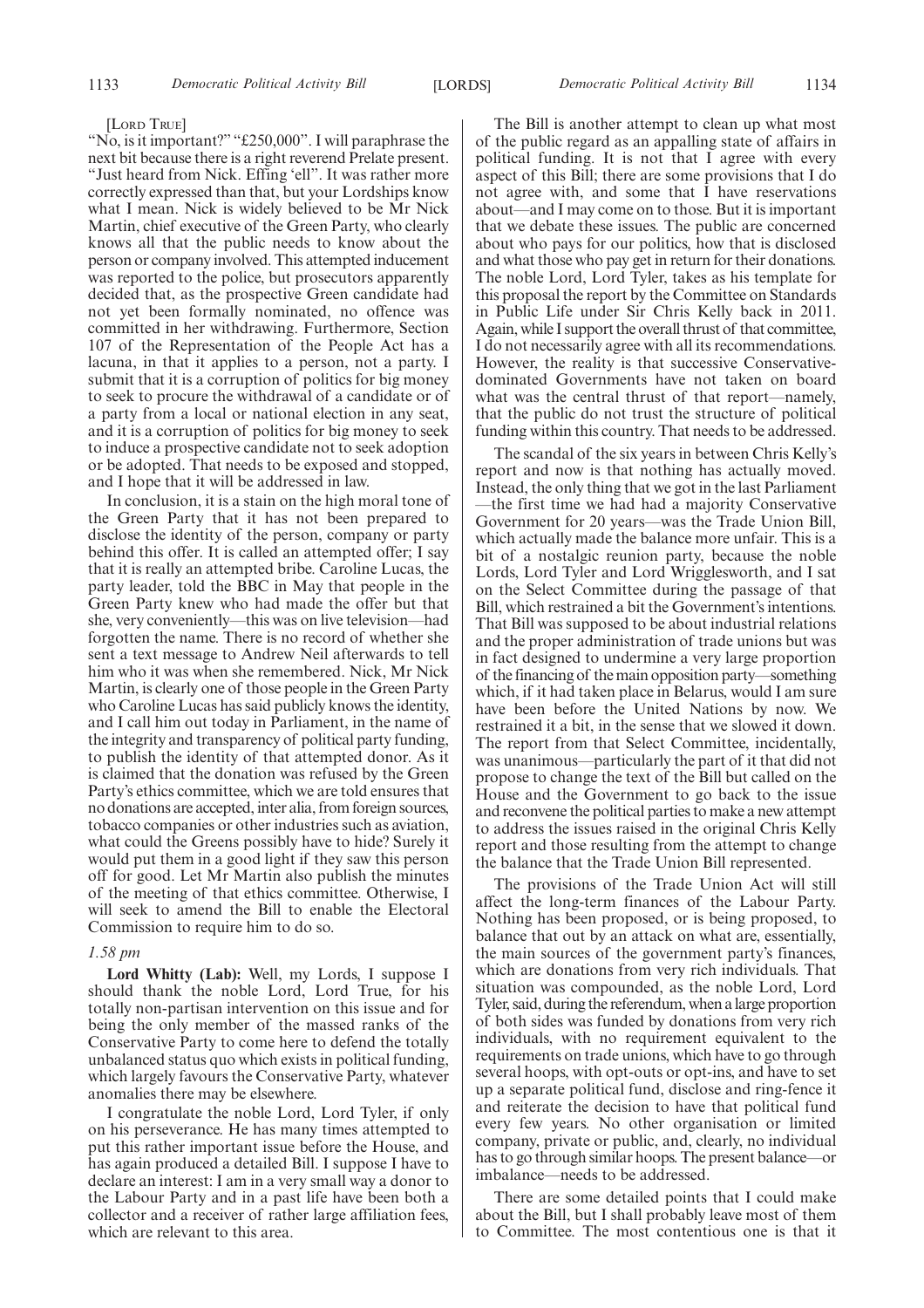would limit expenditure in elections and change the nature of the taxpayer-funded part of political funding, which could be a very difficult political sell. I am not sure that the Bill in present form addresses that sufficiently, although in other contexts the noble Lord, Lord Tyler, has made a number of suggestions that we should take into account. I am not sure that the changes in how taxpayers' money is given to political parties that are dealt with in the Bill would actually alter the situation. I am not sure that we should totally rely on an amount per vote, and I am reluctant to say that it should all relate to the previous general election. Indeed, I am slightly surprised that the Liberal Democrats are proposing that. Maybe a longer-term run of popular support for parties should be reflected in any public funding.

There seems little appetite from the Government to take a new run at this, to set up an independent commission, to ask the Committee on Standards in Public Life, or even to bring in the political parties again to see whether they can reach some degree of consensus on the way forward. Admittedly, there is not much enthusiasm from the political parties either, but it is the Government who have in their hands the responsibility for the integrity of and public support for our political system. There is, therefore, an onus on the Government to give us some way forward.

I had a fairly lengthy additional point on this; the noble Lord, Lord Tyler, has, to some extent, pre-empted it, but the Bill does not. The Bill reads in a somewhat old-fashioned form, talking about a world of election addresses, mail deliveries, party-political broadcasts, election meetings and so forth, whereas we know that a lot of political discourse, and a lot of the most effective forms of political campaigning, now exist in the cyber world. Our present rules, frankly, do not address that. It is true that, when the election expenses for the last election come to be published, there will be a small line for the main political parties for advertising on social media—it has been reported this week that the Labour Party did rather better than the Conservative Party at that. It relates to placing adverts on Facebook or Twitter and is, as the Bill recognises, another form of media from traditional advertising, in one sense. But the reality is that political life in this country and elsewhere has been seriously affected by the existence of other forms of messages, not necessarily—in fact, not mainly—from political parties, but from influential, well-heeled individuals with nefarious but unpublished intentions throughout the world.

There are different views on whether the cyber intrusion into the political world is a good or a bad thing. Some regard it as a vast advance in democracy, others as a dystopian nightmare, but we cannot deny that it is there. It is true that, to begin with, progressives or, if you like, those on the left of the political spectrum, hailed it as a major improvement—the first Obama election, the Arab spring and so forth. The right in America regarded it as a negative thing, but then got to work. The book *Dark Money*, which the noble Lord has already referred to, spells out in great detail how American billionaires have greatly influenced the political weather within America, through the Tea Party, through their contacts and, essentially, not so much through advertisements and messages on social media but the intensive mining of sources of data on individuals and groups, which—without any permission from the originators of the data—were collected for commercial and other purposes. They then used that effectively to target their political message. The American right has been extremely successful. Initially, Donald Trump was not the main beneficiary of this, but he became the main beneficiary of it in the end. None of that appears in the accounts of the main American political parties, nor in the accounts of the legitimate election committees for individual candidates within America.

The noble Lord also mentioned that we had a small example of this very clearly in our referendum. This is a serious problem. If Cambridge Analytica and its related companies were using material that was not in practice declared, and if the DUP—the only political party that was party to that—was using it to campaign in Great Britain, one asks why, and also what the source of that money is. I do not know the answer to that. However, the fact that Northern Ireland has different rules on disclosure and allows, for good and understandable historical reasons, donations from outside the United Kingdom to be given to political parties, raises suspicions that that financing operates outside the normal rules for elections in the United Kingdom. Clause 29 extends the Bill to the whole United Kingdom. While we have to respect the fact that some provisions of Northern Ireland legislation are different, in general disclosure matters must be the same across the whole United Kingdom, particularly given that we are now in a situation where a party based solely in Northern Ireland is in effect part of the Government.

Some new issues have been raised. I commend the noble Lord, Lord Tyler, for bringing back the old issues, but the onus is now on the Minister and the Government. If the Minister is prepared to accept that the Bill should go further, we can discuss this again in Committee. If he wants to stop it, the best way of doing so is to announce today a new inquiry and that the Government will call together the political parties to see how best we can progress it, in which case I suspect that the noble Lord, Lord Tyler, will drop this Bill and rely on that process. If, however, the Minister does not give that commitment today, I hope to discuss some of these issues in Committee.

# *2.10 pm*

**Lord Wrigglesworth (LD):** My Lords, I declare my interest as a former treasurer of the Liberal Democrats and as a contributor to them. I am very pleased to follow the noble Lord, Lord Whitty, who, as he mentioned, is one of a club of people in the House who take a close interest in these matters and have discussed them over many years, particularly in recent times.

I do not want to dwell on the past. We have rehearsed the arguments previously in this Chamber and certainly in the Select Committee with regard to the inequity of many aspects of party-political funding. As the noble Lord said, that is reflected in public opinion. The public see the inequity between the parties and would very much welcome a change to rectify it. However, the main thrust of my remarks is that things have moved on very quickly. I address that point to the Minister in particular. As the noble Lord said, changes have taken place that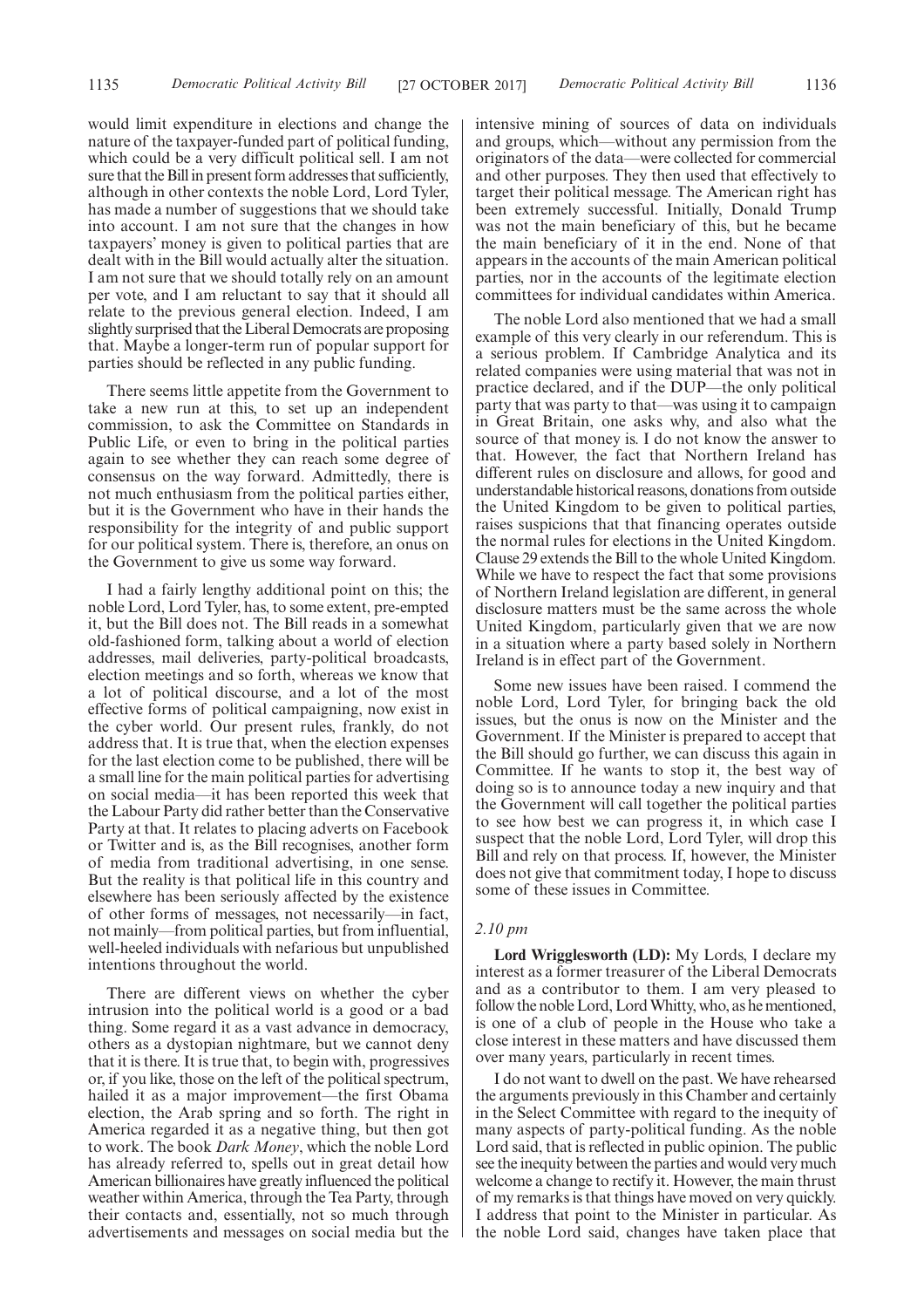#### [LORD WRIGGLESWORTH]

alter the whole landscape. In those circumstances, it is tremendously important that we discuss ways in which we regulate these things in the future.

My noble friend has been assiduous and persistent in raising these matters. I take my hat off to him for the way in which he has done that, and for reintroducing this Bill today and keeping these issues alive. It is a remarkable fact that Facebook was established in 2004, four years after PPERA—the main Act upon which our current system rests. That indicates the amazing speed of development of not only the digital world but of parties' campaigning activities. A series of issues need to be, and should be, considered in all-party discussions. It would be much better to proceed on that basis than any other. I think the public would welcome the sight of the parties getting together to try to reach agreement in at least some of these areas of activity. It is not just a case of the inequity of this issue: candidates and party members, a large number of whom are volunteers, as we all know, who are doing responsible jobs in their spare time at constituency level and other levels in political parties, are being put in a difficult position. They are not always as well trained and qualified as one might like and they are being put in an extremely difficult position when the law and the regulation are unclear. Look at the use of data and Facebook advertising. The best example of it was in 2015, when the Conservative Party spent £1.2 million on Facebook advertising. I find it unbelievable that that was not targeted at individual constituencies and, within those, swing voters. All the parties are of course seeking to identify those swing voters in marginal constituencies, but that is a substantial amount of money. As I said, Facebook has appeared on the scene only recently, so this is a completely new development that needs to be taken into account.

As the noble Lord mentioned, the collection and use of data must be taken into account as it becomes more sophisticated. Artificial intelligence is being used to sift and analyse it so that the targeting of advertising and other activities can be more precise than ever before. We need also to look at the role and powers of the commission and the police in relation to electoral activity.

I once had a dispute over my expenses and know how much of a distraction and anxiety that can be. I am sure a lot of Conservative MPs have experienced that following the 2015 election and the inquiries into their expenses. It is a serious matter and can lead to the end of a politician's career if things have gone wrong. There is so much uncertainty today around, for instance, the balance of national and local expenditure. What constitutes local expenditure in these days of digital campaigning and the use of data? We need to discuss that uncertainty and find a way to deal with it.

The noble Lord mentioned the position of Northern Ireland. Although dealt with in the Bill, that is another area that needs to be discussed so that agreement can be reached on how to proceed.

There is a series of issues giving rise to great uncertainty. That is unfair on the people working for parties, candidates and their supporters in their constituencies and around the country. We need to clarify this. It is for that reason, if no other, that all-party discussions on how we can proceed on these matters would benefit all the parties and enhance public confidence in our financing. I hope that in responding to the debate the Minister will say that he will institute discussions between the parties. We hope to have some breathing space before there is another election, though goodness knows whether we will or not, and local council elections are coming down the track in May in many parts of the country. It would be of great benefit if, before the next general election, we could have all-party talks to iron out these matters and bring some clarity to the situation.

# *2.18 pm*

**The Lord Bishop of Salisbury:** My Lords, I too admire the commitment and persistence of the noble Lord, Lord Tyler, in bringing this Bill before the House. It was in November 2011 that the Committee on Standards in Public Life published a report on political party finance and found the current arrangements unsustainable.

My presence in this debate has been referred to a couple of times and perhaps it needs some explanation. I feel as though I have come into the engine room of the political process and am talking with a number of people who have been at this work for some time. I have arrived a bit like a chaplain in industrial mission. The role of the Lords spiritual is distinctive and one of our tasks is to lead daily Prayers. One of the best of those is, I think, when we pray for heavenly wisdom and understanding, laying aside all private interests, prejudices and partial affections. Our political system depends on a Parliament being able to do that. The pressures are subtle and money in particular can be seductive.

I am not sure whether a bishop has quoted Karl Marx approvingly before, but he said something like, "If you want to know what a person believes, ask them what they spend their money on".

The Church of England has a tendency to talk itself down, but noble Lords might note that the Church of England is strongest in its local parish form, where something like 550,000 people commit to planned giving with an average contribution of £11 per week. The Church has always been one generation from extinction, but that has been so for 2,000 years and gives some grounds for confidence.

People give to political parties because of their beliefs. A healthy political party has many members and the picture is constantly changing. The rapid rise in Labour Party membership to over 500,000 means that the party has refound financial solvency. It changes the context of this debate, although there is, as others have pointed out, an imbalance in party political funding, which gets much comment.

Political parties would give a great deal for the confidence of the financial position of the Church of England with its contributions. The health of politics and civil society depends on funding that reflects involvement and commitment, but which also has a measure of public funding. It is right that we invest in the political process. It is part of a civil society—we do in fact do that—and this Bill attempts to strike a balance.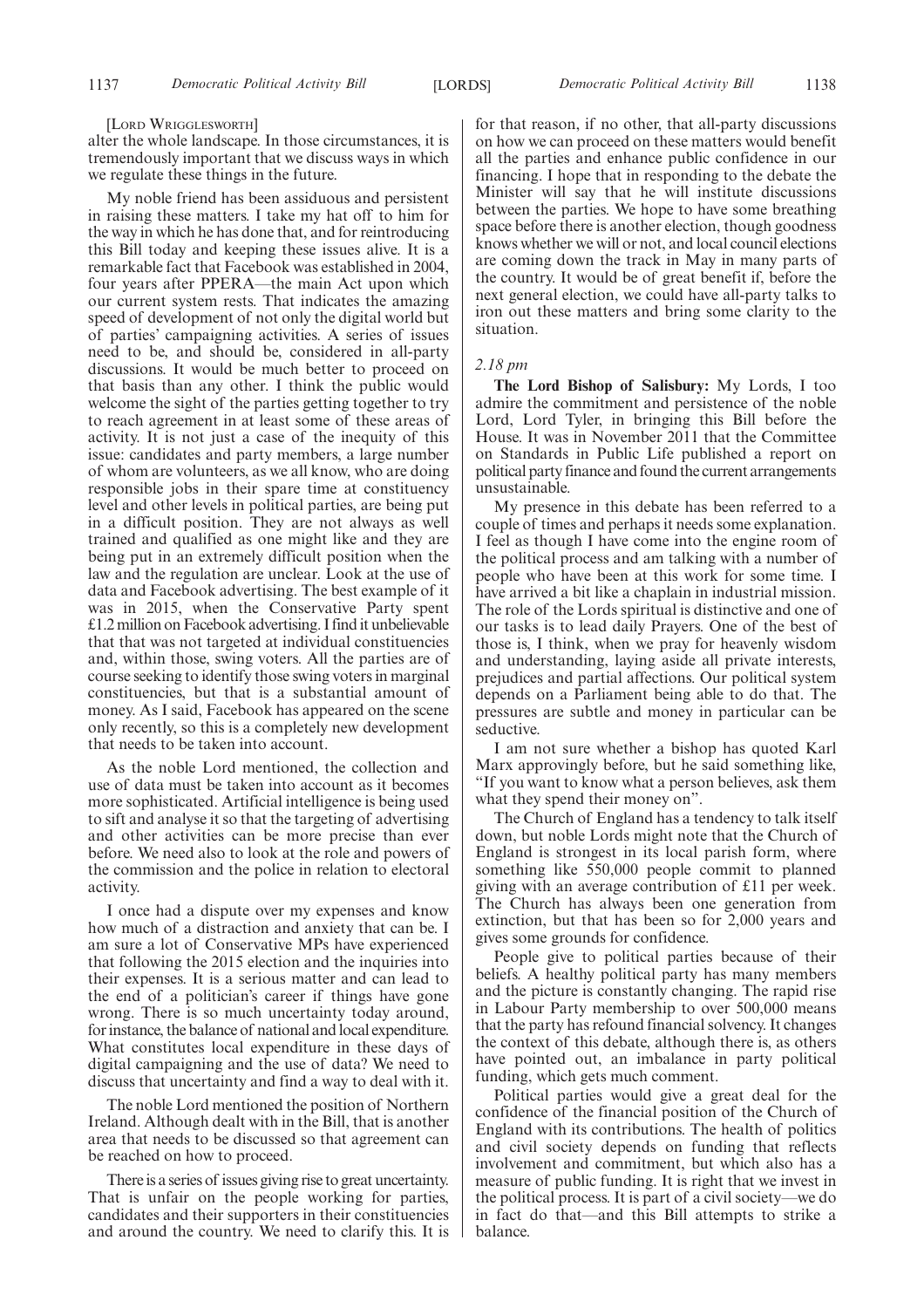Money in large amounts buys influence and that can make it very difficult to lay aside private interests, prejudices and partial affections. It seems entirely right that there should be cap on political funding. That is not the same as donations to things such as charities, cultural events or capital appeals, but where there are large gifts to political parties, a few individuals can make something happen which is perhaps beyond the public good. The Bill is about the body politic and the health of democracy in which large donations are intended to skew the process by buying advantage.

The Bill is unlikely to make progress in the conventional way. There is not the time nor the necessary consensus on the way forward. Yet there is a consensus that we have a problem. That is what the Bill is trying to highlight. It would be sensible, therefore, for all sides to sit down together and work out what to do, in the way that the noble Lord, Lord Whitty, suggested. It is a role of Lords Spiritual to encourage the political parties to lay aside all private interests, prejudices and partial affections, and that is what I want to encourage noble Lords to do.

#### *2.22 pm*

**Lord Rennard (LD):** My Lords, today is another one of those debates that may feel like "Groundhog Day" for many of us and in which we may expect to go round the houses and fail to make progress. But the two-year parliamentary Session allows us time to make progress on a Private Member's Bill, and the evidence of the last two general elections, the referendum, many media reports and what is before the courts strongly suggest that we should be adopting some of the measures proposed in the Bill

Indeed, the Minister himself in answer to a Question from me on 29 March about the ambiguity concerning what is local and what is national election spending accepted that the time will come when,

"we should stand back and look at the legislation to see whether we need greater clarity for all political parties in interpreting how that distinction should be made".—[*Official Report*, 29/3/17; col. 590.]

Just because an issue is before the courts does not mean that Parliament cannot consider relevant legislation. If that were the case, Parliament would be able to consider very little legislation at all. It would make a mockery of democracy to leave the consideration of these issues until after another general election or referendum.

The House will be pleased to know that I will not repeat my arguments about these issues from the debate on a very similar Bill held on 10 March this year. They are of course available in *Hansard* at col. 1613 for all those interested in them. My noble friend Lord Tyler has already mentioned the excellent report published in full for the first time yesterday by the Joseph Rowntree Reform Trust. It is an excellent piece of work by Chris Bowers which asks the crucial question: do the present UK election spending limits prevent parties buying elections? If they do not, and the evidence he cites shows that they do not, then we do not have a healthy democracy because one that can be bought cannot be considered to be based on fair and democratic principles. In the report, Chris Bowers expresses concern that, "There is an array of loopholes and omissions of enforcement that are allowing candidates, parties and third party actors to bypass spending constraints, thereby jeopardising both the principle of the level playing field and the previously limited role of money in UK elections". His report should be required reading for everyone concerned with the health of our democracy and the crucial link between money and politics.

Chris Bowers points out how the laws that were framed to avoid rich candidates or parties effectively buying elections are no longer working. Spending that is targeted in support of individual candidates in individual seats is not classified as such if it omits the name of the candidate and could also be described as national spending. But rather absurdly, it can mention the name of the constituency at which it is targeted, and the purpose of such spending is clearly to affect the outcome in particular seats. This spending may take the form of printed leaflets or letters delivered to voters either by volunteers or commercially by the Royal Mail and others. It can be adverts appearing on Facebook targeted at voters in a particular constituency and using data collected in order to target that constituency. But the costs of such advertising and the costs of the collection and analysis of the data may not be counted as local spending, thereby evading local spending limits.

The relevant legislation governing election expenditure dates largely from 1883 and 2000. The legislation from Gladstone's era worked for a long time, but that from Tony Blair's for a much shorter period. The introduction of national spending limits without a proper definition of national campaigning to prevent it being targeted at particular constituencies has been entirely counterproductive to the purposes of that legislation in 2000, as I warned at the time. The world of social media has now completely overtaken the legislation, and its costs, methodology and vulnerability to anti-democratic forces from other countries all require the introduction of some form of accountability to try to protect basic democratic values. My noble friend Lord Tyler and the noble Lord, Lord Whitty, also drew attention to the excellent work by Carole Cadwalladr, looking at the role and funding of organisations like Cambridge Analytica. Her work states the following:

"A shadowy global operation involving big data, billionaire friends of Trump and the disparate forces of the Leave campaign … influenced the result of the EU referendum".

These areas of campaign activity need to be properly examined if we are to ensure that our election laws are fit for purpose.

Finally, the scandals of all parties and referendum campaigns that depend on the donations of a few rich individuals will continue until we cap donations at a sensible level and consider redirecting some of the Government's advertising budget to extend existing levels of state funding to support our democracy something which does not come free.

#### *2.29 pm*

**Lord Kennedy of Southwark (Lab):** My Lords, I congratulate the noble Lord, Lord Tyler, on securing a Second Reading of his Private Member's Bill. It raises important matters concerning our democracy and the conduct of elections in the United Kingdom.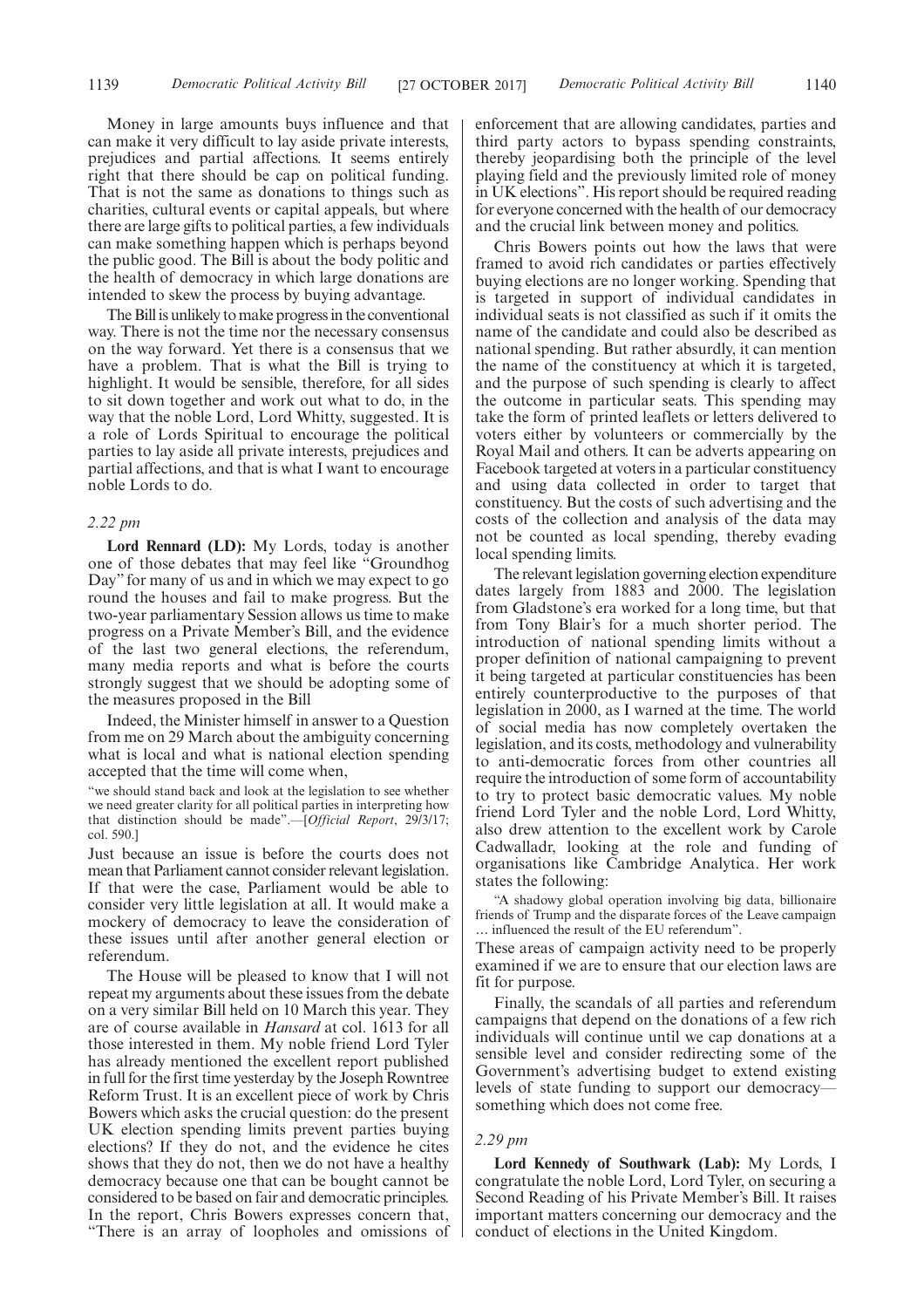[LORD KENNEDY OF SOUTHWARK]

Some aspects of the Bill I very much agree with but others I do not. I also think that with the pace of technological change, although some measures outlined in the Bill would be new if they became law, they would not completely have the intended effect—in particular, the clause on the free delivery of candidates' election addresses and Schedule 3 on election addresses and booklets. Although there is nothing wrong in principle with what is proposed here, I think that the collection and use of data by political parties and third parties is a huge issue that should be addressed by Parliament, and that election addresses and other leaflets are having less and less of an impact. My noble friend Lord Whitty made an important point about data-mining and the worrying trend of the abuse and manipulation of data that we are seeing. The noble Lord, Lord Wrigglesworth, was right when he spoke about the speed of change in technology, which will only get faster, and the fact that our laws are struggling to keep pace with that change.

The noble Lord, Lord Young of Cookham, may tell us shortly that there is a willingness on the part of the Government to initiate constructive discussion with the parties on these and other matters to see whether agreements can be reached but that they cannot impose consensus. If that is the case, it should happen with all haste, as the noble Lord, Lord Tyler, said. All of us in the House are well aware that the Government are drawn from one political party, so they have more interest in this matter than a statement such as that would suggest—they are not an uninterested, independent observer in these matters. As many noble Lords have said, we are at the start of a Parliament which may well run its full term, so this would be the best time to seek to make progress.

To digress slightly, I was delighted that the noble Lord, Lord True, spoke in the debate. I have not had a chance to speak to him of late but I am conscious that he recently stood down from his role as leader of Richmond council. I just want to pay tribute to him for the work that he has done there. He has been an excellent leader and is well respected throughout London and in local government circles. I suppose that, now that he has left those duties, we will see more of him in this House, which can only be of benefit to us all.

Moving back to the Bill, it is a matter of regret that it risks making slow progress, as do many other Private Members' Bills. As I have repeatedly brought to the attention of the House, that is because the Government will not allow Private Members' Bills to have their Committee stage in the Moses Room. I do not know why that is so. If some Bills were sent there, we could make more progress overall, and the business would certainly go through more quickly than at the snail's pace that we often experience on private Members' legislation in this House. Many of the Bills are sensible and uncontroversial, and would be beneficial if they reached the statute book. I see the Government Deputy Chief Whip in his place. Perhaps he will take my remarks back to his colleagues.

As I said, I do not agree with all the clauses of the Bill but it is enabling a positive discussion to take place. Prior to the election of the Labour Government in 1997, there was in effect very little legislation in respect of donations to political parties, the regulation of political parties and the regulation of campaign expenditure at a national level. The Labour Government then asked the Committee on Standards in Public Life to look at these areas and, largely out of that, we got the Political Parties, Elections and Referendums Bill, which became law in 2000, and the birth of the Electoral Commission.

I was one of the first electoral commissioners to be appointed who had been active in a political party. I and my fellow commissioners from political parties brought to the commission and its discussions a different and, I think, welcome insight into how political parties operate. There then followed other legislation to deal with a variety of issues, including loans to political parties, postal voting and individual electoral registration. Seeking agreement among the parties was always a high priority and, for me, that has to be the way to proceed.

Since then, I am afraid that that has not always been the case. You have only to look at the decision to speed up IER, the reduction in the number of parliamentary seats by 50 and the curtailing of the boundary inquiry process while, at the same time, increasing the number of Members in this House. That latter move was made by the previous Prime Minister and people were shocked by it when they compared it to the number of appointments to this House made by his predecessors, whether they were Labour or Conservative Prime Ministers.

Going through the Bill, I have no objection, in principle, to donation caps, but they have to be done in a way that will not undermine a political party's funding, as legislation cannot be used to damage one party to the advantage of another. The parties in Britain today that are represented in the House of Commons, devolved institutions and, for the time being, the European Parliament, have evolved over time, with unique histories, funding structures and mechanisms. That must be respected.

I am not sure the figures in the Bill, as set out in Clause 3(3) are correct. They will need to be looked at very carefully. There is a strong case for the donation recording and reporting figures to be looked at and uprated in the present legislation, as they have not been changed for many years. There is no mechanism to take account of inflation, which is a failure of the present legislation. Perhaps the noble Lord, Lord Young of Cookham, could address that point in his response.

An affiliation fee, paid by an individual member of a trade union to a political party, is an individual donation. I have been a member of the GMB union for over 28 years. I pay the political levy; it is my money and the donation to the Labour Party is from me. Trade unions are some of the most regulated organisations in the United Kingdom. Not all trade unions have political funds, and even of those that do, not all are affiliated to the Labour Party. I agree with the comments made by my noble friend Lord Whitty in respect of the Trade Union Act. Some of the regulation is a little overbearing, to say the least. We often hear from the Government about red tape and excessive regulation, although that never seems to apply to trade unions. I would want to look carefully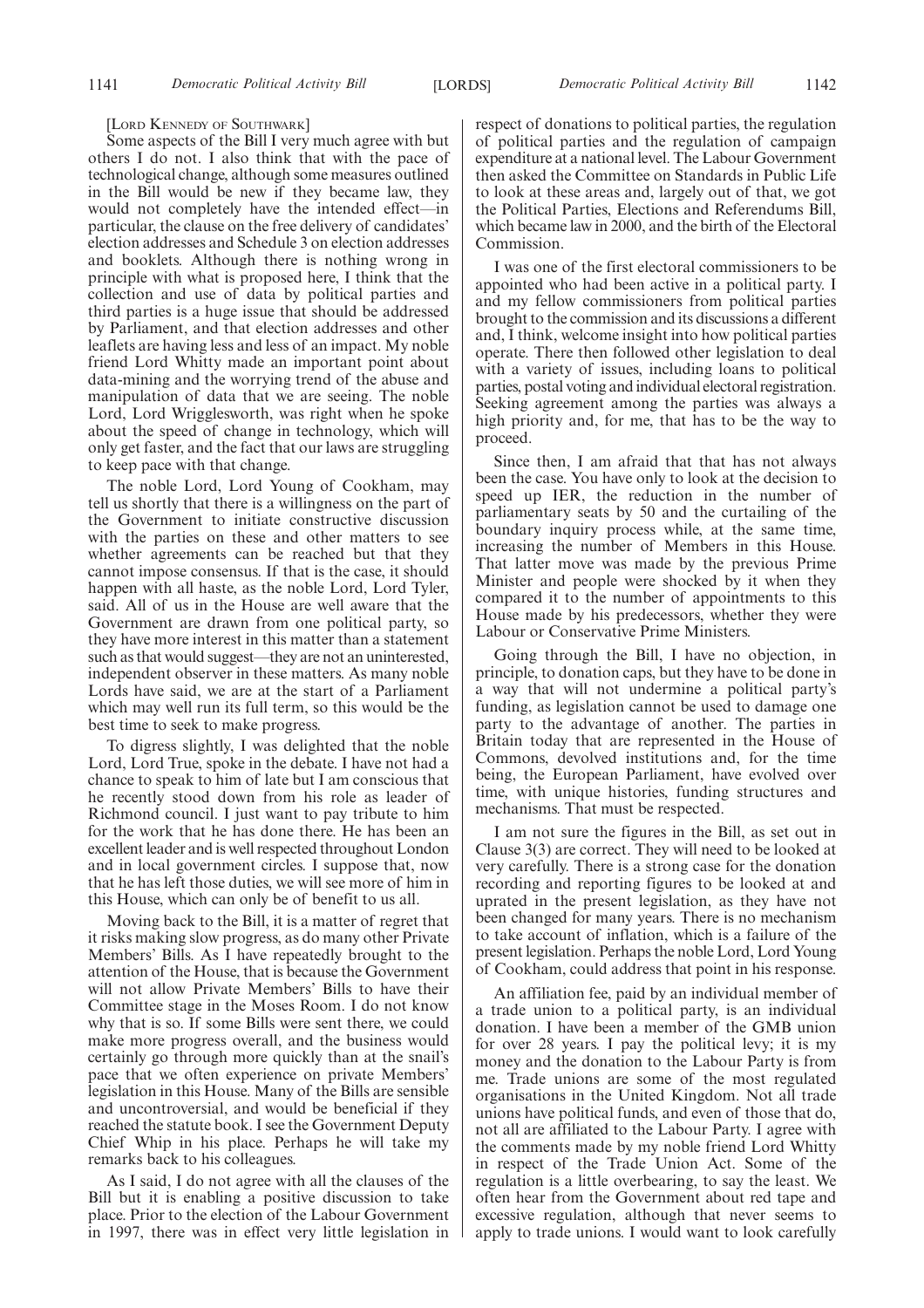at the parts of the Bill that refer to trade unions, namely Clauses 6, 7, 8 and 9. I would also want to look at them in the round, alongside other legislation on political donations, such as political fund ballots. Such legislation should be looked at during this period as well.

Proposals around match funding for registered supporters and amounts-per-vote schemes have been talked about for many years. Again, I am not against such schemes in principle, but they have to be looked at in the overall context of the cost of politics and the financial situation we find ourselves in as a nation. On the other side of the equation, removing large donations from politics in the United Kingdom—and with that, any suggestion that people who make large donations are seeking some sort of advantage or influence—means that money has to be replaced from elsewhere.

The provisions that refer to enabling Gift Aid to apply to parties that meet the eligible represented registered parties test seem a good idea. That might encourage many more people to make donations of a smaller amount to parties, which is a good thing. More small donations attracted by parties are to be welcomed. One of the problems we have in the United Kingdom is that making donations to political parties is not seen by large sections of the media and others as a good thing. People give to charities to support good causes and they seek to do good with the money they can afford to donate. However, they always run the risk of being attacked if that donation is to a political party—but praised if it is to a charity or another good cause. Healthy, functioning political parties are essential to our democracy. Joining a political party, campaigning for it and donating money to it should be welcomed and encouraged. The right reverend Prelate the Bishop of Salisbury is right that my successor as director of finance of the Labour Party has dramatically improved its financial situation: the Labour Party is effectively debt-free these days. At the same time, we have had a few other challenges, which have been widely reported in the media. However, as the right reverend Prelate said, political parties are an important part of our national life. We need them to be healthy and functioning.

I would be very happy to end the policy development grants if other measures in the Bill were enacted. Part 2 concerns the control of expenditure for political parties. I understand the intention behind that, but I am not sure if it is the correct way forward. Like it or not, different parties will be able to raise different amounts of money. I suppose that has some correlation to their support in the country, the wealth of their donors and other factors. Often, the Conservative Party seems able to raise more money than other parties, although not always. I am not sure we should be too prescriptive; if we raise money legally, from permissible sources, outside an election, we should be able to make use of that money within legal means. It is not one party's fault if it raises more money than another.

We should look at how money on things such as the freepost could be used more effectively. For example, the system of using booklets for election addresses has been in place for mayoral elections for many years. I have no real problem with that. Leaflets generally have less effect in elections, in much the same way as we have declining newspaper circulation. They can no longer claim that they were the ones what won it. The Bill's focus should be directed much more towards the internet, adverts on various platforms and the use of and the manipulation of data, as many noble Lords referred to, and what is and is not acceptable in that regard.

I thank the noble Lord, Lord Tyler, for bringing the Bill forward. It is a timely piece of legislation. I do not agree with it all, but as I said, in many respects it enables us to have a positive debate and discuss these issues, which the Government will have to return to sometime in this Parliament.

#### *2.40 pm*

**Lord Young of Cookham (Con):** My Lords, I am grateful to the noble Lord, Lord Tyler, for the opportunity to discuss these important issues and to all noble Lords who have spoken in today's debate, who have experience of fighting and funding elections and being involved in the electoral process. I commend his tireless energy in seeking to reform and improve the democratic process in this country. I have enjoyed working with him on these issues over many years, particularly when we were both in opposition and therefore operating under fewer constraints. Like other noble Lords, I have reread our proceedings from 10 March. I particularly liked the last line:

"House adjourned at 1.04 pm".—[*Official Report*, 10/3/17; col. 1624.]

The noble Lord has raised the issue of party funding and expenditure a number of times in recent years and it is right to return to this subject. Many unresolved matters have been touched on during the debate. The rules on both the funding and expenditure of political parties are set out in the Political Parties, Elections and Referendums Act 2000. Both of us took an interest in that legislation in another place. Despite several attempts at reform no agreement has so far been reached on substantial changes to that system. I agree that it would be unusual to have major constitutional change introduced by a Private Member's Bill.

There are two elements to the Bill: reforming the funding of political parties, and reforming the balance of spending of political parties and candidates at elections. Both of these are complex issues and the Bill proposes significant structural changes.

Party funding is an issue we have returned to many times in recent years. Since the current system was established by the PPER Act 2000 there have been several attempts at reform. Indeed, party funding has been the subject of talks for a decade. Examples of proposals for reform include the plans put forward by Sir Hayden Phillips in 2007 and the Committee on Standards in Public Life in 2011.

In 2012 and 2013, wide-ranging cross-party talks were held with representatives to discuss many of the issues raised today and which appear in the Bill. Unfortunately, as on previous occasions, the political parties were unable to reach a consensus and all the obstacles faced in those talks have not gone away. As has been obvious from our debate and from what my noble friend Lord True and the noble Lords, Lord Whitty and Lord Kennedy, said, there is still a lack of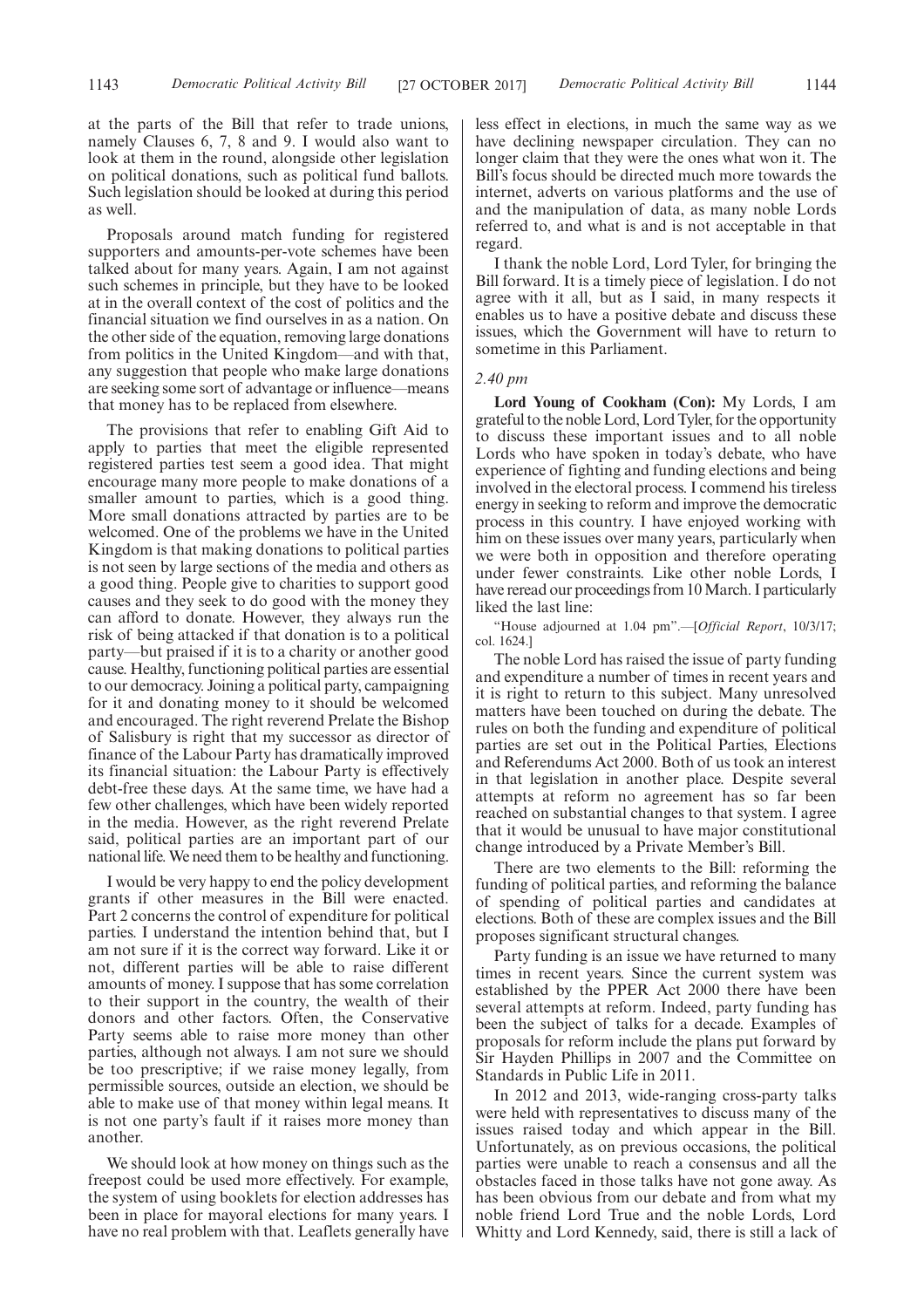#### [LORD YOUNG OF COOKHAM]

agreement on some of the key elements in the Bill. I agree with the noble Lord, Lord Kennedy: it would not be appropriate for the Government to impose major changes on political parties without cross-party consent. It is in everyone's interest that the democratic process should continue for the moment to be funded in the way it is. We should not undermine the democratic process unless we are absolutely confident that there is a better way of funding in the future.

I am anxious to make progress with the noble Lord, Lord Tyler, so I met him in September to discuss particular clauses of the Bill where he felt progress could be made. He was good enough to recognise that the Bill as a whole was ambitious, but he hoped there might be some common ground. One subject he raised fell within the broad subject of party funding but was relatively self-contained and is found in Clauses 10 to 14, some of which the noble Lord, Lord Kennedy, just referred to on gift aid, tax relief and the rest. The Bill suggests replacing the delivery, at public expense, of one candidate's election address leaflet to each elector or household with the provision of a single booklet for each constituency, to be produced by the returning officer, as part of the way of funding some of the elements in that clause. He also suggested the abolition of policy development grants as a further means of funding those clauses.

Following our meeting, I made some inquiries to see whether this was practicable. A booklet system already exists for the limited number of mayoral elections that have taken place, as the noble Lord, Lord Kennedy, mentioned, but there would be several complexities in introducing booklets for constituencies at general elections, not least the volume and number of different versions to be produced. Returning officers who cover several constituencies would need to manage the production and printing of booklets for each constituency, which would place significant additional pressures on them and their print suppliers at the time they are most busy printing ballot papers. Furthermore, political parties on all sides may have reservations at being tied to set timetables for the production and delivery of these booklets. At the moment, for example, parties can arrange for different members of the same household to get the election address on different dates; that flexibility would be lost.

There is also no certainty that moving to a booklet system would lead to an overall cost saving to the public purse. At present, while the postage costs for the delivery of one leaflet to each elector or household per candidate are funded by the state, the candidates and parties pay for their production. The Bill suggests that returning officers would manage the production of booklets, with candidates asked for a contribution towards the costs. While the aim may be for candidates to fully fund these booklets, in practice this is not what happens for the existing booklets at mayoral elections. In some cases, only a nominal amount is requested from candidates. It is possible that any savings to the taxpayer made by reducing postage costs could be offset by the production of the new booklets. The noble Lord may wish to reflect on those points and refine his proposals to take them into account.

The other source of money to fund those clauses was the abolition of policy development grants. These total about £2 million and help political parties develop proposals for their manifestos. I think there is a public interest in having credible, well-founded manifestos. If the grant were abolished, and the sum redistributed in the way the noble Lord suggests, it is not clear that there would be much difference in the relative distribution of those funds. Unless viable ways of funding the new schemes for supporting political parties set out in the Bill can be identified, they would all involve an additional cost to the taxpayer. I think the noble Lord has conceded, as the former Deputy Prime Minister Nick Clegg said, that,

"the case cannot be made for greater state funding of political parties at a time when budgets are being squeezed and economic recovery remains the highest priority".—[*Official Report*, Commons, 23/11/11; col. 25WS.]

We also discussed the noble Lord's proposals for varying the relative amounts of central party local candidate expenditure, something mentioned by the noble Lord, Lord Rennard, and others. On the subject of campaign spending, as noble Lords will know there are separate systems governing the spending of political parties on one hand and candidates on the other. This is another complex area that the Bill seeks to reform. There have been several recent examples of political parties being sanctioned by the Electoral Commission over their campaign spending. A case concerning candidate spending is also currently before the courts. Ensuring that the system operates effectively and is well understood is important for all of us—I agree with the noble Lord on that. Once all the cases are concluded, the Government can make a rational assessment of the effectiveness of the current legislation on election spending, as well as taking on board the many points that have been made in our debate this afternoon. The issue may be more one of timing than one of principle.

Reducing the spending limits of political parties and increasing those of candidates, as the Bill suggests, would not of itself necessarily deal with all the problems that have so far occurred. Any consideration of shortfalls in the current system would also need to look at other issues not mentioned in our debate, such as whether there is currently sufficient time for political parties to make accurate spending returns.

I mention in passing that one area not mentioned in our debate or in the debate in March is the abuse of candidates, an issue that the Government are seeking to address. It is important to our democratic process that no one is deterred from standing for office due to the fear of suffering abuse and intimidation. That is why the Prime Minister asked the Committee on Standards in Public Life to undertake a review of the intimidation of parliamentary candidates. The independent committee is considering the protections and measures in place for candidates and has gathered evidence, through a call for evidence and oral evidence sessions with the police, the Crown Prosecution Service and the political parties. A report of the recommendations to further tackle the issue will be provided by the committee to the Prime Minister in December.

I turn to some of the issues raised in the debate. I am grateful to my noble friend Lord True, who I think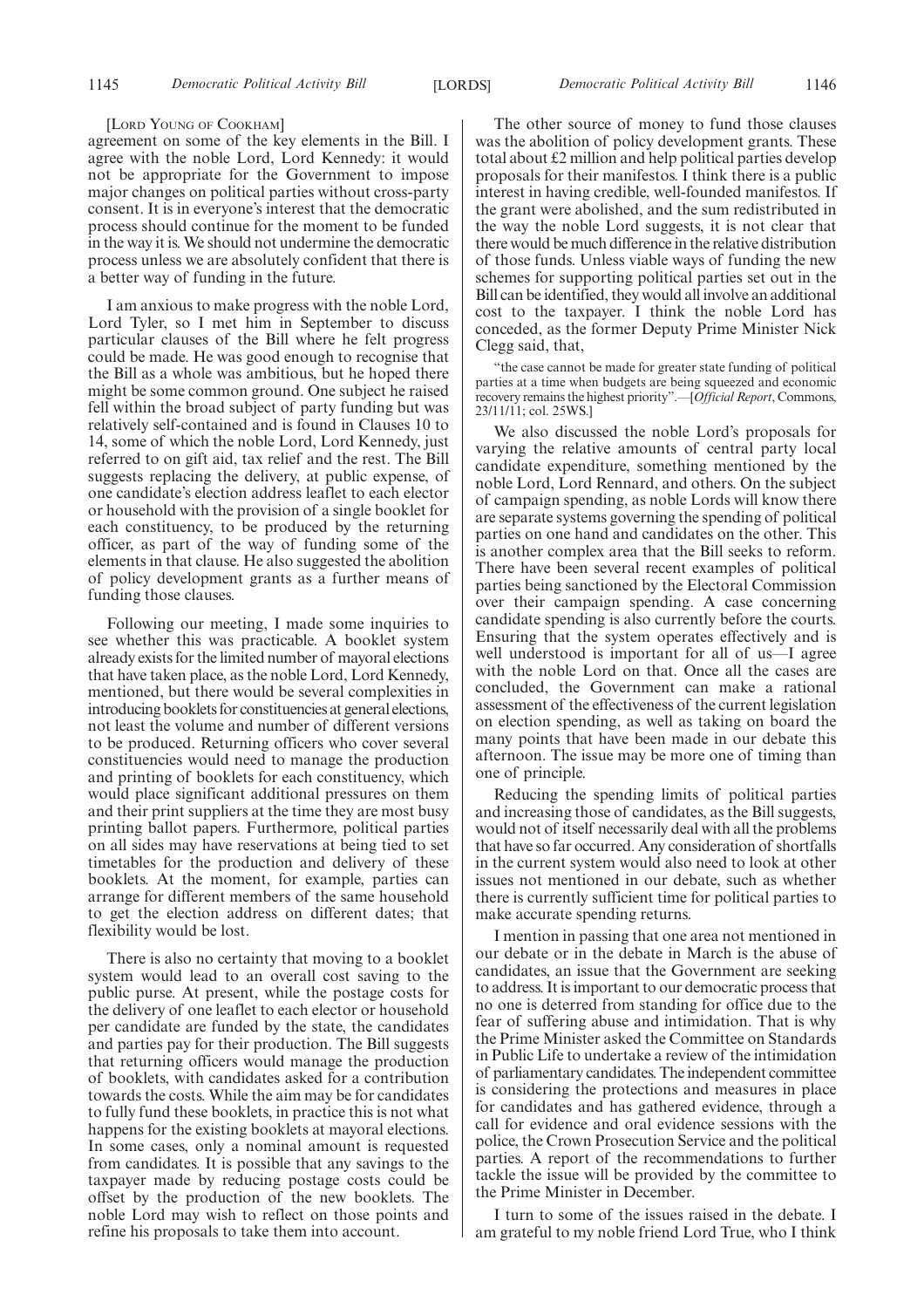suggested that there should be some restriction on the ability to reintroduce in a subsequent Session a Private Member's Bill introduced in a previous one. He said that this might save the noble Lord, Lord Kennedy, and myself from repetitive stress. I see some advantage in that; on the other hand, if I have to spend a Friday here I would rather spend it redoing a Bill on which I already knew something than having to tackle one from scratch. My noble friend was concerned with two issues. As I said in March, we are considering the issue of the donation he referred to alongside a number of others related to donation matters, although one would have to reflect on whether any legislation would be retrospective. Likewise, we need to reflect further on the issue with the Green Party. I endorse what the noble Lord, Lord Kennedy, said about my noble friend's contribution to local government and we look forward to his contributions to the House.

The noble Lords, Lord Wrigglesworth and Lord Whitty, raised the very important issue of social media, which has added a new dimension to our campaigning. It simply was not there when the legislation was introduced and we need to ensure that the legislation is fit for purpose. At the moment, any spending on social media will generally be subject to existing spending limits and reportable after the poll. It will normally be reported under the categories of advertising or unsolicited campaign material, but the Electoral Commission is actively considering how the regulatory framework should adapt to the use of social media by political parties.

The right reverend Prelate the Bishop of Salisbury added a spiritual dimension to our discussions and quoted from Prayers. I have often wondered whether, if there was something offensive to the Church on the Order Paper, the Bishop who took Prayers could simply run through the psalm book at the beginning of our proceedings so that we would never actually sit. I wonder what the Whip on the Bench would do if those ingenious tactics were ever used. The right reverend Prelate mentioned expenditure by the main parties. Expenditure at elections by my party has gone down for each of the last three elections; the less we have spent, the better we seem to have done. In 2015, we spent £15.6 million and the Labour Party spent £12.2 million, so we were ahead but there was not a huge difference. I take very much what he said about good will. We will need good will from all sides if we are to make progress on this issue.

The noble Lord, Lord Kennedy, asked me about updating some of the limits in the PPER Act. Section 155 allows the Secretary of State to update certain figures using secondary legislation and to do so by inflation. The question of using the Moses Room for Committee stage of a Private Member's Bill is something to be discussed through the usual channels.

On Northern Ireland, progress has been made. We believe in the importance of transparency to the political process, and in line with that aim, the Secretary of State intends to bring secondary legislation before Parliament that would provide for the publication of all donations and loans received by Northern Ireland parties. That would take effect in respect of donations and loans received on or after 1 July 2017. The order is at an advanced stage of drafting and we hope to lay it before Parliament very soon.

Reaching agreement on the areas raised in the Bill will be complex. Political parties have wide-ranging views and finally achieving consensus on this subject will not be an easy task. Investing significant time in cross-party talks and—even in the unlikely event that consensus could be reached—finding time in the legislative agenda to make complex changes to the system cannot be a priority. The legislative programme for this Session is already at full capacity and there is no scope for additional measures.

That is not to say that the Government do not take electoral issues seriously. We continue to consider issues as they arise and make appropriate and proportionate changes. Rather than embarking on another attempt at root-and-branch reform, we are identifying small ways in which the existing system can be improved—I have just referred to the question of Northern Ireland. When he appeared before the Constitution Committee in March this year, the Minister for the Constitution said that the Government would be open to considering small-scale measures in relation to party funding, such as looking at charitable payments and the changing role of technology. I am happy to repeat to the noble Lord the offer of a meeting that was made last time we spoke. I think one had been arranged, but it was disrupted by the general election.

However, as we have heard this afternoon, wholescale reform of the party funding and campaign spending regime does not currently have cross-party backing. Without consensus on these fundamental issues, it is only right for me to say that the Government have reservations on a Bill on such matters at this time.

# *2.55 pm*

**Lord Tyler:** My Lords, I am extremely grateful to a number of noble Lords who have come again on a Friday. I am afraid we have taken rather longer than on the previous occasion, but I am full of pride for the way in which we have been able as a House to look at these issues on a consensual basis, if I may again use that word. I was particularly delighted that the right reverend Prelate the Bishop of Salisbury referred to partial affections. I have always loved that phrase, and I have always wanted to work it into a speech in the House in some way, but he has gazumped me. If my wife is still listening to this debate—she is very patient—I should make it clear that as far as I am concerned some partial affections are still entirely acceptable.

It is extremely important that we pick up one of the last points made by the Minister. Politics is a reputable pursuit. I know on a number of occasions we may find it difficult to persuade the media of this, and on the whole the public sometimes have difficulty with it, not in relation to individuals, on the whole, but as a collective. Therefore, as the noble Lord, Lord Kennedy, and the Minister said, there is a very considerable case for looking again at small contributions to political parties being treated in a similar way to making contributions to charities. That would be a small sign that public life is a reputable pursuit in this country. Politics is not just a dirty game. I will come back to that point in a minute.

I am grateful to the Minister for repeating his agreement that we should have some more discussions about what could be incremental and what consensus